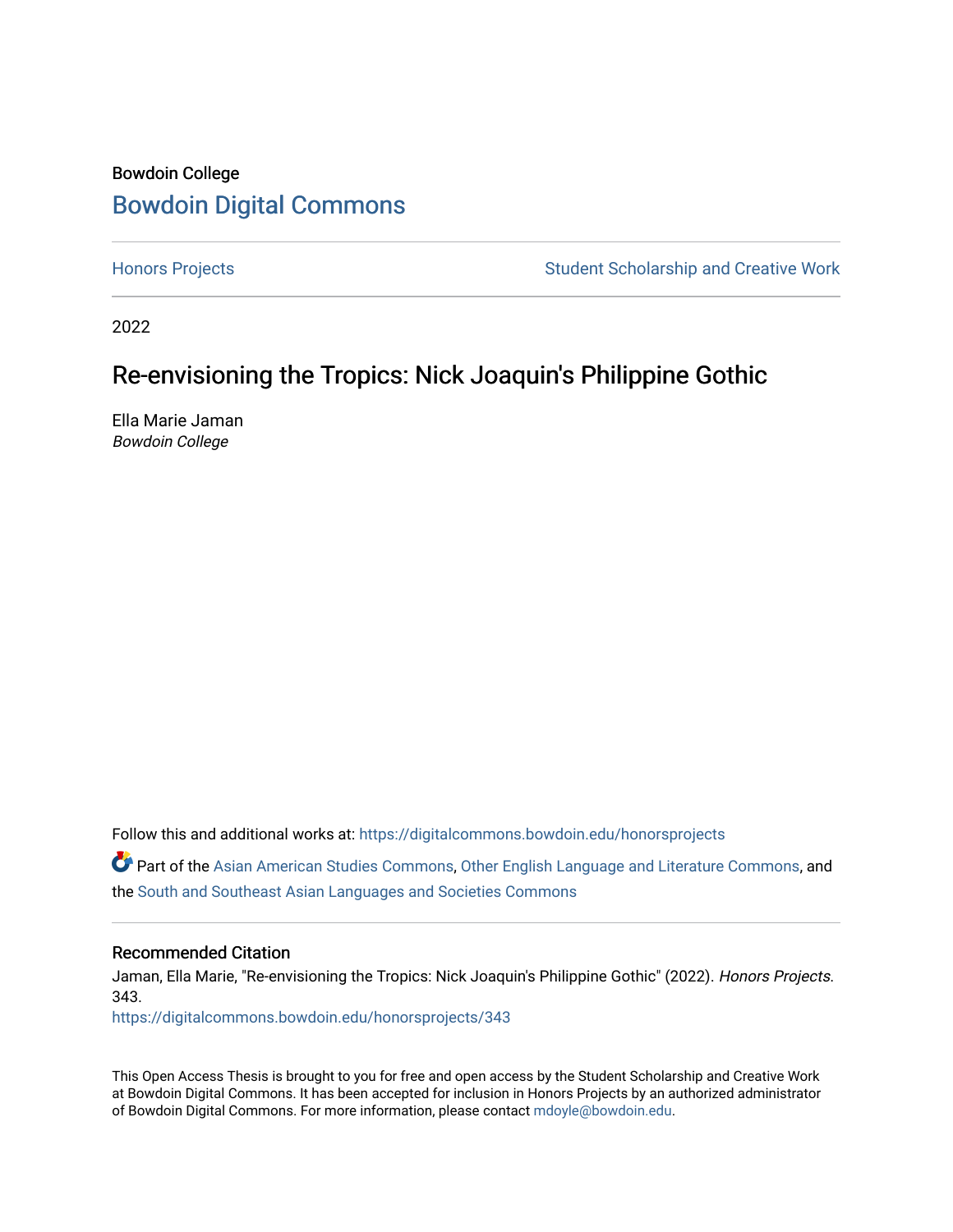Re-envisioning the Tropics

Nick Joaquin's Philippine Gothic

An Honors Paper for the Program of Asian Studies

By Ella Marie Jaman

Bowdoin College, 2022

© 2022 Ella Marie Jaman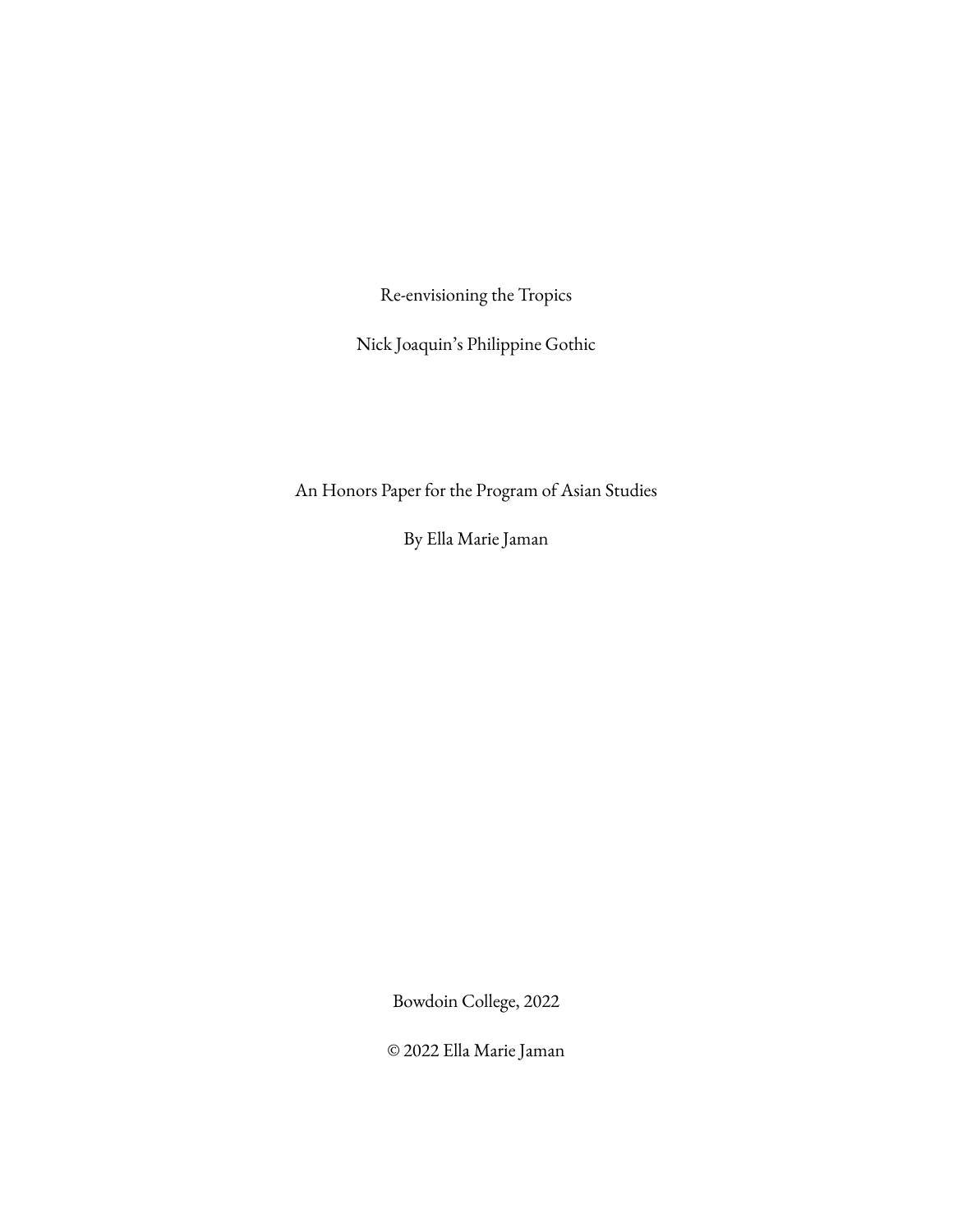# <span id="page-2-0"></span>**Acknowledgments**

To Professor Vyjayanthi Selinger, who was there from the very beginning.

- To Professors John Kim and Belinda Kong for helping me shape this project.
- To Professor Thomas Shaw, who was kind enough to guide me through the "archipelagothic."
- To Mom, Dad, and Bea, for acting as my go-to translators.
- To Sean, for reading many drafts and rewrites.

In memory of Lolo Radia and Lolo Eding.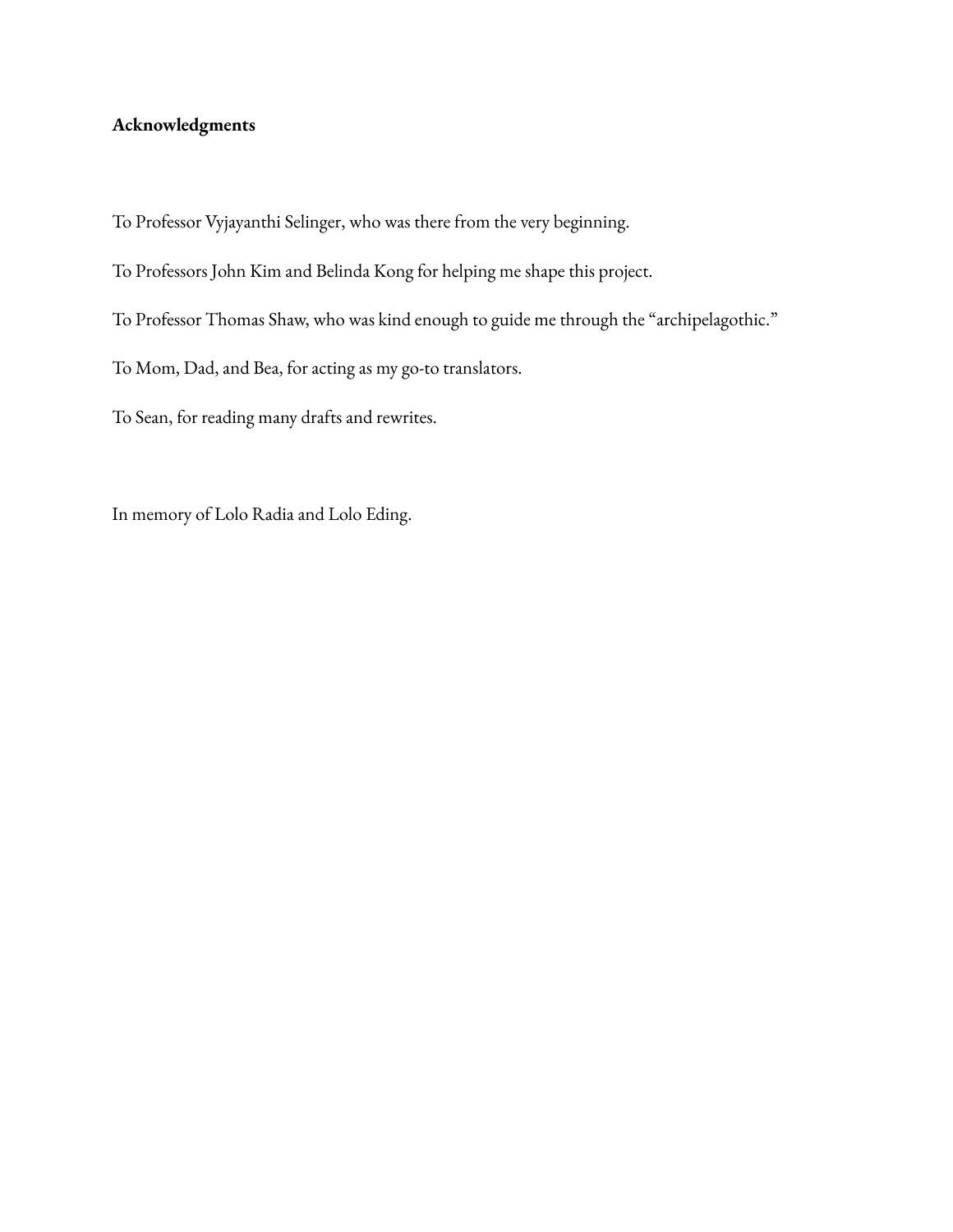| Acknowledgments                                                     | i  |
|---------------------------------------------------------------------|----|
| <b>INTRODUCTION</b>                                                 | 1  |
| Works Cited                                                         | 8  |
| <b>CHAPTER 1: The Woman Who Had Two Navels</b>                      | 9  |
| Failed Family, Failed Nation: The National Allegory of The Woman    | 10 |
| Critiques of the Nation: The Woman as Feminist, The Woman as Gothic | 13 |
| Breaking Fictions: The Immaterial and Vanishing Monster             | 19 |
| Conclusion                                                          | 24 |
| Works Cited                                                         | 25 |
| <b>CHAPTER 2: "The Mass of St. Sylvestre" and "Summer Solstice"</b> | 26 |
| Temporality in "The Mass of St. Sylvestre"                          | 27 |
| The Mystical Woman in "Summer Solstice"                             | 33 |
| Conclusion                                                          | 39 |
| Works Cited                                                         | 40 |
| <b>CHAPTER 3: "The Order of Melkizedek"</b>                         | 41 |
| Exploring Class Difference in "The Order of Melkizedek"             | 42 |
| Co-Opting Christian Lore                                            | 45 |
| Conclusion                                                          | 50 |
| Works Cited                                                         | 51 |
| <b>CONCLUSION</b>                                                   | 52 |
| Works Cited                                                         | 60 |
| <b>SELECTED BIBLIOGRAPHY</b>                                        | 61 |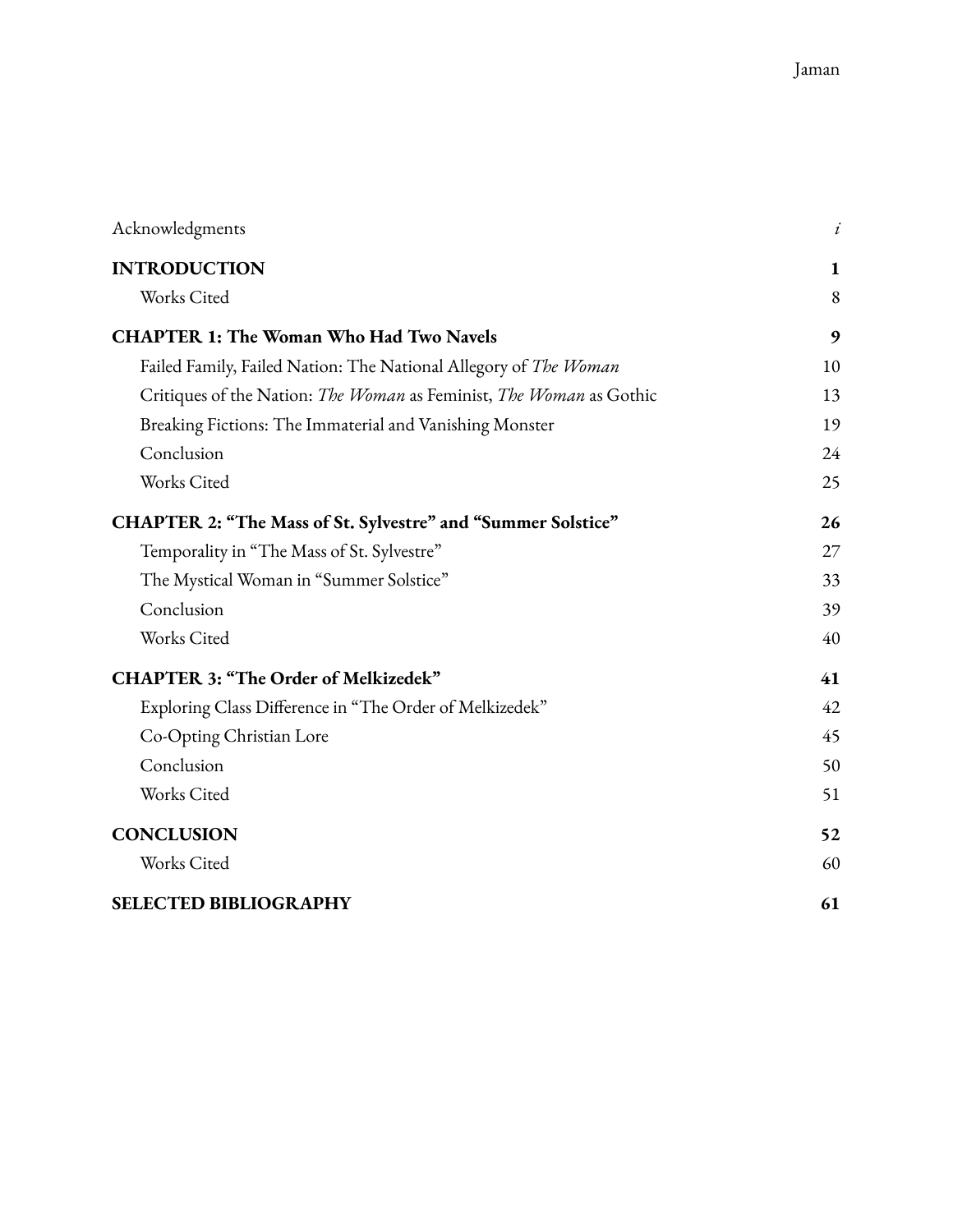Jaman

### **INTRODUCTION**

<span id="page-4-0"></span>International readers would have been hard-pressed to find Nick Joaquin's work on bookshelves until the recent Penguin Classics anthology, *The Woman Who Had Two Navels and Tales of the Tropical Gothic,* was published in 2017. Released in celebration of Joaquin's centennial, the anthology is the first U.S. publication of his work and has greatly contributed to his greater international visibility. However, perfectly packaged as a quick get-to-know version of Joaquin's most famous short stories, the anthology loses the initial grouping and pointed historical commentary of his work. Joaquin's short stories, for which he is most well-known, were written from 1946-66 and were published separately in his book *Prose and Poems* (1952) and in the *Philippine Free Press* (1965-66) as serials, respectively, until they were brought together as a collection titled *Tropical Gothic* in 1972.

Born into a financially comfortable family with a lawyer father and a school-teacher mother, Joaquin enjoyed a multilingual education at the apex of the Philippines' American colonial period. However, the family quickly fell into economic disrepair at the unexpected death of its patriarch, and Joaquin would eventually be forced to drop out of school at the age of fourteen. But despite this setback, he nurtured a love of reading that would follow him for life and developed an acute awareness of Manila society by engaging in frequent walks around the city and talking to various fellow residents. On this, Vincente L. Rafael, a foremost Joaquin scholar, wrote that for Nick, "his walking and thinking went hand in hand, affording him the chance to explore high and low cultures, traversing the boundaries between the sacred and profane, all the while living within the folds of two colonial powers and speaking their languages" (Rafael 126). Being educated in both the Spanish and the American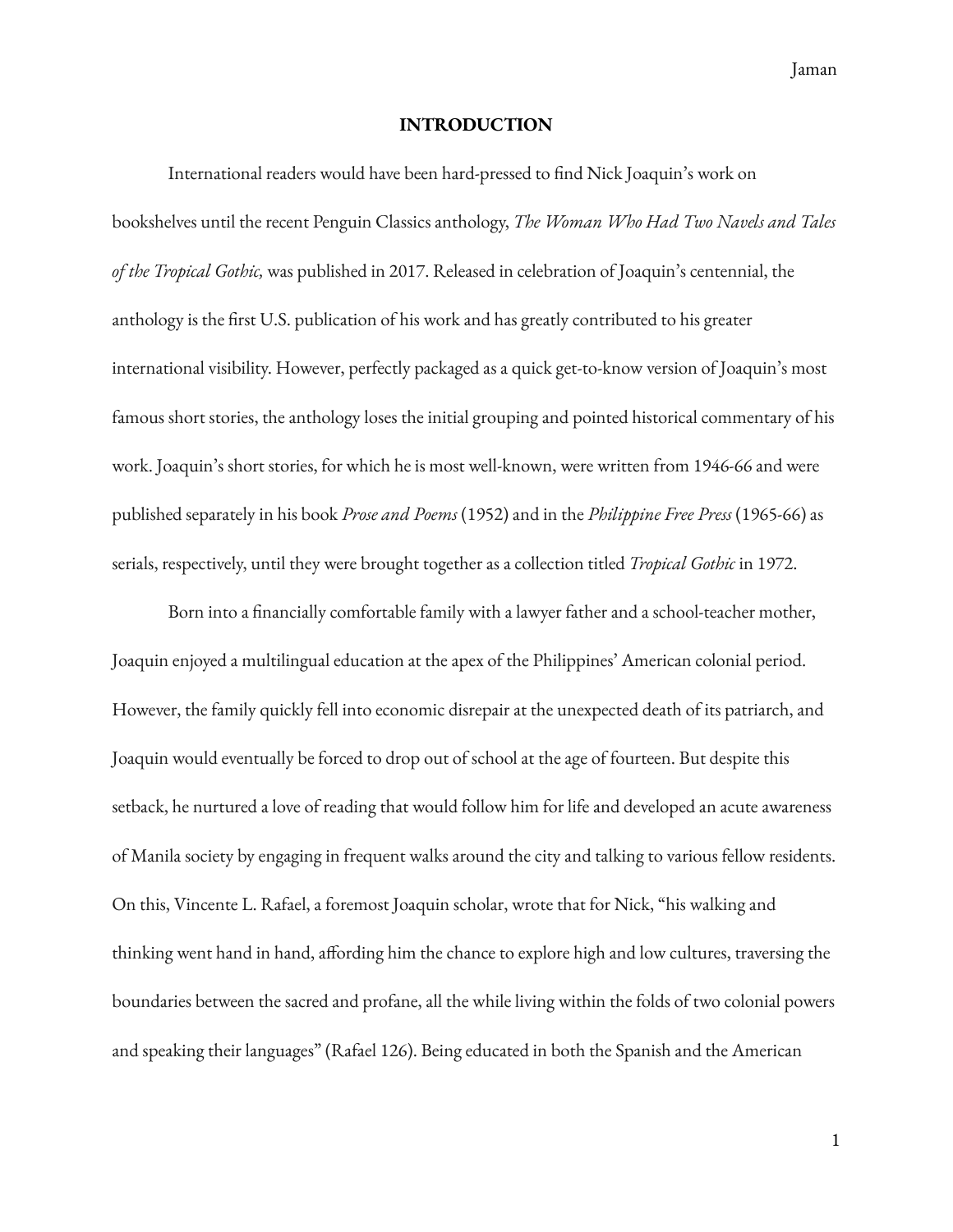literary tradition, Joaquin found himself uniquely placed to tell the stories of his displaced generation, and to dig into both the Spanish and the American colonial legacies.

The exploration of various colonial influences through the use of the gothic is characteristic of Joaquin's writing. But, because Joaquin often draws on Spanish cultural legacies, he has often been read as a kind of Spanish apologist. <sup>1</sup> Recently, however, scholars such as Marie Rose Arong have argued against this characterization by stating that Filipino Hispanic culture, as depicted in Joaquin's work, can be construed as a form of resistance against both U.S. neocolonialism and nativist nationalism (457). In Arong's perspective, it is not that Joaquin uplifts Filipino Hispanic culture as an ideal to return to, but that he uses it as a way to engage with the two main cultural issues of his time: (1) the problem of American exploitation of the Philippines hidden by its claims to "modernize'' religious cultures, and (2) the self-contradicting notion made by nativists that a Philippine identity can still be recovered after over 300 years of colonization by excavating a pre-colonial past.

Without specifically mentioning it, Arong's reading of Joaquin actually lines up with a postcolonial gothic framework. Colonization relies on European forgetfulness towards the violence associated with imperialism—of the deliberate destruction and loss of indigenous cultural forms. Originating in Britain to depict the connection between Britain and its "barbarian" colonies, the "imperial gothic" (explored by Patrick Brantlinger) is a distinctly historical narrative mode of inquiry. It is primarily concerned with the spatial relationships between the colony and the metropole. A prime example of imperial gothic would be a novel like *Jane Eyre*, where Thornfield Hall hides Mr.

<sup>1</sup> For similar critiques from one of Joaquin's contemporaries, see Lourdes B. Pablo's "The Spanish Tradition in Nick Joaquin"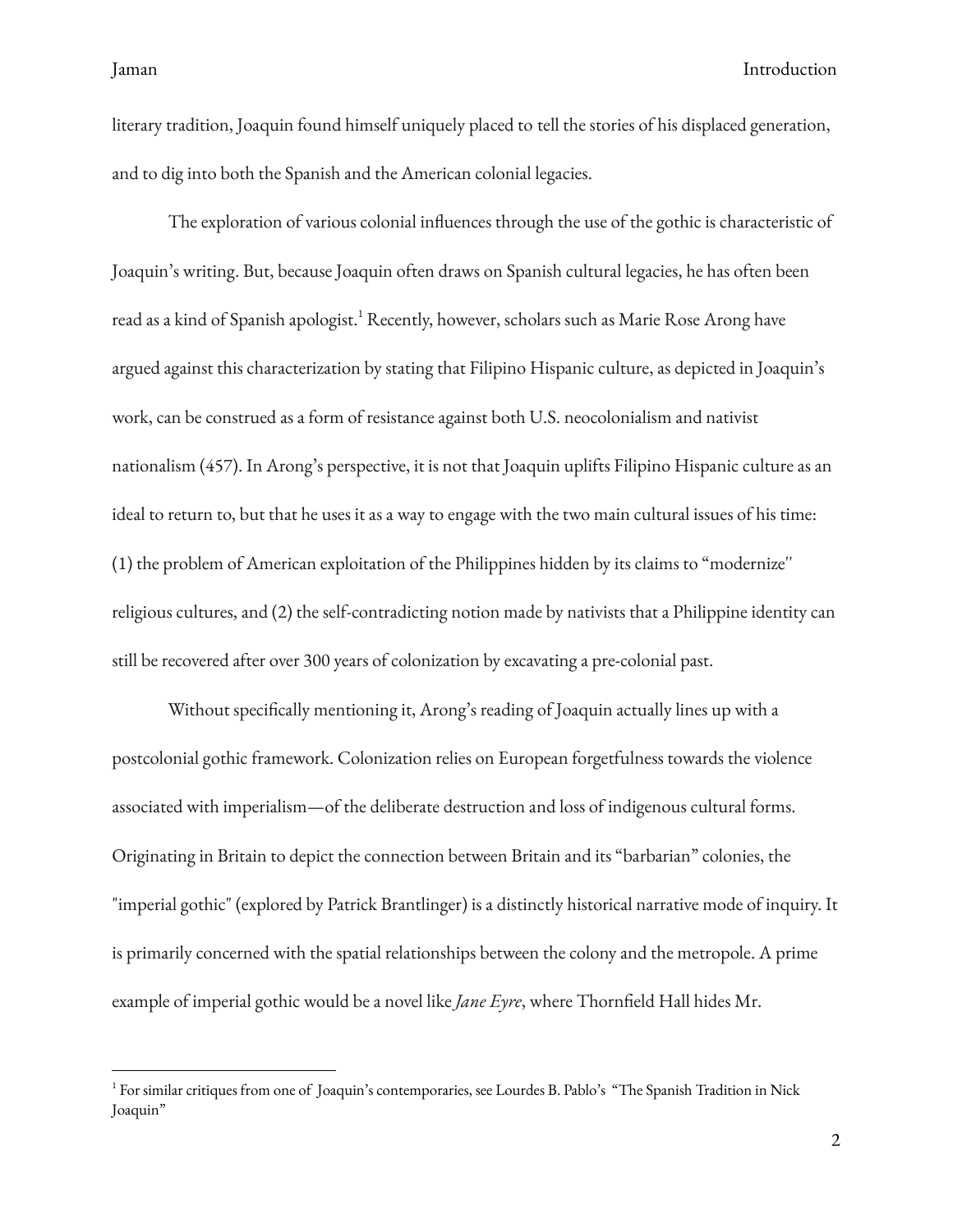Rochester's previous wife, Bertha Mason, a Creole woman, in a locked room on the top floor, where she becomes a potent symbol of the "mad" colonies. Another example is the Indian serpent in the Sherlock Holmes story "Speckled Band, " which is used to evoke the "terrifying" colonies that threaten the imperial metropole (Punter and Byron 48). By coining the term "postcolonial gothic" scholars have attempted to highlight how these spatial relationships that were central to imperial gothic literature are now being renegotiated in post-colonial literature. William Hughes and Andrew Smith assert that traditional understandings of the Gothic as moody responses to Enlightenment rationality actually keep its imperialist urges hidden from view, obscuring how the gothic construction of difference between Self and Other (familiar and unfamiliar, civilized and barbarian) works hand in hand with colonialism (2). Examples given by the two include unacknowledged colonial resonances of the "the dark skin and unknown origins of Emily Brontë's Heathcliff," or "the sensuality, bisexuality and pallor of Richard Marsh's oriental (Hughes and Smith 2).

In my study, I have found postcolonial and "archipelagothic" (coined by Thomas Shaw) readings insightful in uncovering the layers of cultural and historical exchanges behind the construction of Joaquin's stories. The postcolonial gothic (a term coined by Judie Newman in *The Ballistic Bard*) refers to a genre of texts that reveal the collusion between the Gothic genre and empire. In Julie Hakim Azzam's study of the postcolonial gothic, she coins the term "gothic historical sensibility" to underscore how the postcolonial gothic can be used to contest the forgetfulness required of the colonial enterprise and uncover the hidden layers of the past (7). This "sense of pastness," which she describes, has the uncanny return in the present form to interrogate selective national historical narratives.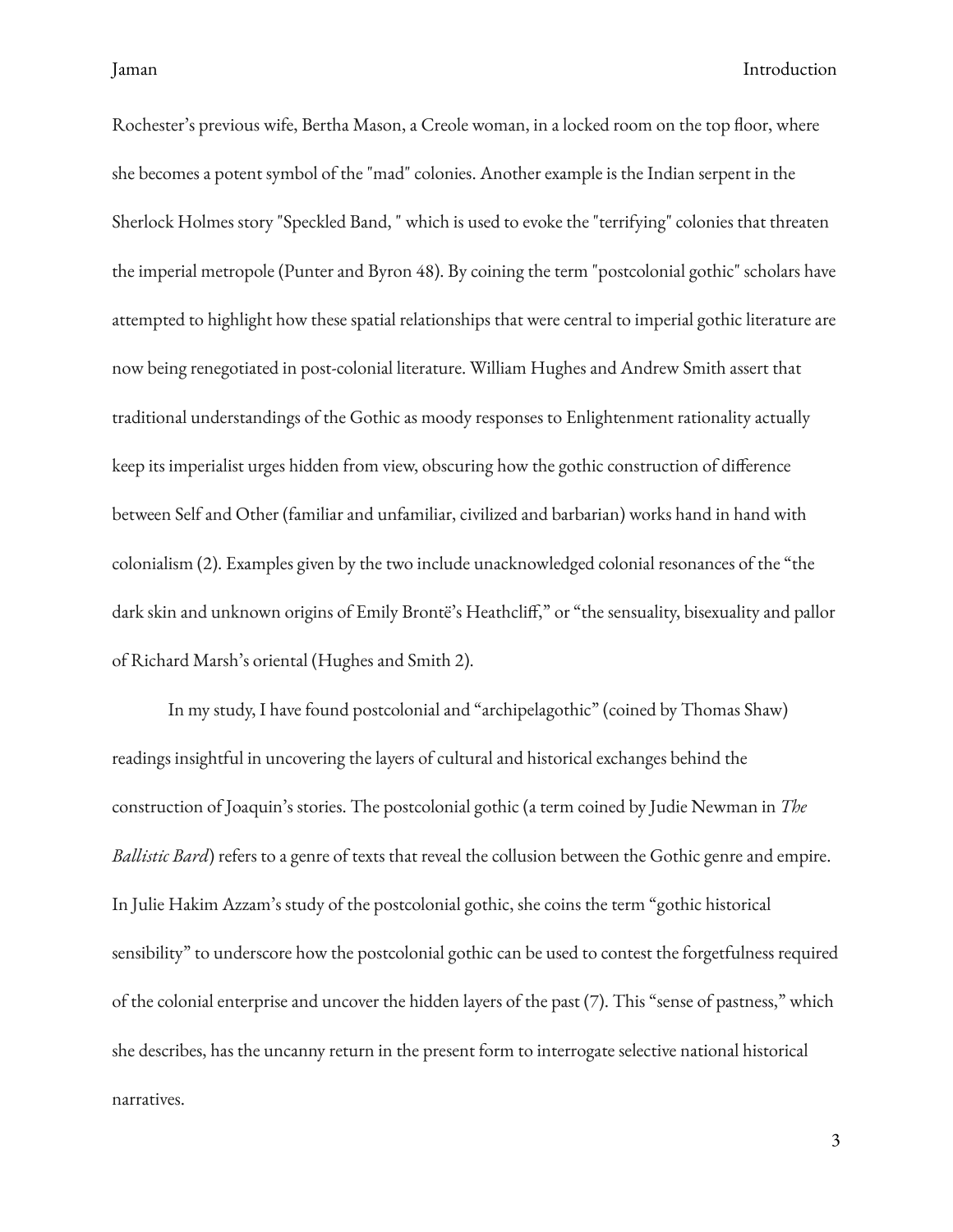A newer development in the field of Gothic studies, the tropical gothic refers to both the transculturalization of gothic tradition in areas outside of Europe, and to the gothic literature written in the tropics under a new gothic tradition. "Transculturalization," as defined by Fernando Ortiz, Angel Rama, and Mary Louis Pratt, "merges the acquisition of another culture (acculturation) with the uprooting of a previous culture (deculturation) to engender new cultural phenomena'' (qtd. in Edwards and Vasconcelos 1). In this context, the newer gothic tradition adapts the "North Atlantic Gothic," (i.e. imperial gothic) to fit it to a unique location (Edwards 2). In Latin American gothic, as in Philippine gothic, "the dark tropes of imperial Gothic tradition are replaced with sunlit and humid conditions, "where Gothic figures—ghosts, zombies, vampires—move freely through plantations, houses and tropical cities, haunting the bright landscape and forming the basis for tropical chills (Edwards and Vasconcelos 2). To apply this idea to the current study, if imperial gothic literature placed the colonies in the terror of the night to dehumanize, such recongurations use haunting to show ghosts of the colonial pasts (and their violence) that have not been exorcised. Such a strategy shows that though imperial powers may have left, it is the colonizer's ghastly shadow that now hovers over contemporary political arrangements.

For a truly localized reading of the gothic in the Philippine context, I turn to Thomas Shaw's proposed "archipelagothic" approach. This method first acknowledges that the "archipelago is home to hundreds of socio-lingustic" groups and views with suspicion "tropical" metaphors that view Philippines as a "seemingly unchanging and atemporal landmass" (Shaw 7). Instead, the archipelagothic takes thematic inspiration from "dynamic and constantly shifting tidalectics" to imagine various layers of dynamic exchange where assumptions of the tropics as either the "land of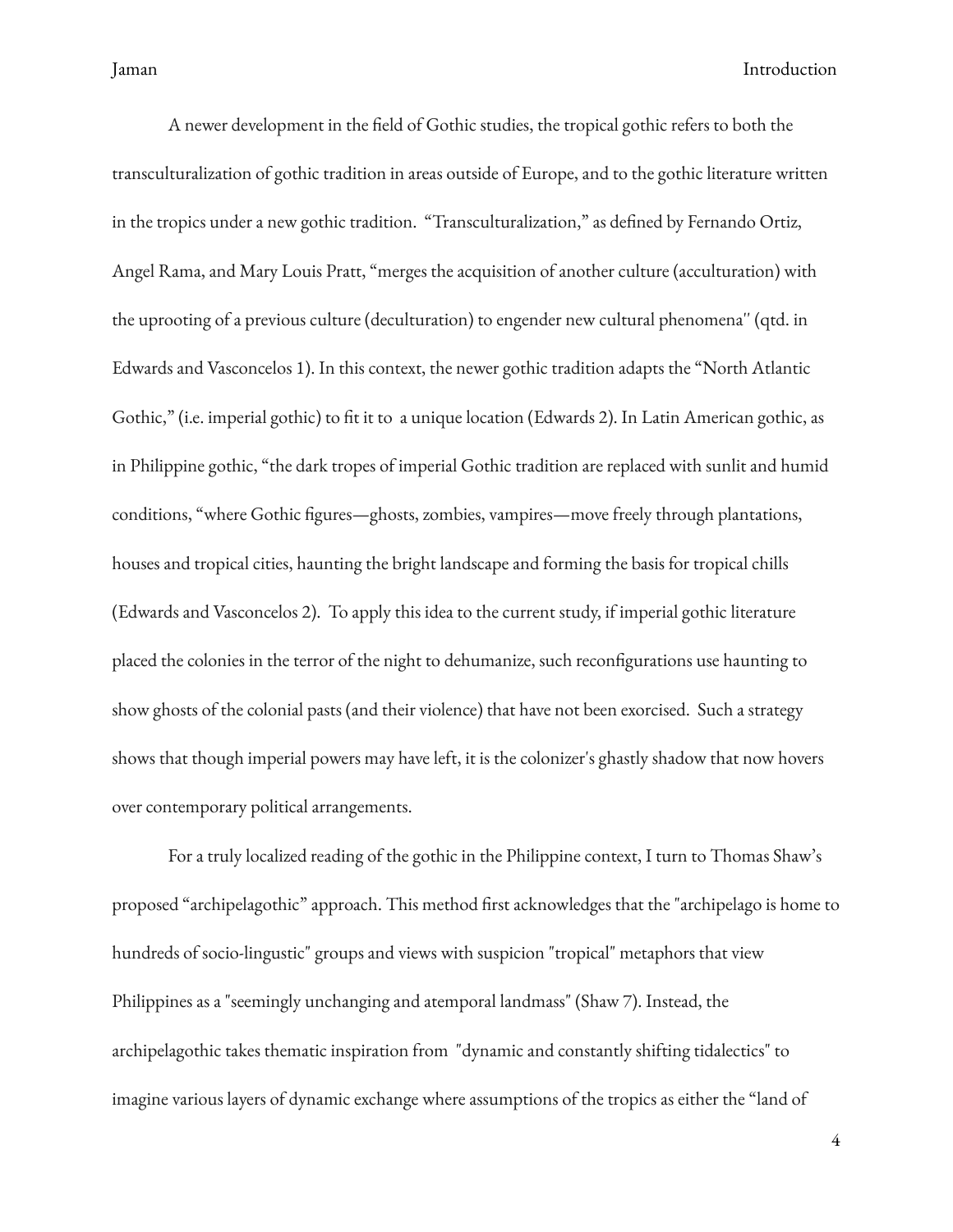paradise" or the "home of the savage" are challenged and subverted (Shaw 9). Citing David Arnold, Shaw emphasizes that "the act of naming the tropics 'became a Western way of defining something environmentally and culturally distinct from Europe while also perceiving a high degree of common identity between the two constituent regions of the tropical world'" (qtd. in Shaw 9). Thus, by attending to the tropical gothic, we see how discourses of space, environment, and people are used to flatten a complex historical and social context. At the same time, images of the tropical gothic by Nick Joaquin are critical interventions, allowing us to interrogate such historical and cultural simplications and to uncover the violence of colonial history.

Since a majority of the stories explored in this thesis are situated in cities, an introduction to urban gothic is also necessary. In reading Julian Wolfrey's "Urban Gothic" (2020), Shaw speaks to "the urban as a consequence of geopolitical and economic transformations and the gothic as the articulation of social anxiety and of the ruptures of becoming" (14). Like the tropical gothic, the focus of the urban gothic is space, the making of that place, and the ways in which residents negotiate belonging to it. For Metro Manila, which is the focus of many of the works explored here, each resident's connection to place is complicated by the city's unique history of conquest and war during its different colonial periods, as well as the history of internal political corruption plaguing infrastructure development and exacerbating class inequality (Shaw 16). Though the city can sometimes be co-opted into nationalistic imaginings "unification projects and homogenous worldviews," representations of Metro Manila in works such as *The Woman Who Had Two Navels* (1961) and "The Order of Melkizedek" (1952) show how the violent struggles of the lower class and the delusions of the rich are ultimately rooted in the historical disjuncture and societal unrest that comes from Manila's colonial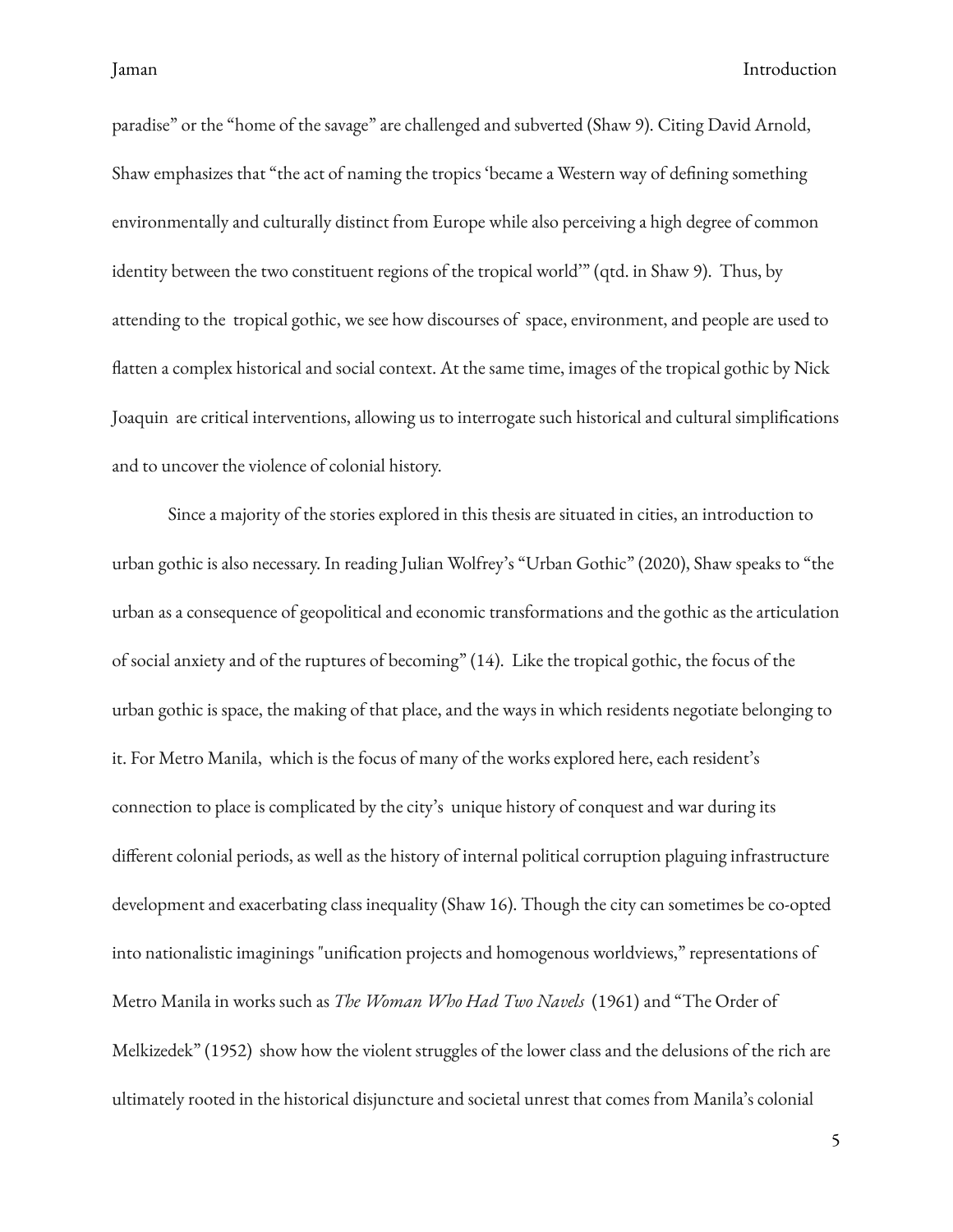past. The urban gothic, also reveals how erasure is important to the national project, especially as it situates Metro Manila as home to "ideals of both economic progress and career opportunities," while situating the rural as "antithetical to globality and development" (Shaw 17-18). In stories where dark forces visit the city, one can sense anxiety about the breakdown of the urban ideal. At the same time, it "allows a critique of a metropolitan-centric view" in which myths of classless homogeneity and erasures of histories of violence are allowed to flourish.

In Chapter 1, I discuss *The Woman Who Had Two Navels* (1961) and how, rather than being an allegory of how one girl's healing leads to the healing of a nation, Joaquin invites us to dig deeper into institutions like the family unit and the Church to see how they fit into the national framework. Turning to postcolonial gothic readings of Connie's role as a "female monster," I discuss how Connie's two navels, as stand-ins for a return to a pre-Oedipal state, exhibit an intertwined desire and anxiety towards the Philippines' pre-Catholic past (Delos Reyes and Selman 476). In this story, Joaquin uses a female monster to explore the idea of a repressed pre-Catholic Philippines and thus contend with postcolonial anxieties about unresolved historical tensions. At the same time, the "monstrous" Connie is able to mount a potent challenge to the domestication of women in the "national family" and question how gendered myths of the nation are reinforced by Church and state.

In Chapter 2, I investigate two of Joaquin's short stories, "The Mass of St. Sylvestre" (1942) and "Summer Solstice" (1952) which both involve Philippine religious myths and practices. Branching off into newer conceptions of the Gothic, I pursue a postcolonial gothic reading of "The Mass of St. Sylvestre" by considering Joaquin's constructions of temporality and his oscillation between Eurocentric and local interpretations of a Manila folk legend. Resisting colonial discourses of a timeless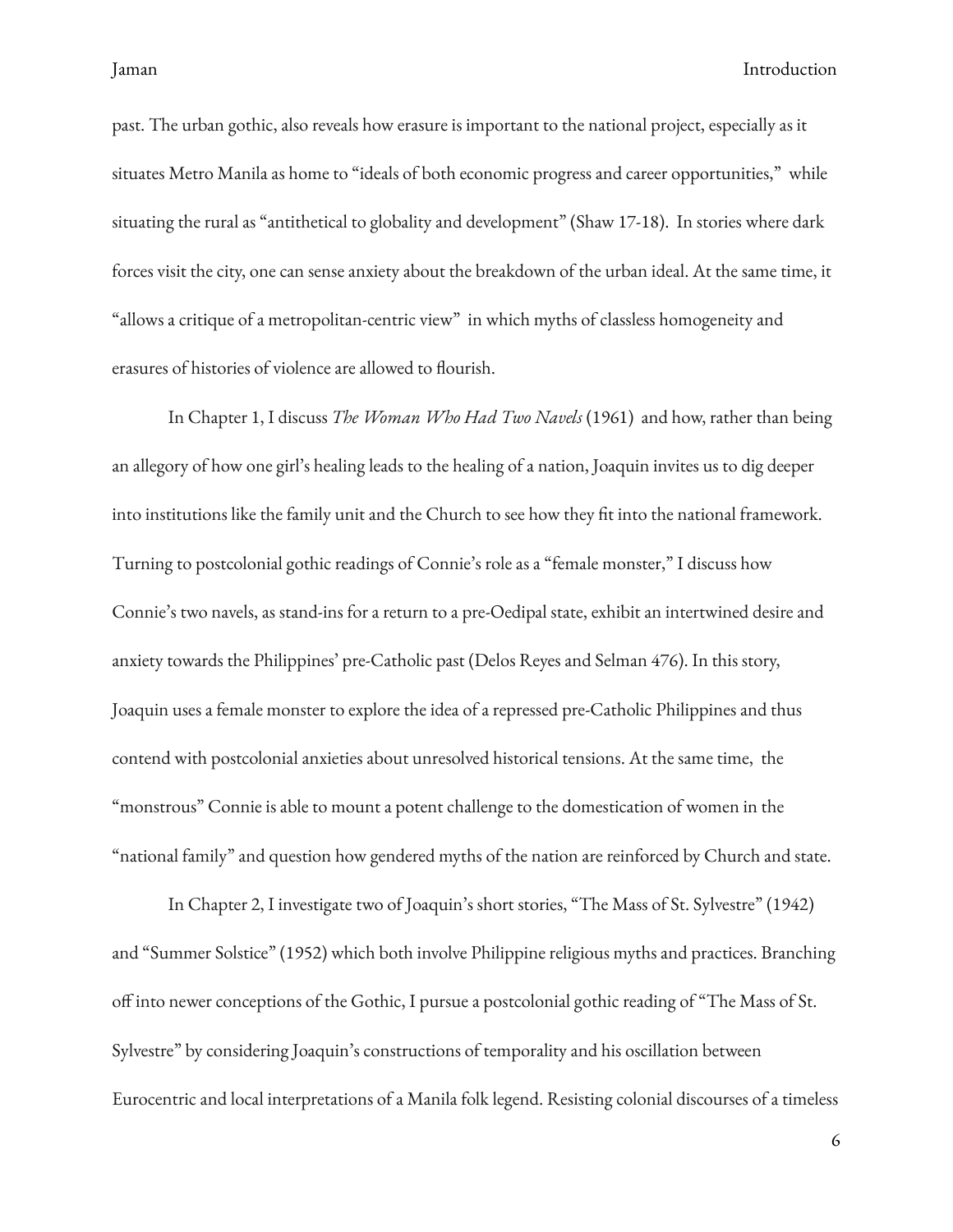Philippines steeped in Catholicism, Joaquin reminds readers of cultural hybridity by pointing to the persistence of native figures in Catholic ritual. At the same time, by showing how colonizers appropriate the legend, Joaquin lays bare the colonial mentality of seizing cultural artifacts during war. In "Summer Solstice," I pursue a tropical gothic reading of the story, asserting that Joaquin uses the topos of the hot tropics to open up new arrangements of power within the protagonist's family. Going against Imperial gothic tropes of the night as the site of the terrifying, in "Summer Solstice," the disorienting heat is contrasted with the calm evening, when the indigenous Tadtarin festival takes place.

In Chapter 3, I read the lesser-known "The Order of Melkizedek," (1952) focusing specifically on the recurring return of the Philippine's religious past through the monstrous figure of Father Melchor, the Order of Melkizedek cult leader. Joaquin again undermines the story of an either purely Hispanic or purely indigenous Philippines projected in either colonial or nativist discourse by presenting religious hybridization within the cult. Told in the style of a detective story, "The Order of Melkizedek" involves a two-layered plot to critique the fashionable use of indigenous religion to imagine a homogenous nation—a tactic used by the elite to elide religious and class differences. What the elusive and monstrous Father Melchor reveals, however, are these deep differences in class as he exploits the rich for their donations, and rallies the poor with promises of an egalitarian society.

Rather than simply writing Joaquin off as a Hispanophile for his consistent use of Filipino Hispanic culture to explore the cultural and historical fragmentation within the archipelago, reading Joaquin's work through the postcolonial and tropical gothic can allow us to discover how national frameworks and the ideologies involved with nation-building might be used to hide inequalities and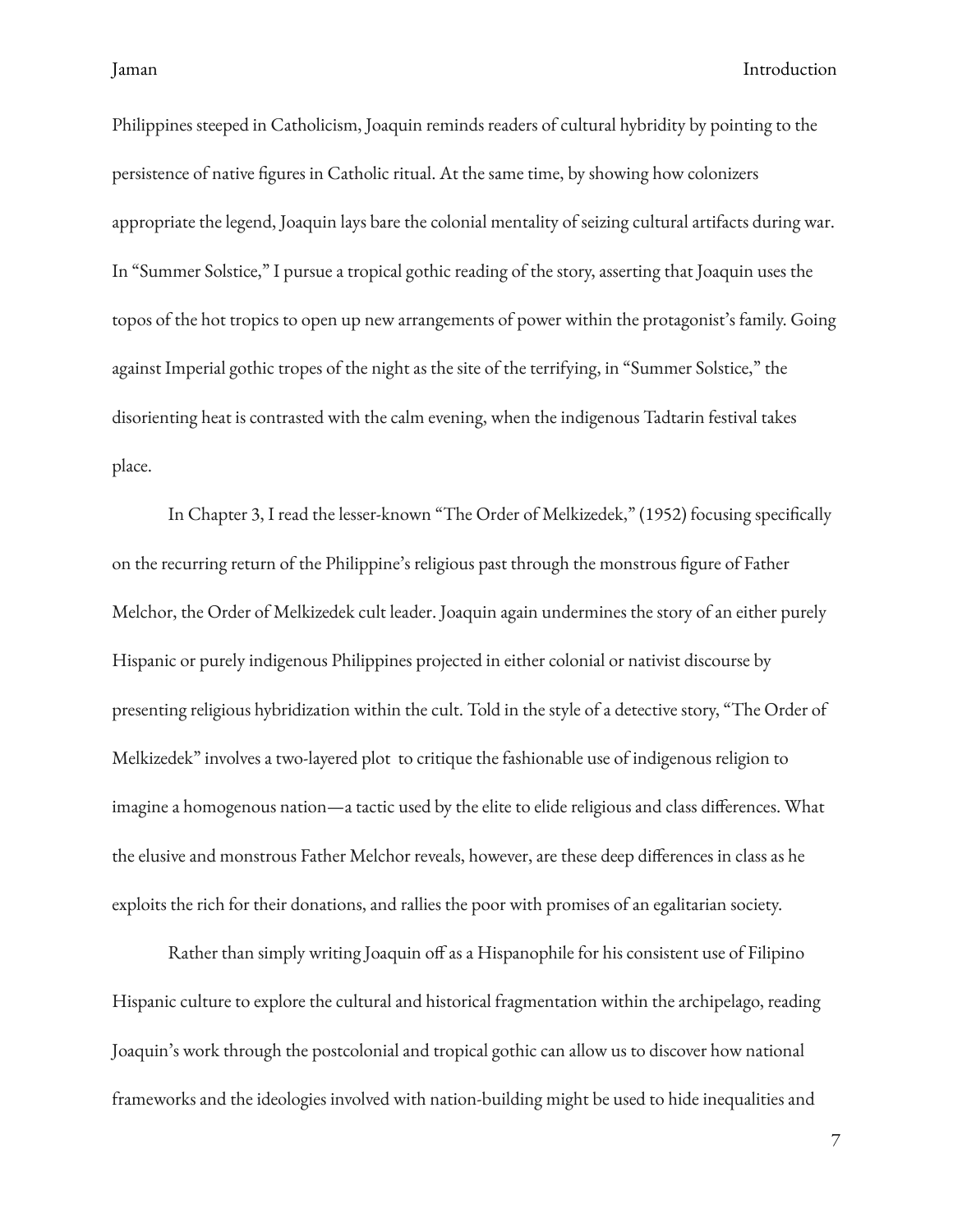homogenize local histories.

## <span id="page-11-0"></span>**Works Cited**

- Arong, Marie Rose. "Temporality in Nick Joaquin's *The Woman Who Had Two Navels*" *Kritika Kultura*, vol. 30, 2018, pp. 455-473. <https://doi.org/10.13185/2827>
- Azzam, Julie Hakim. "The Alien Within: Postcolonial Gothic and the Politics of Home." 2007. University of Pittsburgh, PhD dissertation.
- Brantlinger, Patrick. *Rule of Darkness: British Literature and Imperialism, 1830-1914*. Cornell University Press, Ithaca, 1988.
- Hughes, William and Andrew Smith. "Introduction: Defining the Relationships Between Gothic and the Postcolonial" *Gothic Studies,* vol. 5, no. 2, 2018, pp.1-6.
- Newman, Judie. *The Ballistic Bard: Postcolonial Fictions*. St. Martin's Press, 1995.
- Pablo, Lourdes B. "The Spanish Tradition in Nick Joaquin" *Philippine Studies,* vol. 3, no. 2, 1955, pp. 187-207. <https://www.jstor.org/stable/42719141?seq=1>
- Punter, David and Glennis Byron. "Imperial Gothic" in *The Gothic*, 1st ed. Blackwell, 2004, pp. 44-49
- Rafael, Vincente L. "Telling Times: Nick Joaquin, Storyteller" *Positions*, vol. 29, no. 1, 2021, pp. 121-139. <https://doi.org/10.1215/10679847-8722810>
- Shaw, Thomas. "The Memories of Ghosts: Exploring the Gothic in Philippine Literature in English." in *Archipelagothic: Studies in the Philippine Gothic*. Anthem, Nov. 2022, forthcoming.
- Wolfreys, Julian. "Urban Gothic: Identities and Histories." in *The New Urban Gothic: Global Gothic in the Age of the Anthropocene,* edited by Holly-Gale Millette and Ruth Heholt, Palgrave Macmillian, 2020, 19-24.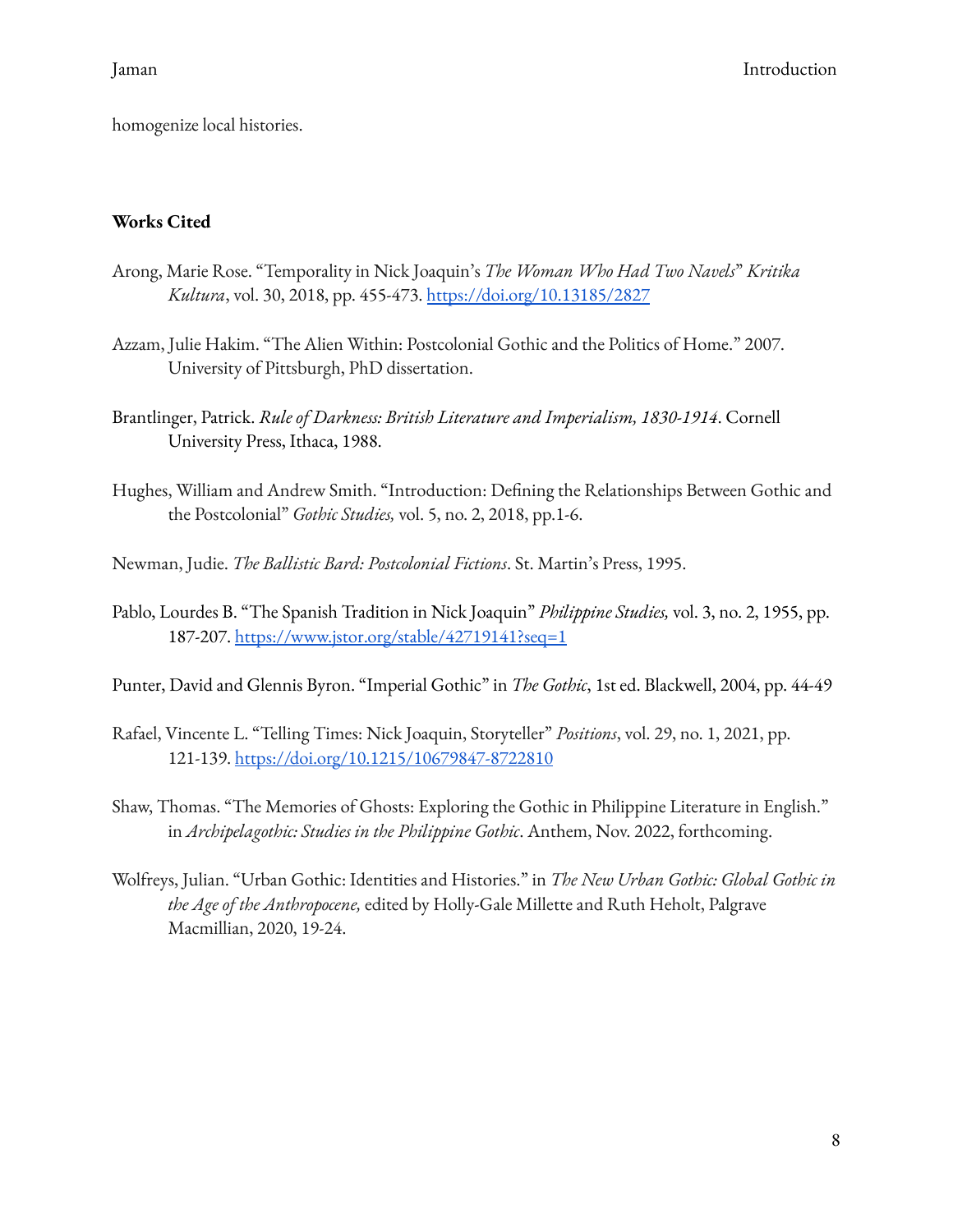Jaman

#### **CHAPTER 1:** *The Woman Who Had Two Navels*

<span id="page-12-0"></span>Centered around Connie Vidal Escobar and her plight to break free from toxic family ties and societal expectations, *The Woman Who Had Two Navels* (1961) is a story of negotiating one's identity in a world that is ultimately unaligned with one's values. Set in two locations, Manila and Hong Kong, the novel oscillates between the accommodations prominent families like the Vidals and the Escobars make with colonial powers, and the nostalgic longing that exiles in Hong Kong have for an anti-colonial Philippines past. For Dr. Monson, a former rebel living in Hong Kong, and his children Pepe Monson and Father Tony, their nation awaits their return, an idyllic image that persists despite Dr. Monson's visit that shows him otherwise. Yet, to the half-Portugese half-Filipino jazz musician Paco Texeira and his wife Mary, life is less about nationalistic longing than daily struggles to make ends meet in Hong Kong. The most significant turning point of the story, however, occurs when the protagonist, Connie, finds out that her husband, Macho, is her mother's, Concha's, ex-lover. After discovering this betrayal, Connie becomes convinced that she has two navels, flees Manila for Hong Kong, and seeks the help of Pepe to help remove her second navel. It is from here that the story radically unfolds into a quest for Connie to remove herself of her past and enter into the unknown.

Scholars have focused on the two navels as a way to explore the idea of the Philippines' fractured national consciousness. Rocio Davis, for example, has honed in on the navels as the symbolic interplay between the Philippines' "religiously oriented Spanish past and the pragmatic American-influenced present" (Davis 260). In my own reading of *The Woman* I will be reframing the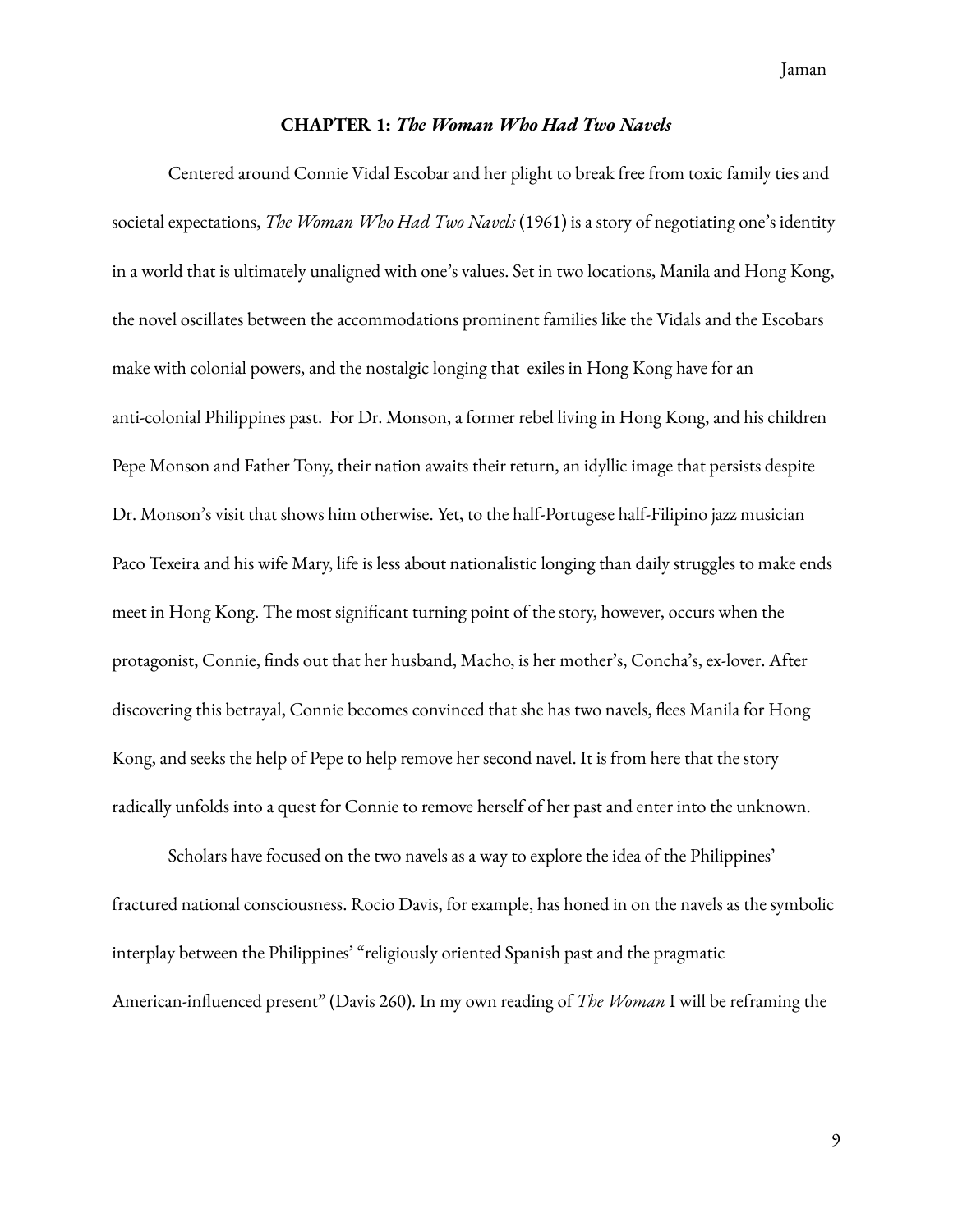story's greater national story from one of a healed nation to one of a failed nation in order to emphasize its use of the gothic to question national frameworks.

#### <span id="page-13-0"></span>**Failed Family, Failed Nation: The National Allegory of** *The Woman*

While some allegorical takes of *The Woman* have centered on Connie's resurrection (after her metaphorical deaths) as being symbolic of the healing of the nation in the postcolonial period, I argue that if one were to examine the underlying family structures within the story, one would quickly see that the story behind *The Woman* is actually that of a failed nation. If the heterosexual family is supposed to be an allegory for national unity—a well-oiled machine where each person plays a specific, gendered role—then the dysfunctional families within *The Woman* represent the Philippine nation as corrupt and divided. Conceptions of the family unit and romantic love within the ideology of nationhood in literature have been discussed at length by Doris Sommer, who draws on Michel Foucault's *The History of Sexuality* and Benedict Anderson's *Imagined Communities* to ultimately describe an "interlocking" relationship between erotics and politics within the allegory of Latin America's national novels (Sommer 43). She notes:

That the question of fatherhood follows directly on that of fatherland is neither a coincidence nor a pun, but a familiar metonymy in a tradition of populist discourse. In that tradition, legitimate fathers are—by extension—consorts of an entire Land, husbands who struggle against foreign or barbarous usurpers to establish proper dominion. She, by contrast, is not an extended figure but a displaced one, the result of a metaphoric move that has substituted mother for an ideal terrain—as extensive as a man can cover—for his reproduction (258).

In this, Sommer explains how men are conceived of as actors of a nation: their role as "man" and "father" is directly tied with their dominion of and protection of the physical land they reside in, which is symbolically tied to "woman" and "mother." Their duties towards the land extend beyond just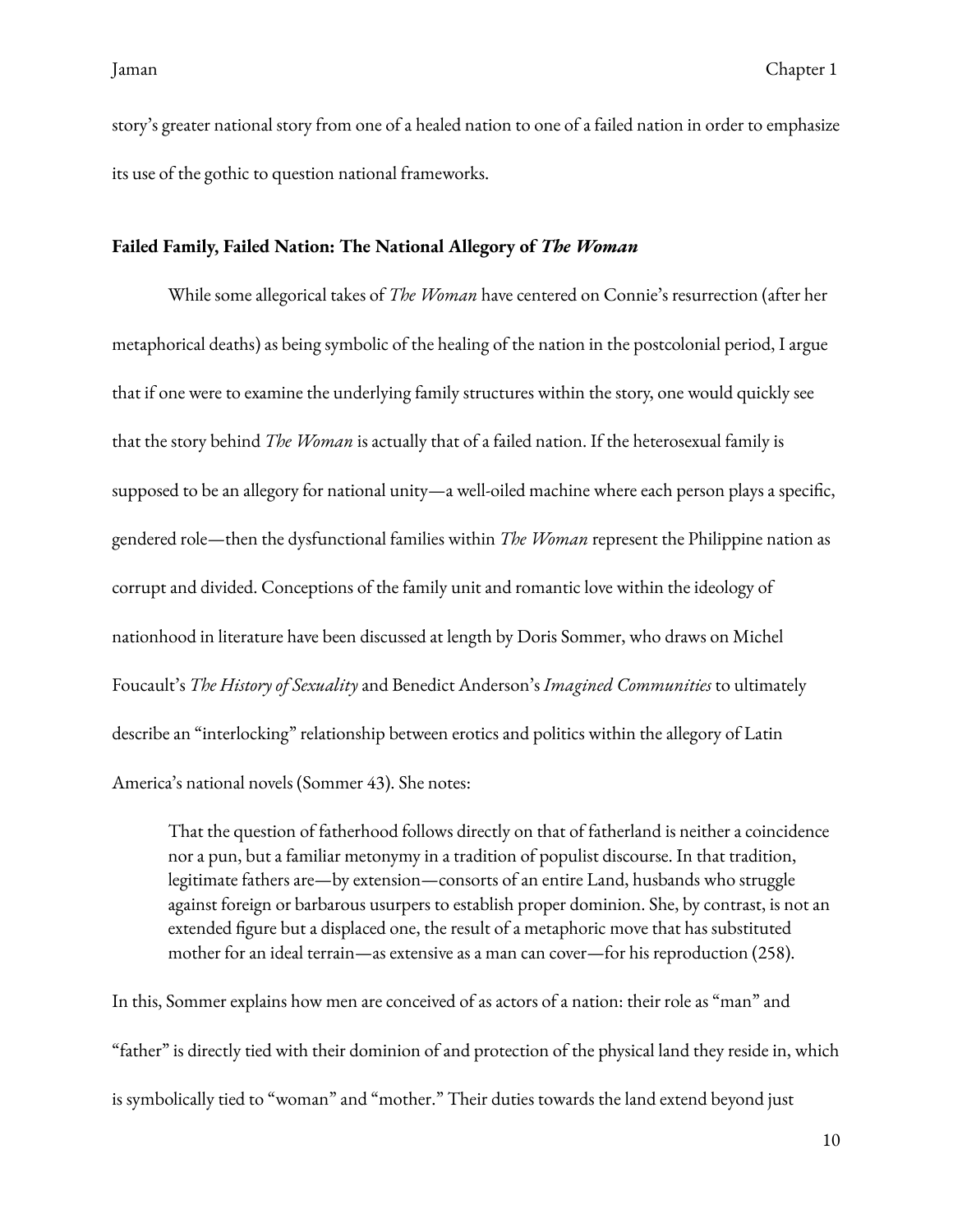protection and dominion, because their ultimate goal is to reproduce. Under this model, the role of women becomes that of faithful wife and dutiful mother, with a greater responsibility to produce obedient, patriotic citizens of the state. To further expand on the story of *The Woman* being the story of a failed nation, I will also turn to Mrinalini Sinha's writing on the ideological function of the family within the nation.

Although not writing about the representations of national belonging in literature specifically, scholars such as Mrinalini Sinha have expanded on the the ideological function of family within the national story. To Sinha, the ideological work of the family is "to make the various forms of hierarchies both within the nation and between nations seem 'natural,'" such that "individual members willingly subsume their interests within the supposedly unified interests of the family (as represented by the male head of household)" (Sinha 234). The discourse of nationalism thus becomes an important site for the enactment of masculinity—the national project relates to its subjects differently as "men" and "women," and casts men as "metonymic" (as causes of national history) and women as metaphorical" or "analogues of the national soul" (Sinha 236). The most direct example of this enactment is naturally the military, which for most of its history was an exclusively masculine arena wherein men perform their prescribed roles as protectors of the national soul. The construction of gender and gender roles is thus important to the national project because it encourages cohesion and makes natural the different hierarchies required to keep the elite in their stations.

In *The Woman*, however, we see this gender-based model challenged through the failure of the men to protect the integrity of their country and their families. There are three men of the "revolutionary" generation of the Philippines represented in the novel: Esteban Borromeo, Dr.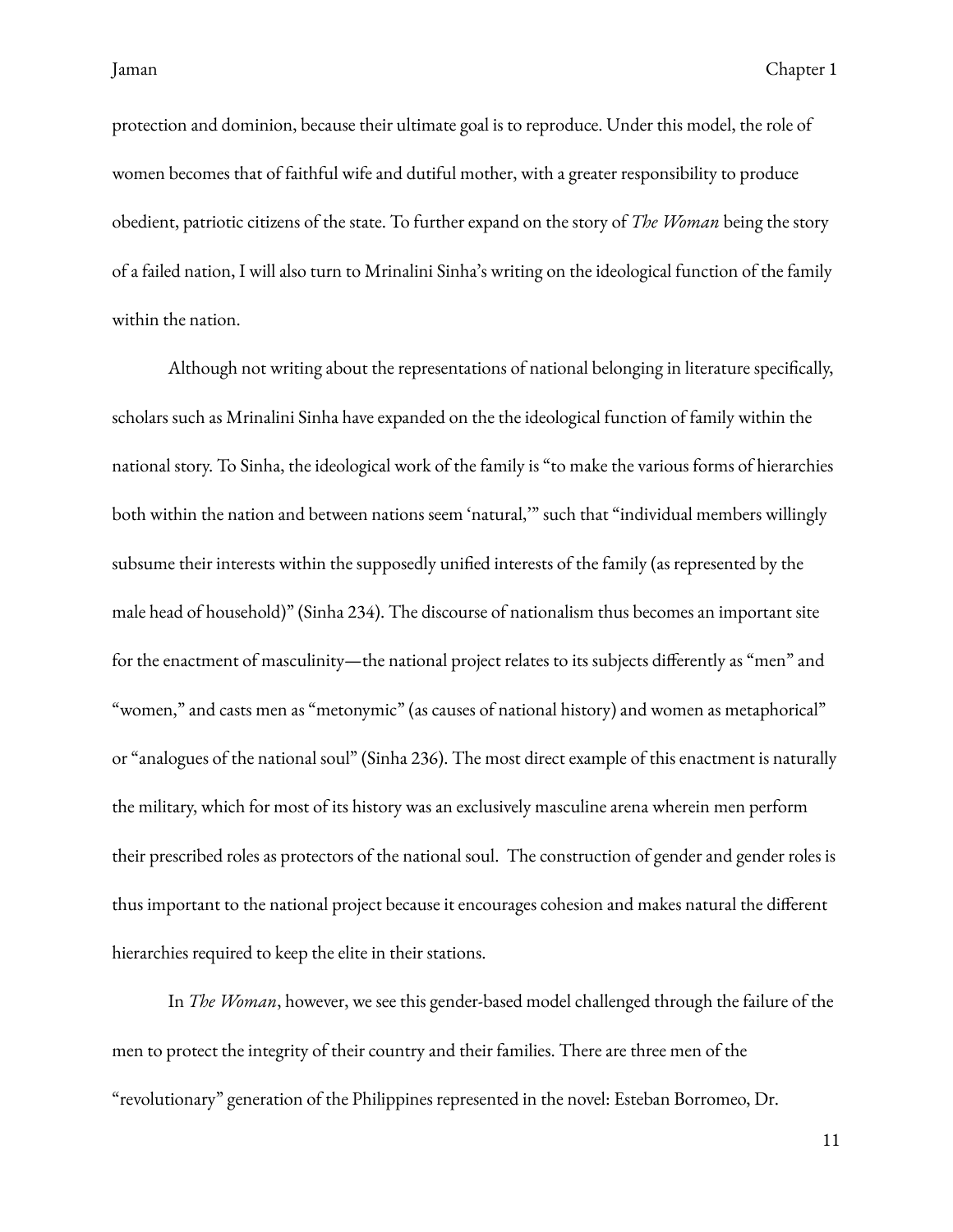Monson, and Manolo Vidal. While Dr. Monson was the only one of the three to actually fight in the Philippine Revolution against Spain, both Esteban and Manolo were among the last of the Filipino men educated in Europe right before the beginning of American rule within the archipelago. For Dr. Monson, his ght to free the Philippines from all colonial powers ends in his self-exile to Hong Kong after the country was taken over by the United States. Despite this exile, however, Dr. Monson held on to the dream that even if he couldn't help liberate the Philippines during its revolution, he could return to his beloved homeland—once it was free—through his sons (Joaquin 15). The importance to Dr. Monson of having sons and not daughters to do this pilgrimage for him in the case of his death indicates that this wish too is a performance of masculinity for him. The myth of the nation as eternal, natural, and worthy of sacrifice plays out most clearly in his dream. The nation is the thing which generations of men have spilled blood and died for—and this hero's return for the self-exiled patriot would have also become a myth and encouraged the next generation to hold on to the same nationalist ideals, had it actually happened. *The Woman*, however, ultimately denies Dr. Monson this heroic self-image by having him die without Pepe and Tony fullling his request to visit the Philippines.

The novel also showcases the failures of would-be heroes through the two other men of Dr. Monson's generation. For example, Esteban Borromeo passes away from an illness after a troubled marriage with Concha (who later marries Manolo Vidal) with nothing left of his legacy but two sons who were raised in the U.S. by his brothers, and some articles written in a long forgotten Spanish-language magazine column (Joaquin 176). Of all of the three men, Manolo is the only one who is able to survive into the American colonial period, but at the cost of abandoning his literary training and education in favor of a "more practical" career in politics. Even with his lofty position in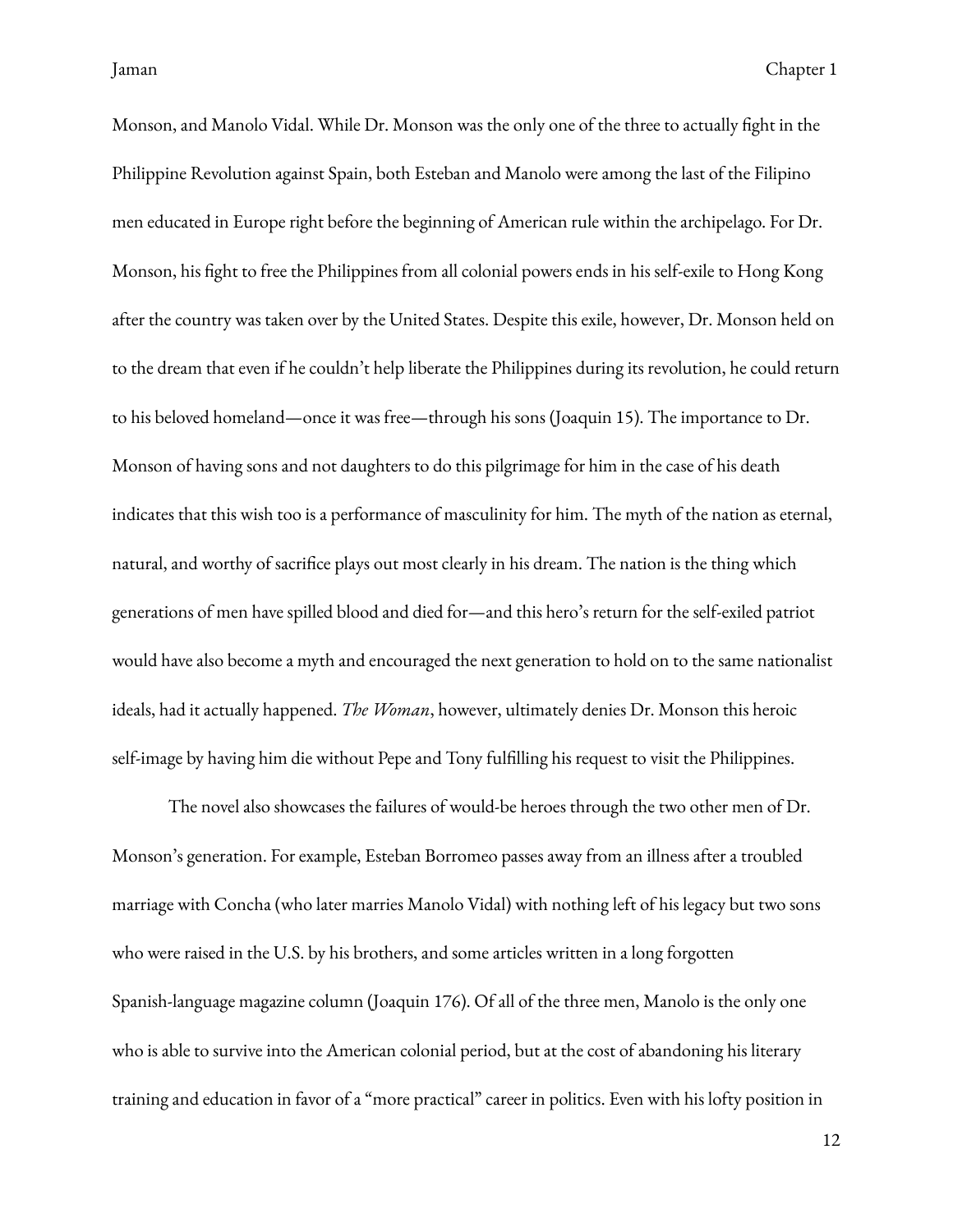the government however, he is unable to save his wife from having to crawl out of the ruins of Manila during Japanese Occupation (Joaquin 117), or prevent her from having an affair that almost breaks their family structure (Joaquin 113). Thus, while some allegorical takes of *The Woman* have centered around Connie's personal struggle and therefore "healing of the nation," a closer inspection of the enacted gender roles within the text show the story of a "failed nation"—one in which the national family is fractured not only by colonial invasion, but also through the flawed choices of male leaders.

### <span id="page-16-0"></span>**Critiques of the Nation:** *The Woman* **as Feminist,** *The Woman as* **Gothic**

Going beyond readings of the novel within a national allegory, however, allows us to dig into critiques of the national framework. Filipino women writers have critiqued the nationalist reading of *The Woman* that is based on the family as the model for the nation. Thelma B. Kintanar has discussed the "formalist" versus the feminist reading of the novel at length in her article "From Formalism to Feminism: Rereading Nick Joaquin's *The Woman Who Had Two Navels*" (1992). Here, her use of the word "formalist" is in reference to traditional Formalism, which attempts to extract the meaning of a text through its form. In her summary of the formalist reading of *The Woman*, Connie's personal crisis "is seen as a part of the need of a people to work out their sense of history" (Kintanar 134) and the conclusion of the novel brings with it a clear-eyed reckoning of past history; the protagonist Connie becomes the mode through which an entire nation finds healing. Kintanar explains this reading in depth, honing in on how Connie's main issues come from the fact that her family is fundamentally broken: her mother has lived a turbulent life and is therefore unable to meet her emotional needs, and her father was a would-be revolutionary who sold out and became both a corrupt politician and an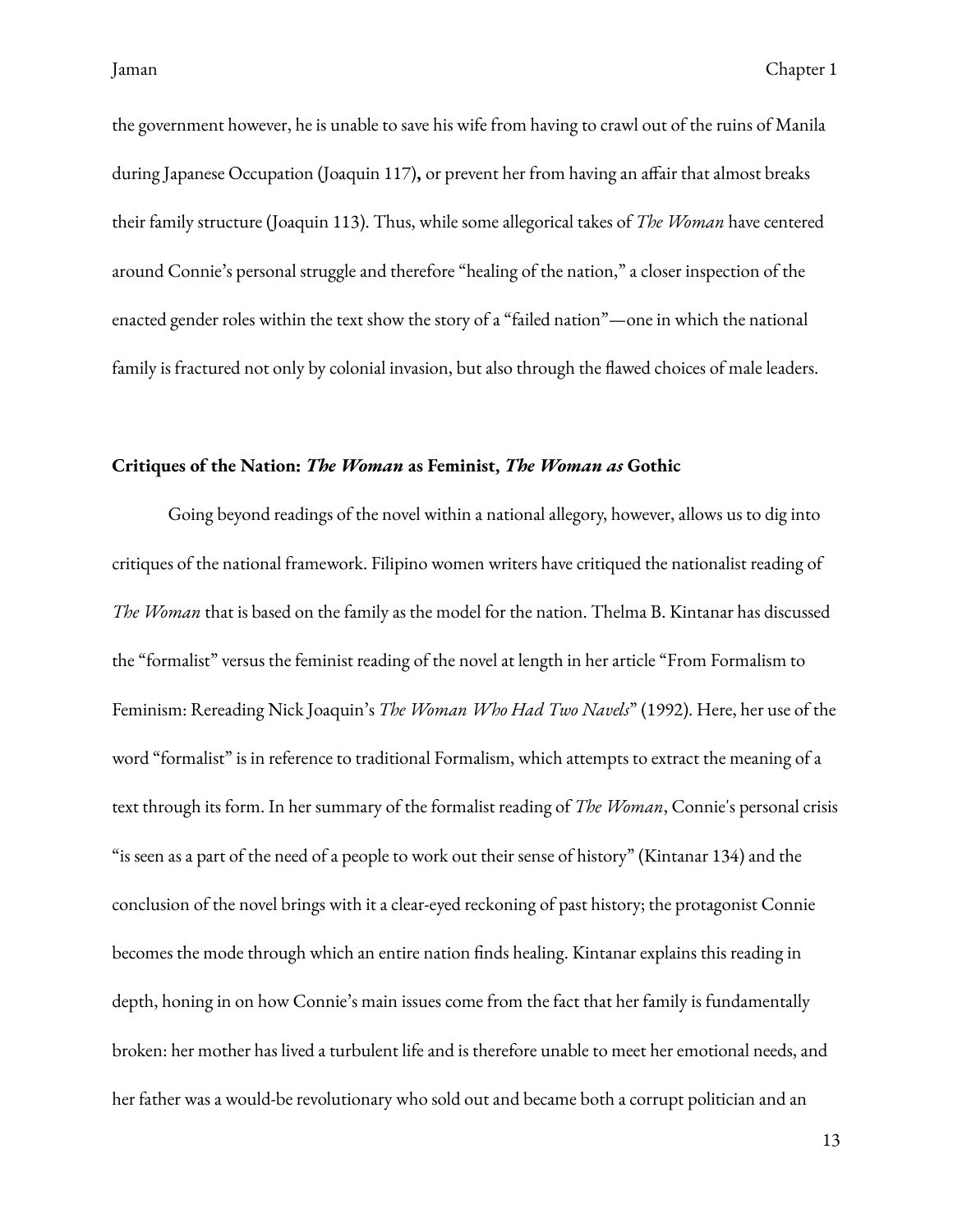abortionist (Joaquin 135). Tragically, Connie's problems do not end with her biological family, because she later discovers that her husband, Macho, has been her mother's lover. Eventually, Connie breaks free from her broken family and starts a life of her own, having reconciled her past through her meeting of Dr. Monson. Thus, the traditional formalist reading of *The Woman* ultimately searches for an overarching meaning to unify an otherwise confusing story. The focus is on how the novel's structure shows the confusion of a nation caught between longing for a revolutionary past and its accommodations with a materialistic present, a dilemma that is resolved by starting anew.

Stepping outside of reading *The Woman* through national allegory, however, allows us to examine how Joaquin explores and imagines women's roles within Filipino society. In Kintanar's feminist reading of the text, the relationship between Connie and Concha is of central importance because it most obviously shows how the novel is inscribed in patriarchy. For one, the relationship between Connie and Concha completely subverts the expected mother-daughter relationship in a literary text because it is mutually destructive. This unusual mother-daughter relationship is in part due to the fact that they are consistently defined by their relationships to men—and even worse, by the men that they share. In Kintanar's psychoanalysis, Connie's extra navel thus takes on a separate meaning, not one of a Filipino between two eras, struggling to reconcile its history. Rather, the navel takes on Connie's various psychic needs, the chief of which is her unrecognized desire to go back to her pre-oedipal period (143). Drawing upon Lacan's reformulation of Freud, Kintanar asserts that:

…the child, in this case, the female infant, "falls" from the blissful state of the unconscious where she enjoys oneness with the mother into the realm of the symbolic (language) which is a patriarchal state. Indeed, in the novel, Connie is bent on leaving her arrested pre-oedipal stage and completing her entry into the realm of the symbolic …She is shown as completely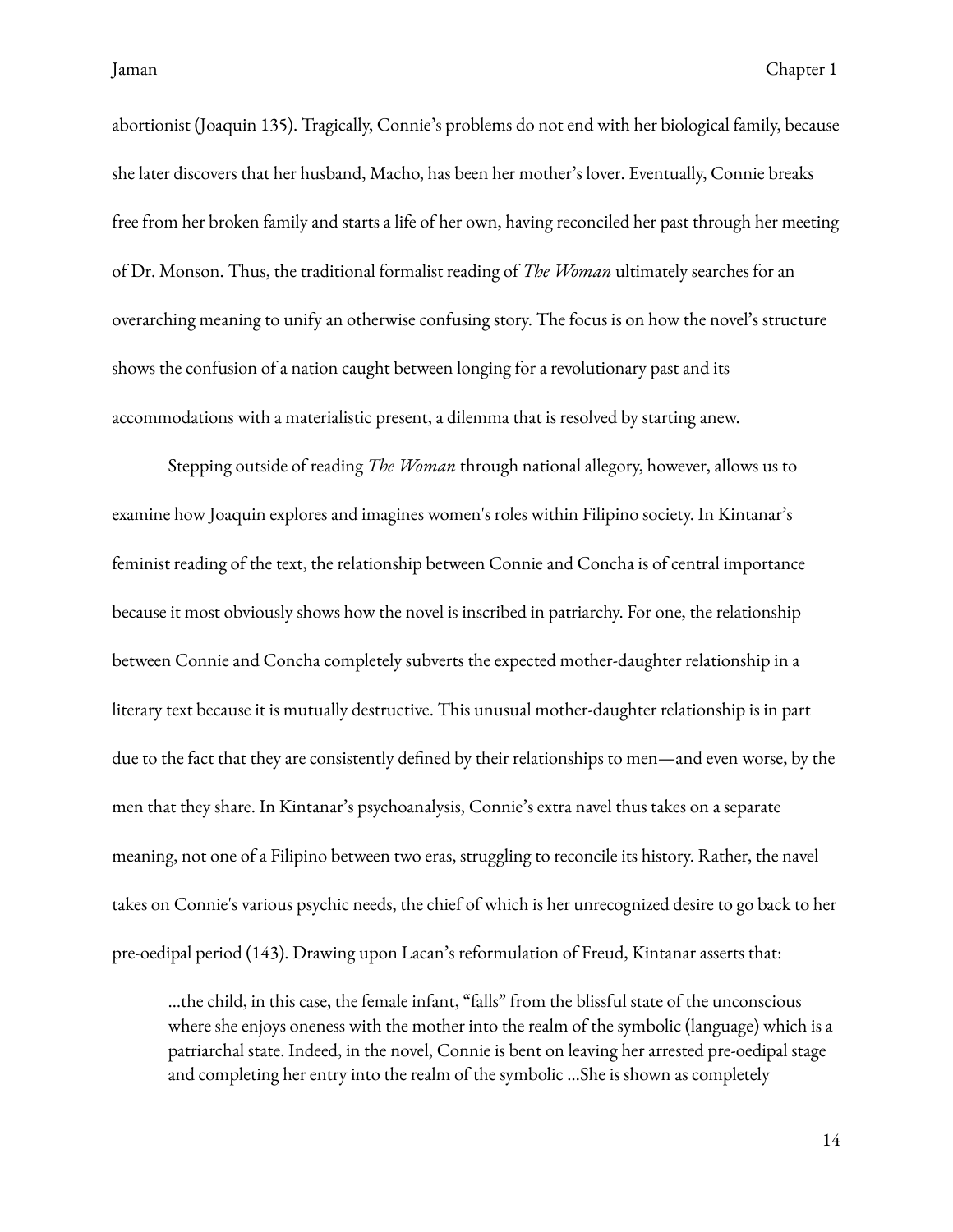embracing the patriarchal order by appealing to her male advisors (142).

In the novel, Connie appeals to Dr. Monson to be the stable father-figure which she so longed for, and later appeals to Father Tony to absolve her of her guilt as she runs away with Paco, Mary's husband. Through her reconciliation with Dr. Monson and her letter to Father Tony, Connie manages to convince the other characters that her being able to choose to run away rather than to stay in a state of limbo meant that she would one day finally be able to choose to do the "right thing" and absolve herself of sin (Joaquin 320). In this analysis, Kintanar affirms that the view of women in *The Woman* is not so different from traditional stereotypes–Connie is "lost and helpless without the standards men have set for her, divided from other women instead of drawing support from them, able to find herself only in relationship with man (144). By pointing out Connie's dependence on male validation, Kintanar also underscores the personal cost that Connie bears in trying to redefine herself within patriarchal expectations—expectations that she cannot seem to imagine herself outside of as a result of being a woman of the elite. In her critique of Joaquin, Kintanar ultimately lands in a gray zone—disagreeing with his depiction of Connie as helpless, but also allowing sympathy for the way in which Joaquin himself might be blind to his characterizations as a member of a patriarchal society  $(144)$ .

More recent scholars have turned to the post-colonial gothic to provide more pointed critiques on how Joaquin's novels discuss gender and other established hierarchies within the national project. Tyra Delos Reyes and Xavier Selman in their article "The Female Monster" (2018) have brought attention to the fact that people often miss gothic elements within Joaquin's stories, and point out the fact that most of his characters exhibit an intertwined desire and anxiety towards the Philippines'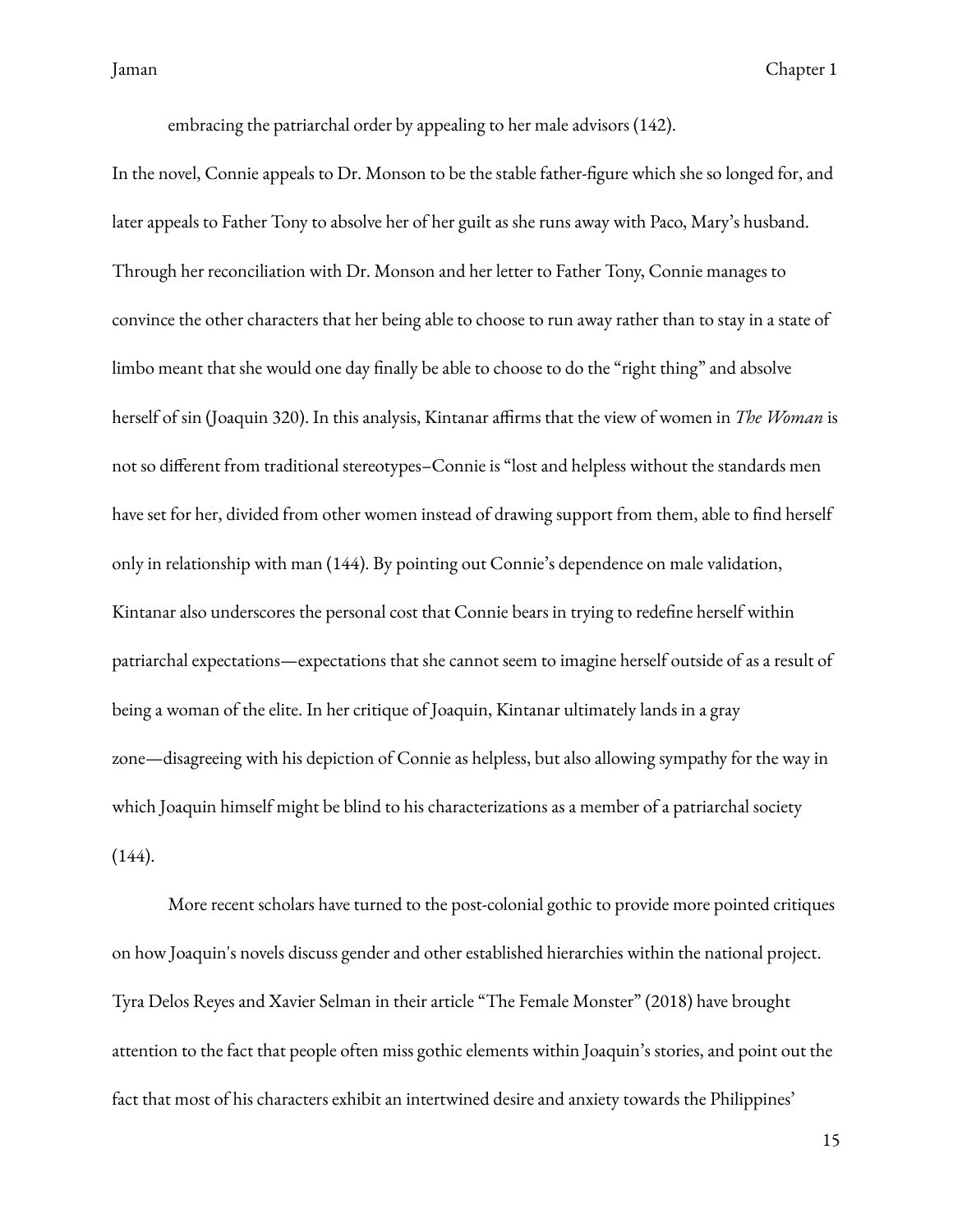pre-Catholic past (476). This "infantile anxiety," Delos Reyes and Selman insist, is experienced and embodied differently within the text according to gender: the anxiety "is a neurosis shared between *both* male and female characters of a nascent pre-Catholic spirit or desire emerging from within, and yet this emergence is witnessed only through the female (476, emphasis added). Although Delos Reyes and Selman do not extend their analysis of the female monster to *The Woman*, in this section I will apply their concepts to the novel.

Delos Reyes and Selman's discussion of the female monster and gothic haunting within Joaquin's other works revolves around the dichotomy of the pre-Catholic and post-Catholic within Philippine history. The use of "pre-Catholic" as a specific historical marker in their work emphasizes that the Philippine archipelago had its own nascent cultures and religions before the arrival of its colonizers, that these nascent cultures' "purest" forms were completely eradicated, and that the archipelago is now left with cultural hybrids from a simultaneously irrepressible and inaccessible past. In this, Delos Reyes and Selman cite E. San Juan's discussion of the woman as a repository of the past in Joaquin's canon. Reading Nick Joaquin's "Culture As History" (1987), San Juan asserts that the individual is a synthesis of all the epochs of man, and thus, "the woman can never truly be repressed, because the past exists concurrently with the present which allows for the manifestation of the monstrous—a representation of the past breaking through the reality of the present" (cited in Delos Reyes and Selman 480). In summary, Delos Reyes and Selman view Joaquin's use of the female monster as a way to insert and play with the idea of a hidden and repressed "pre-Catholic Philippines." The female monster is thus positioned to strike out against the status quo.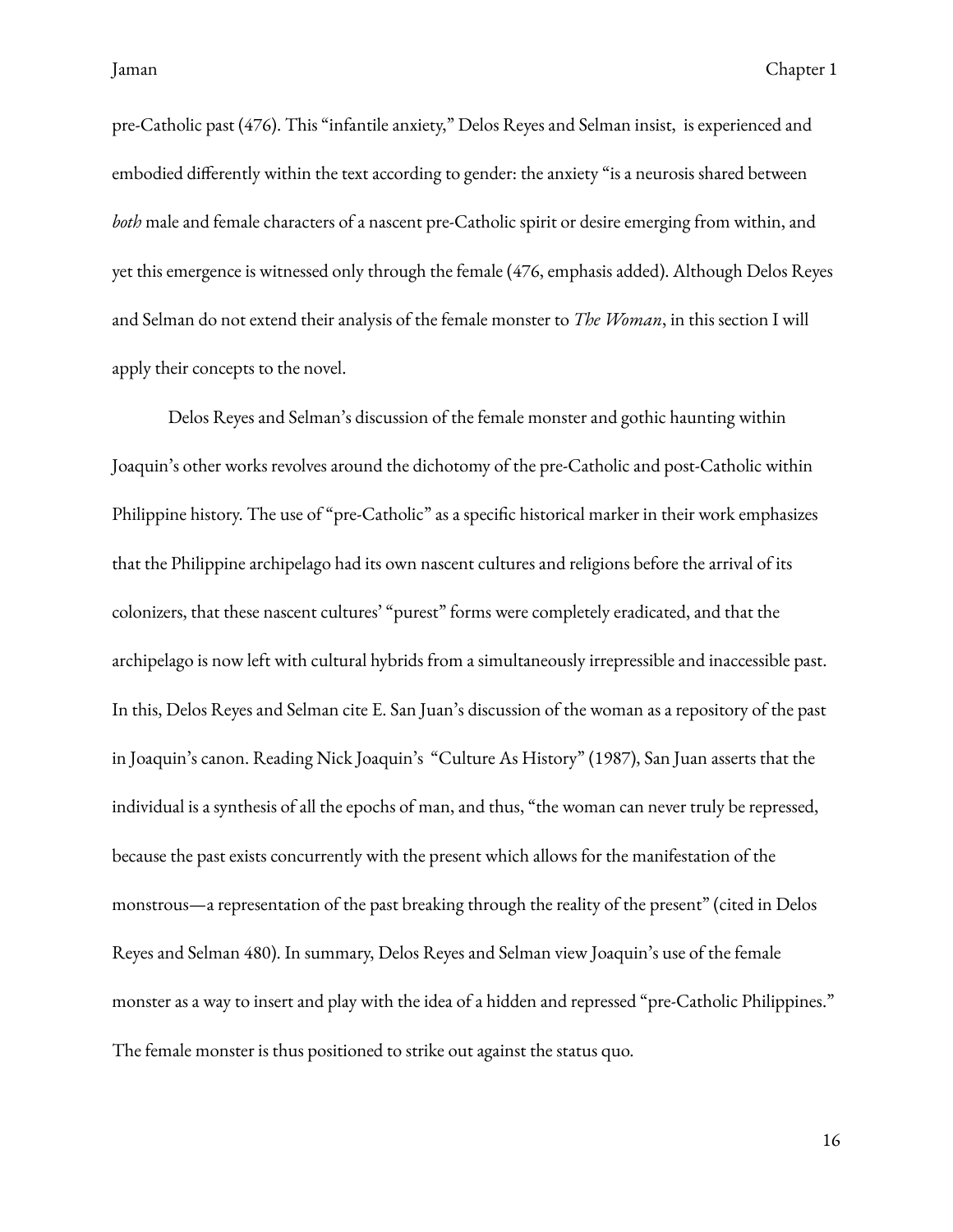And women *do* challenge the status quo in *The Woman*, despite Kintanar's reading of Connie as lost and helpless without men. In an argument with Macho, Connie rejects the image of herself as a pliant daughter and shows disdain for the way that indelity and inauthenticity are normalized within her family unit. In her plan to vindicate herself she uses the weapons of those who hurt her to hurt them as well. The argument begins with Macho and her at odds about their sham marriage and with Macho admitting that he is using Connie for revenge against Concha. The argument ultimately ends with Connie's ominous words: "But you've had your revenge, Macho….Now it's my turn'" (Joaquin 220). This statement within the context of Connie's relationship with her husband is particularly powerful because it is one of the only instances within the relationship when Connie exhibits agency, because Connie is so often infantilized by those closest to her. She is seen as someone to be coddled by her parents, someone to be healed by the Monson brothers, and someone to be used by Macho. But with this statement that it is now time for *her* revenge, Connie clues the reader into how she might be weaponizing her image of naivety to purposely unsettle and instill fear in those around her. Her role of monster by virtue of the two navels is ultimately tied to making her circle understand the "ugliness" that exists within themselves by using their own weapons of deceit against them.

Connie is thus a raging force of anger and disruption, simultaneously allowing her to inhabit the role of a repressed pre-Catholic past coming to the fore. As Delos Reyes and Selman note, Joaquin ties Connie to the land—the ultimate symbol of the nation—as well as to folk legend. Kintanar also goes into these associations in "Formalist to Feminist" by bringing up the use of "Inang Bayan" (the use of a woman or mother figure to symbolize the motherland, used by earlier Filipino writers) in *The Woman*. Though the feminine being tied to nature is not a concept that is unique to the Philippines,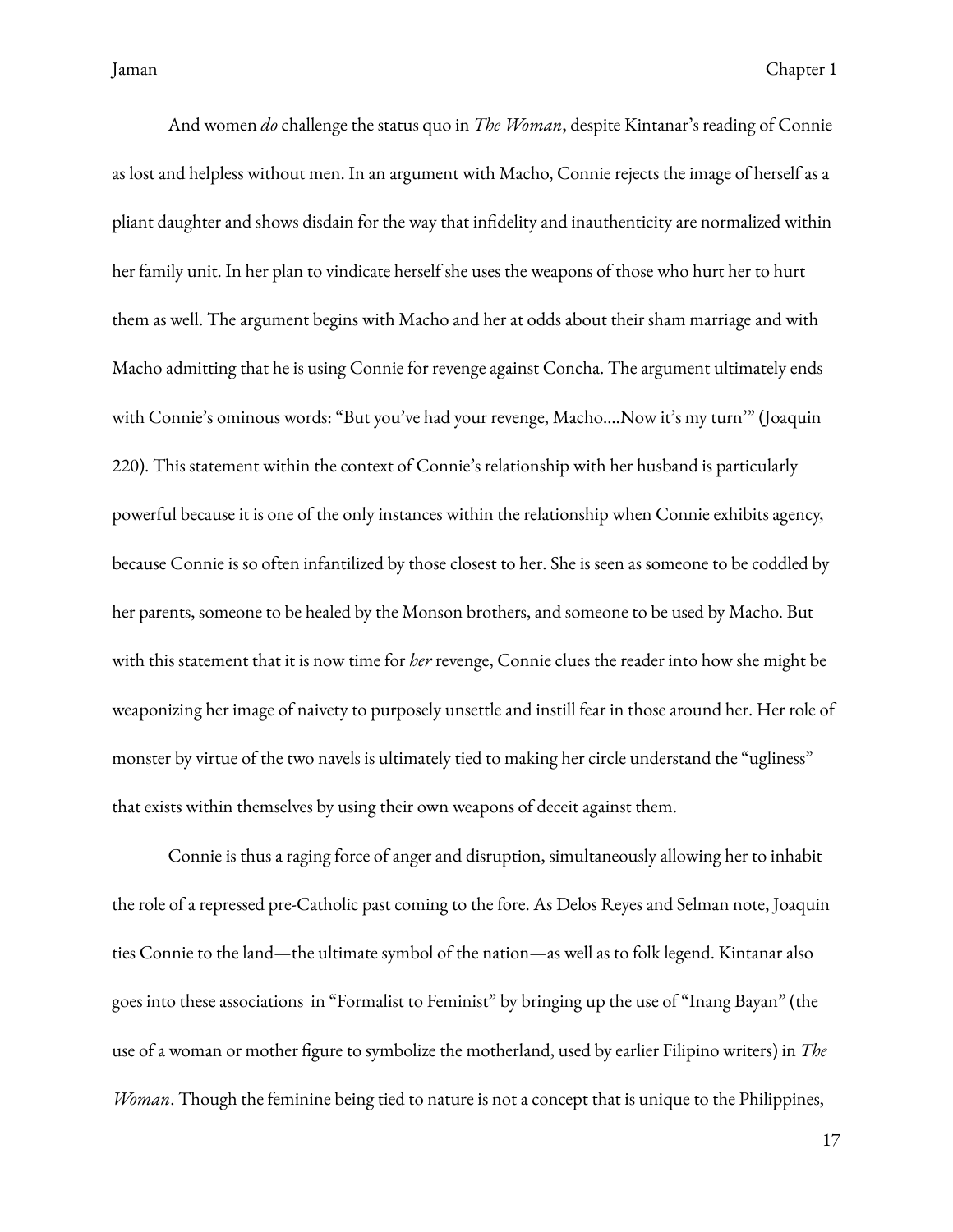as expanded upon by scholars such as Sherry Ortner and Doris Sommer, "Inang Bayan" is one of the ways in which Joaquin builds gothic tropes by linking the feminine to the mystical. Kintanar hones in on how Joaquin emphasizes the link between feminine power and legend within the story through the legend of the Sleeping Woman (Kintanar 138). The Sleeping Woman appears in the first chapter of the story as one of the only cultural legacies passed down to Paco Teixeira by his absent Filipino father. According to legend, the range of mountains seen across the sea in Manila was an ancient goddess of the land sleeping out a thousand years of bondage (Joaquin 41). When Paco stumbles into the city in shock after assaulting Connie, he is horrified to see her visage in the mountains: "for there she still was, stretched out under the sky; the sly look in her eyes and the bloody smile on her lips, and her breasts and shoulders naked" (Joaquin 61). As Kintanar points out, the association of women with nature in this passage is particularly linked to their sexuality, hence the emphasis on the lips, the breasts, and the shoulders (138). Ultimately, Connie's connection to the Sleeping Woman, the ancient goddess, "allows her to become the vessel of the pre-Catholic precisely because the female body is perceived as more raw, more 'natural.'" Thus the strange desire that Paco feels in seeing her visage in the mountains can be read as a greater desire and fear of the pre-Catholic (Delos Reyes 481).

These readings of the novel through a feminist and gothic lens allow readers to break away from seeing The Woman as a conclusive story about the healing of the national family. In Kintanar's reading of the text, stepping away from traditional formalism gives us an opportunity to see how Joaquin uses Connie to challenge gender hierarchy. Through Connie's enmeshment with her mother, we are taken out of the expected mother-daughter relationship to see the ways in which their patriarchal society pits women against each other and defines them solely through their relationship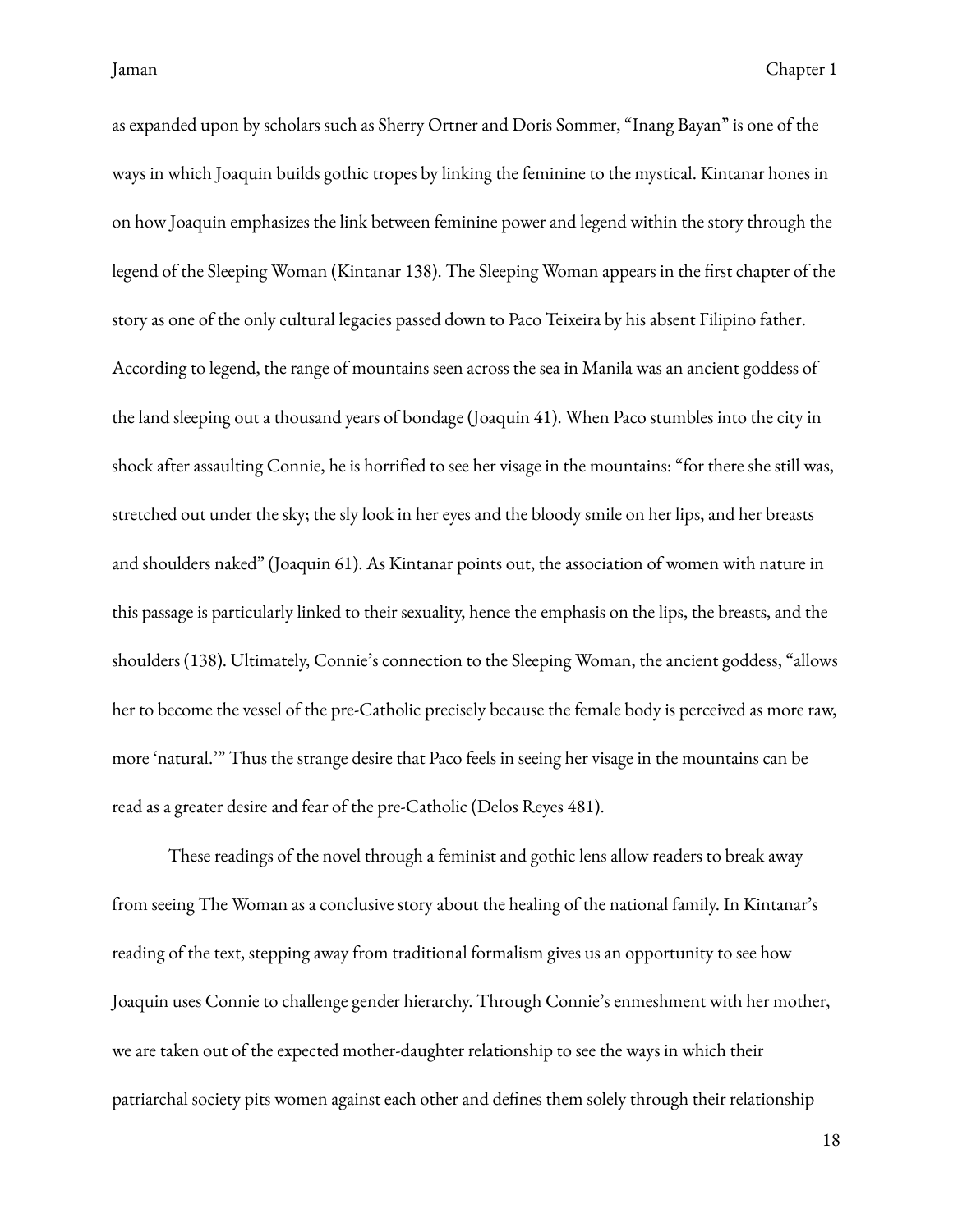with men. And although Delos Reyes and Selman do not directly apply their work on the monster to *The Woman*, their reading of the use of monsters in Joaquin's work informs readers of the novel to see Connie in a different light as well. Rather than just a victim of a dysfunctional family, a mad woman, or a transgressive woman, we see Connie as representative of a greater desire and fear of the past—a way to break a common national fiction.

#### <span id="page-22-0"></span>**Breaking Fictions: The Immaterial and Vanishing Monster**

In the end, Connnie's monstrosity is neither about the trouble within the national family (the allegorical reading) nor the desire to return to the unfractured self (the psycho-analytical reading). Rather, as Delos Reyes and Selman suggest, fracture is a given in a colonized space like the Philippines. In their explanation, the modern male Filipino subject experiences fear when he sees the irruption of the pre-Catholic in the modern, and as a result of that fear, they try to suppress and disavow these pre-Catholic elements but fail. The monstrous woman thus becomes a handy repository for male fears of such historical hybridization, while at the same time providing a bridge to the pre-Catholic self by metaphorically standing in for a pre-Hispanic past. By making the female figure monstrous, the male thus "makes peace with a pre-Catholic desire he could not understand" (Delos Reyes and Selman 495). Though Delos Reyes and Selman do not analyze *The Woman* directly, their reading would, by extension, render Connie a monstrous woman, whose two navels provide an opportunity to mediate male anxieties about a pre-Hispanic past in the contemporary present. Such a reading, however, tethers Connie to national frameworks, making her a repository of the national past. What I propose instead is a reading centered on Connie as someone who questions the norms of the key pillars of society, the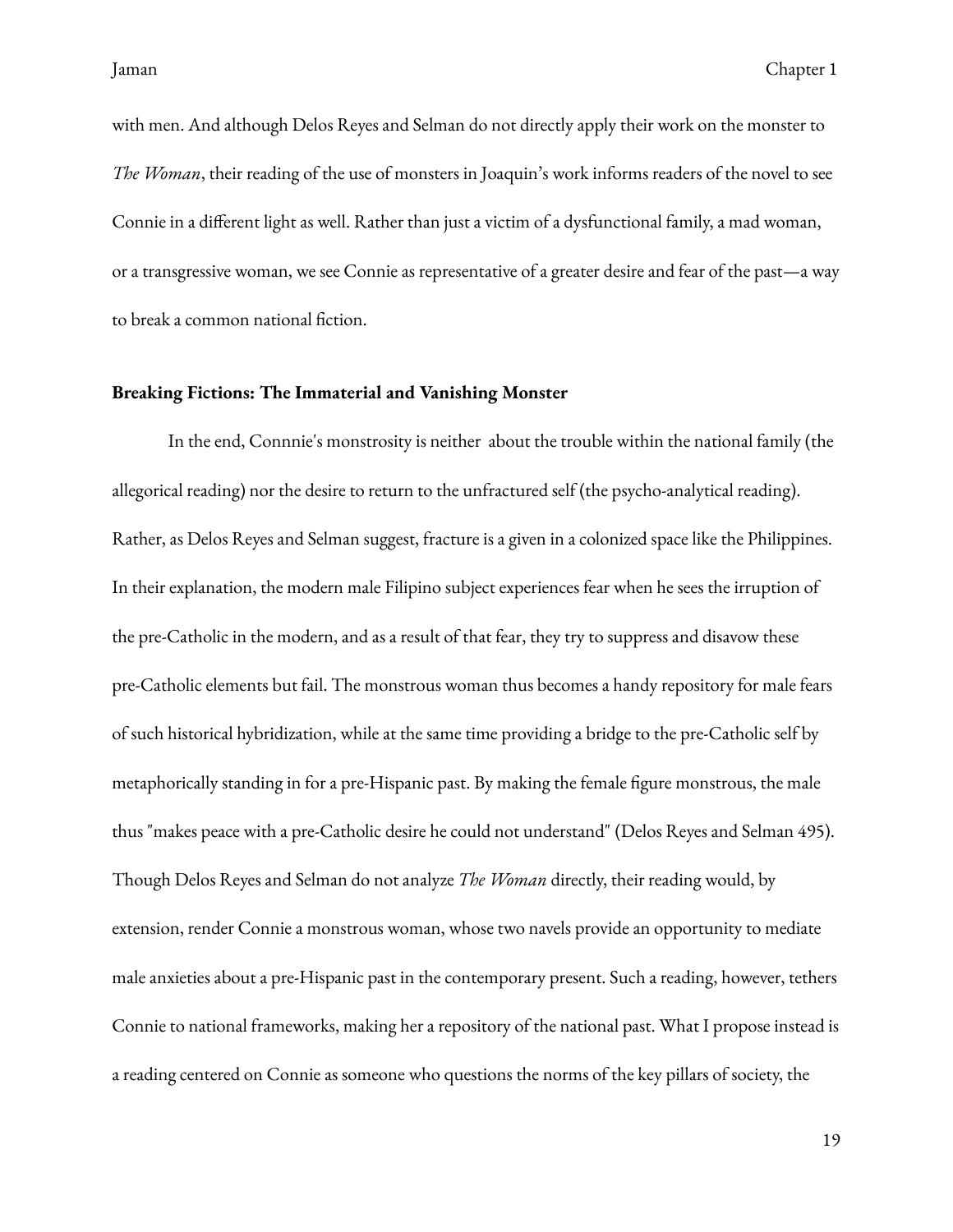family and the church, and in doing so, breaks out of stifling choices offered to women in the name of the nation.

By being a bundle of contradictions and opposing impulses, Connie complicates a straight-forward national allegory. She represents the unsolvable nature of historical conflicts something that cannot be solved through a national romance. Rather than wanting to return to her pre-oedipal period as scholars like Kintanar might suggest, Connie's end goal is to reach a dissolution of her unsatisfying relationship with others and with herself. The way in which she tries to break free from these relationships involves returning to the portion of her past that was most turbulent—her experience of her childhood ending with the Second World War. The thread that ultimately links adult and child Connie is Biliken, a Buddha statue she first encounters when she visits a carnival with her parents as a child. Her family acquires the statue during the onset of WWII when her father brings it home to preserve it. However, when Connie returns home after fleeing the Japanese Occupation of Manila, she finds Biliken much altered. From being the happy statue and playmate of her lonely childhood, she returns home to see him fallen back against the wall, his great belly thrust up, with "two small black holes [that] peered like eyes from the top of the great belly" (Joaquin 246). Shot twice in the stomach during the war, Biliken appeared to have two navels. Then in her adulthood, Connie suffers a black-out in memory after discovering her mother's and husband's love letters and finds herself standing before Biliken in the ruins of her childhood home (Joaquin 252). She then accepts herself as one with Biiken, and thereafter insists that she has two navels as she struggles to reconcile her disappointment with her adult life with what seemed to be the beauty of childhood peace. The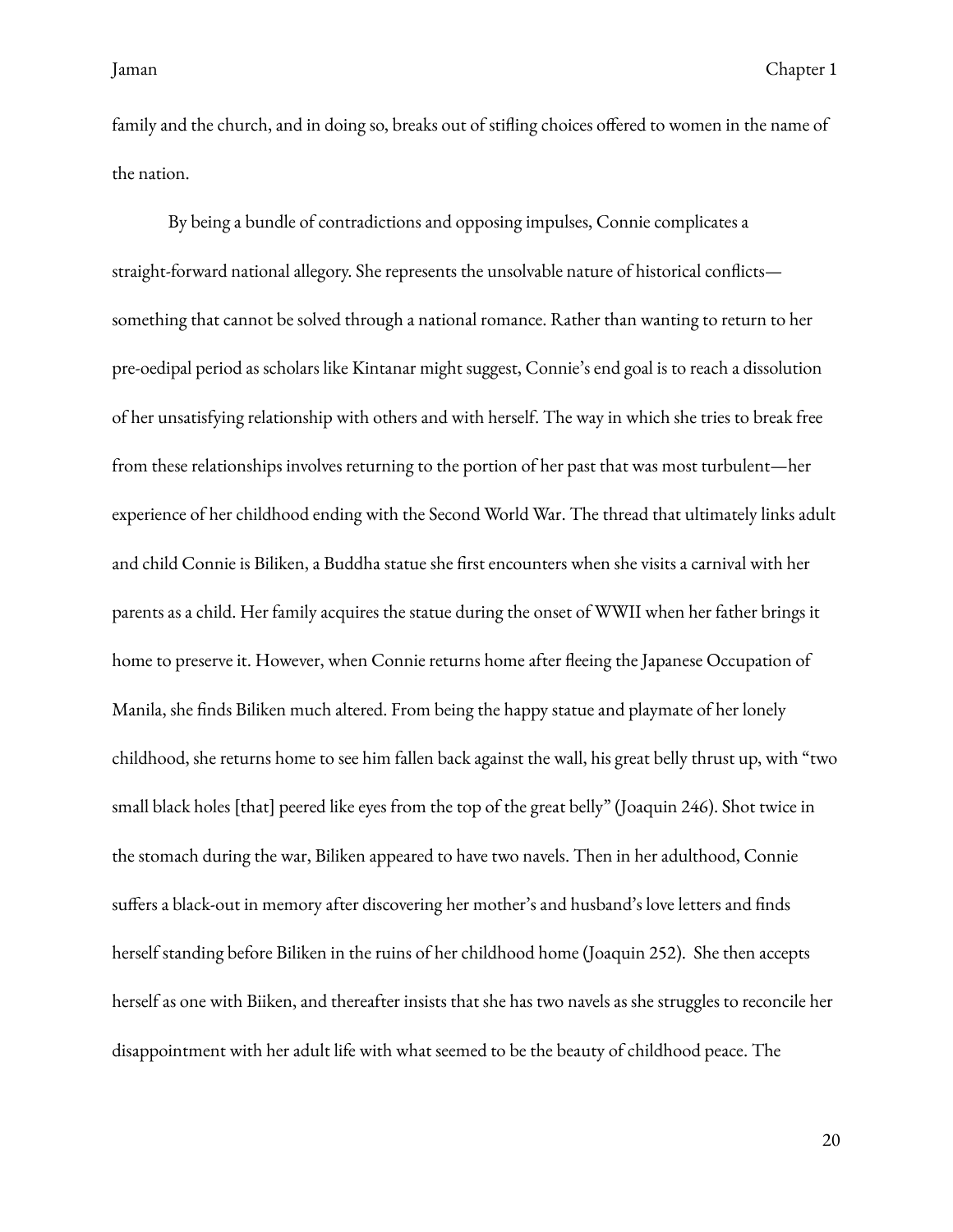two-naveled Biliken is thus a representation of her own fracture and brokenness, a comforting figure turned monstrous.

Ultimately, the harm that Connie poses to others with her monstrosity is her ability to make them question the behaviors they have been socialized with. In Chapter 4, "The Chinese Moon," Connie experiences metaphorical deaths through the four elements: earth, water, air, and finally, fire. In each of these deaths, she confronts different portions of her past through the lens of her closest relationships. In her confrontation with her father, for example, she is called out for refusing to accept her dysfunctional family. What follows is a heated conversation between Connie and her father for her inability to be complacent to personal injustice:

"… you take things too hard, your reactions are excessive, you make—" "Excessive! Are you mad, Father—or am I? Have you lost all feeling? "I have lost all power to rage."

"And is that what I must learn to do?"

"To take things as they come, yes… want heroes—and when you don't get heroes you make up devils. But we're not heroes and we're not devils. We're just people. And you'll have to learn to accept us as we are." (Joaquin 259)

By referring to Connie as a "child," Manolo is suggesting that all people eventually learn to submit to the turbulence of life and the betrayals of others, but that Connie lacks something within her that allows her to do the same. Her two navels therefore emphasize and symbolize her arrested development. She is monstrous because she refuses to "grow up" in the traditional sense of becoming "less emotional" and of becoming more accepting of the world as it is. This conversation, however, is quickly contrasted by Manolo's final call to Connie before their death by air to "go down raging," and to not lose that ability to rage against the world like he did (261). "Take things hard," Manolo calls, "make a fuss, and refuse to accept what we are—no not even now. Rage, rage against us—even now!"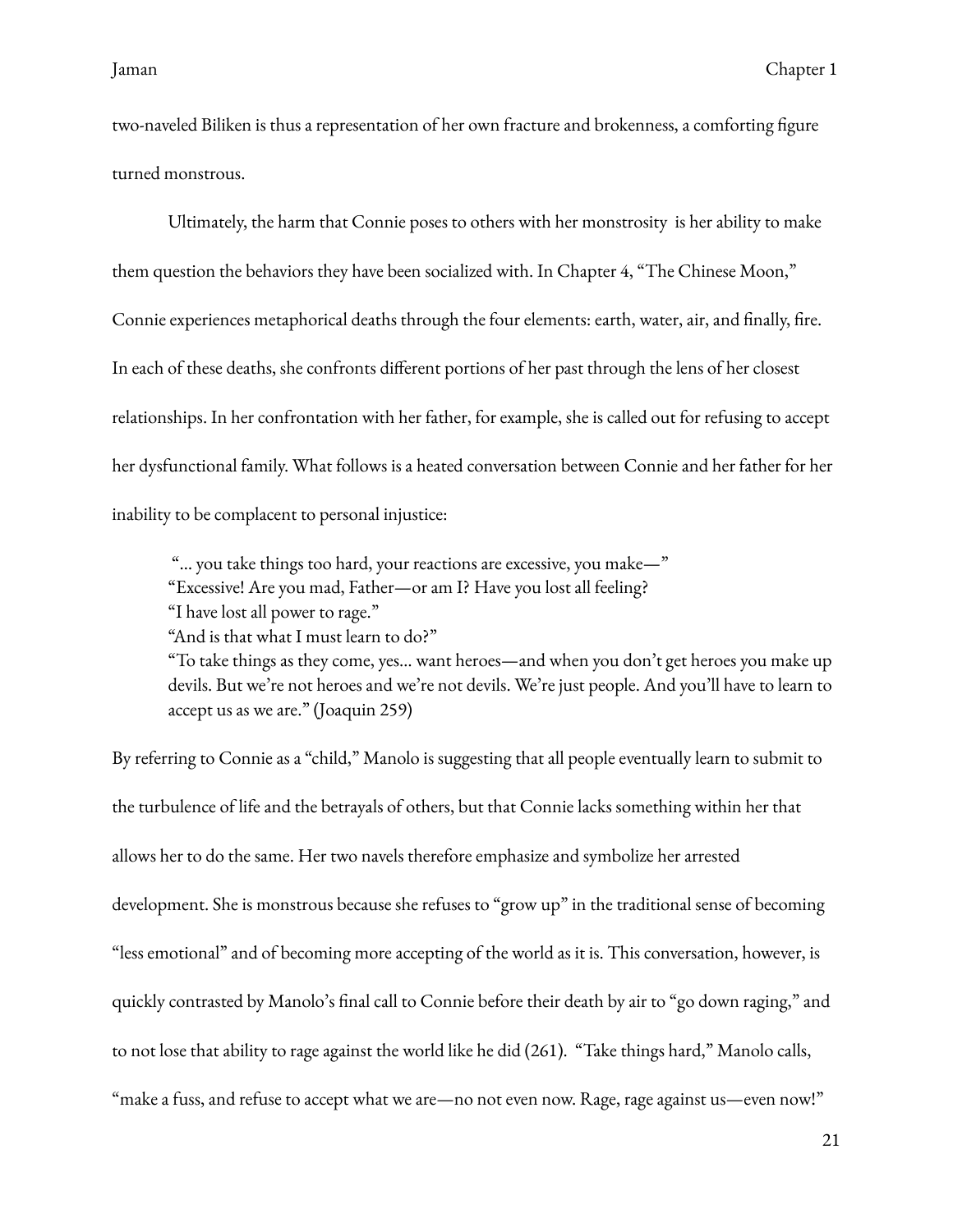His change in attitude during this episode shows his regret for allowing himself to become numb to the cruelty of the world, and in return, he comes to question why he blamed Connie for being disappointed in him in the first place. This change in mentality that Connie elicits in others is ultimately part of her greater role as a monster within a text, as she explores " new spirals, new and interconnected methods of perceiving the world" (Cohen 7).

In challenging the other characters' perceptions of their society, Connie also breaks expected national fictions by contesting its two main institutions: the family and the Church. These two institutions can be intertwined, particularly because of the focus on indelity within this book. Connie's leaving with Paco, involves the breaking of two families. However, in escaping Hong Kong, Connie also rejects her prescribed roles as a wife and daughter within society, since she denounces all of her family—mother, father, and husband. In terms of challenging the Church, her denial of Catholic dogma is brought to the forefront in her last metaphorical death, her death-by-fire, wherein she confronts an unnamed Catholic Father. Here, the Father accuses her of being obsessed with evil because of how disgusted she is by the world and condemns her for convincing others to see the world with similarly disillusioned eyes. This death is the final opportunity for Connie to accept living life as others have, and the Father asks her to confess her sins and to join the rest of the world. "So you refuse to admit your sin?" he accuses, "I refuse to admit it was a sin." She insists (269). Connie thus, again, breaks from any structured mode of categorization—she insists that she is beyond sin, and thus, has done no wrong.

More importantly, in what is a complete upset of Catholic beliefs, rather than being condemned to eternal death by fire, Connie is instead resurrected into reality, finally free of the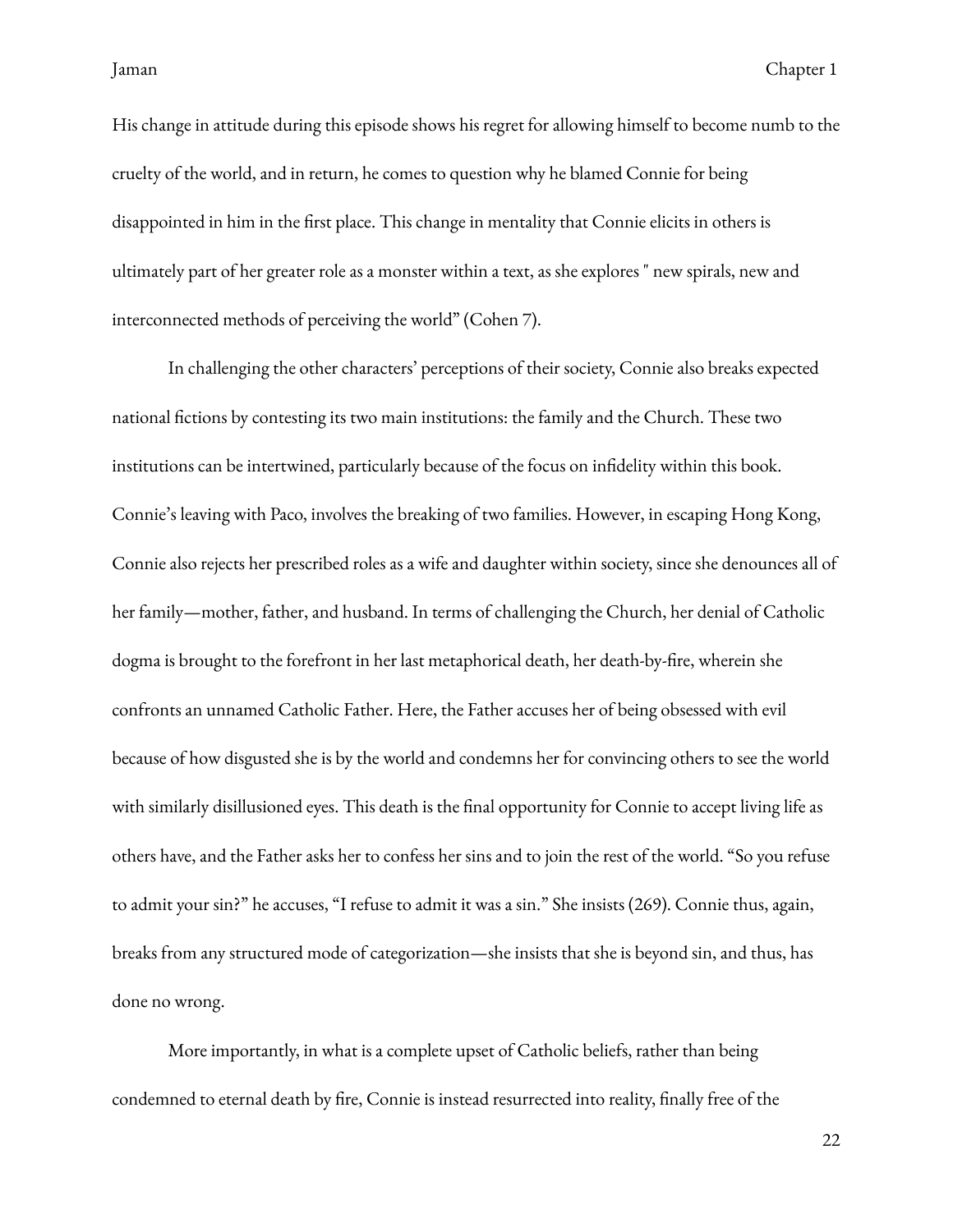emotional bondage of her past by completing her four elemental, metaphorical deaths. The description of Connie's death by fire sees fire not as a destructive force—the force to punish sinners—but as a cleansing force:

--and then it happened: the blast, the hot blaze, the illumination; and fire sprang up about her, fire crowded round her, fire enveloped her; she was clothed with fire, crowned and aureoled with fire, as she rose, transfigured, on wings of flame, on a chariot of fire...she was fire itself; beautiful blessed fire, the purifying element, the element of light, burning splendidly, burning exultantly, between the moon and the sea (273).

Here, fire becomes Connie's crown, a mode of transfiguration—though some might say it is undeserved. Exiting from her death sequences, Connie escapes the Catholic dichotomy of sinner/saint and Heaven versus Hell and is able to leave Hong Kong without the emotional baggage of her broken family and ruined childhood. Her end is far from clear, however, as her leaving does not necessarily mean the end of her troubles. In fact, Joaquin describes the youth dying in her and Paco's eyes as they muster the courage to run into the rain towards the port docking their escape boat to Macau (311). Connie remains, in the end, a runner–liminal in that she has broken the constraints of her past yet must still exist in the society which engendered her monstrosity in the first place.

In total, by consistently refusing to give into other's demands to accept life and people as they are, Connie challenges and breaks expected stories about family, its place in the nation, and the gendered modes of national belonging. Her role as monster within the text allows her to live within the space of difference, calling on others to question their worldviews and give into different modes of thinking. In refusing to play the role of tolerant wife to an unfaithful husband or a dutiful daughter to parents who neglected her, Connie breaks the fiction around the family teaching its members to be productive and obedient members to the state. Additionally, by remaining unpunished for refusing to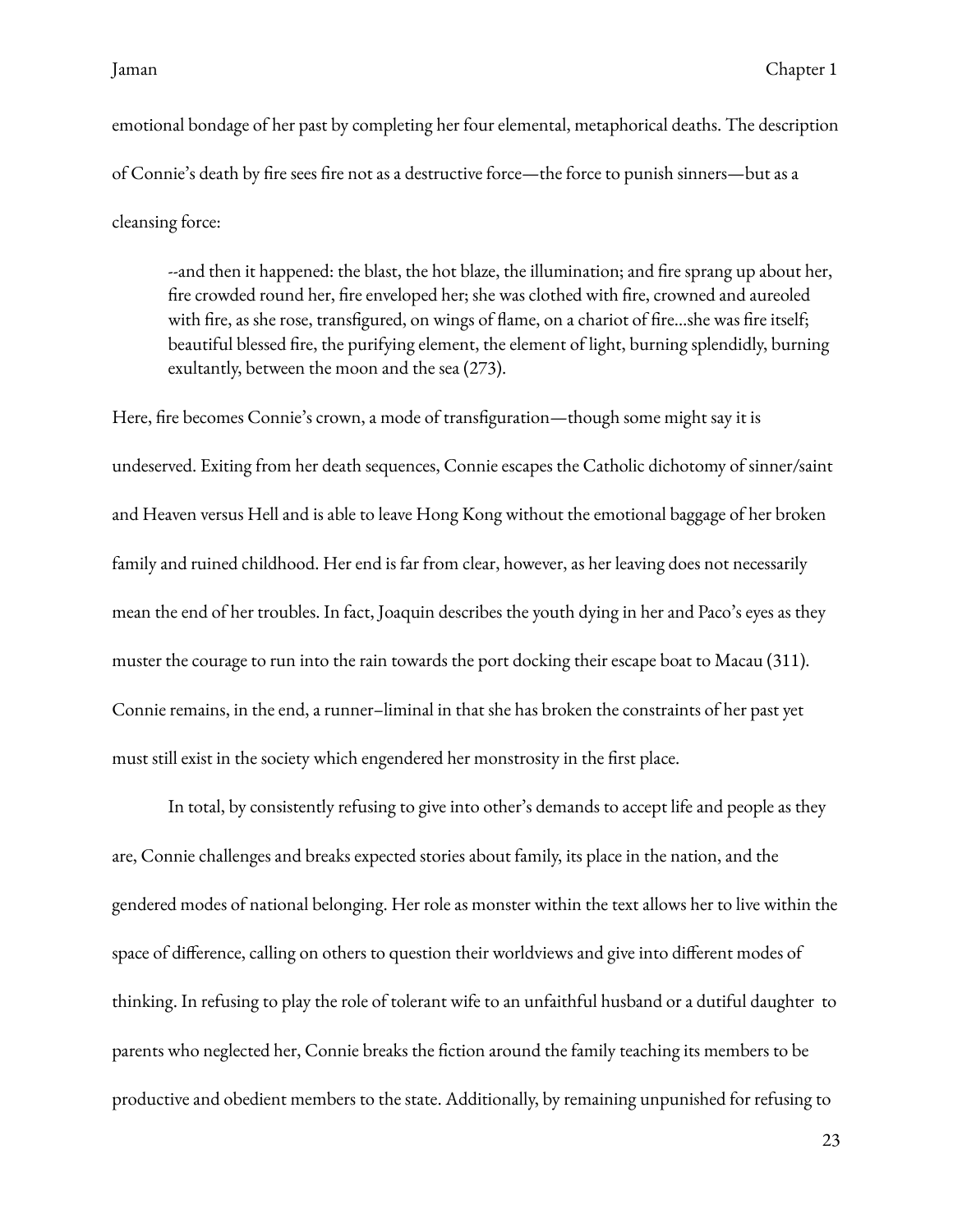admit her "sins" and for committing adultery with Paco, Connie undermines the overarching role of religion within the novel as a morally guiding force. Connie's consistent refusal to adhere to the standards of others and her propensity to cause others to question themselves, in tandem with her insistence of having two navels, marks her as a "monster" within the work, a word whose very etymology suggests a being "which reveals," "which warns," and which attracts others into the realm of the absurd (Cohen 6).

### <span id="page-27-0"></span>**Conclusion**

*The Woman Who Has Two Navels* is a complex work that is flattened by a strictly allegorical reading of its story. *The Woman* is not about a girl who, in healing herself, leads to the healing of her people. Instead, reading the story through its use of the gothic opens up its exploration of national ideology as it subverts the nation's biggest institutions: the family and the Church, where members of the nation enact prescribed gender roles. Connie is central to this exploration on the gendered modes of national belonging as she takes on the role of female monster–emphasizing how characters fail to live up to their expected roles, and causing them to question both their connection to the nation they belong to as well as their relationships with each other. Her two navels being symbolic of her struggle to completely break free from the limits of her family and greater society, Connie ultimately becomes a transgressive subject. Unsuccessfully negotiating psychological, social, and/or cultural constraints, the transgressive subject is "at the same time left with no possibility of a return to the *status quo*" (Ng 19). She exists, then, entrapped within the limits which she so badly wanted to escape, as she is decisively tied now to a new broken family–Paco's. Thus, Connie's monstrosity functions in different ways,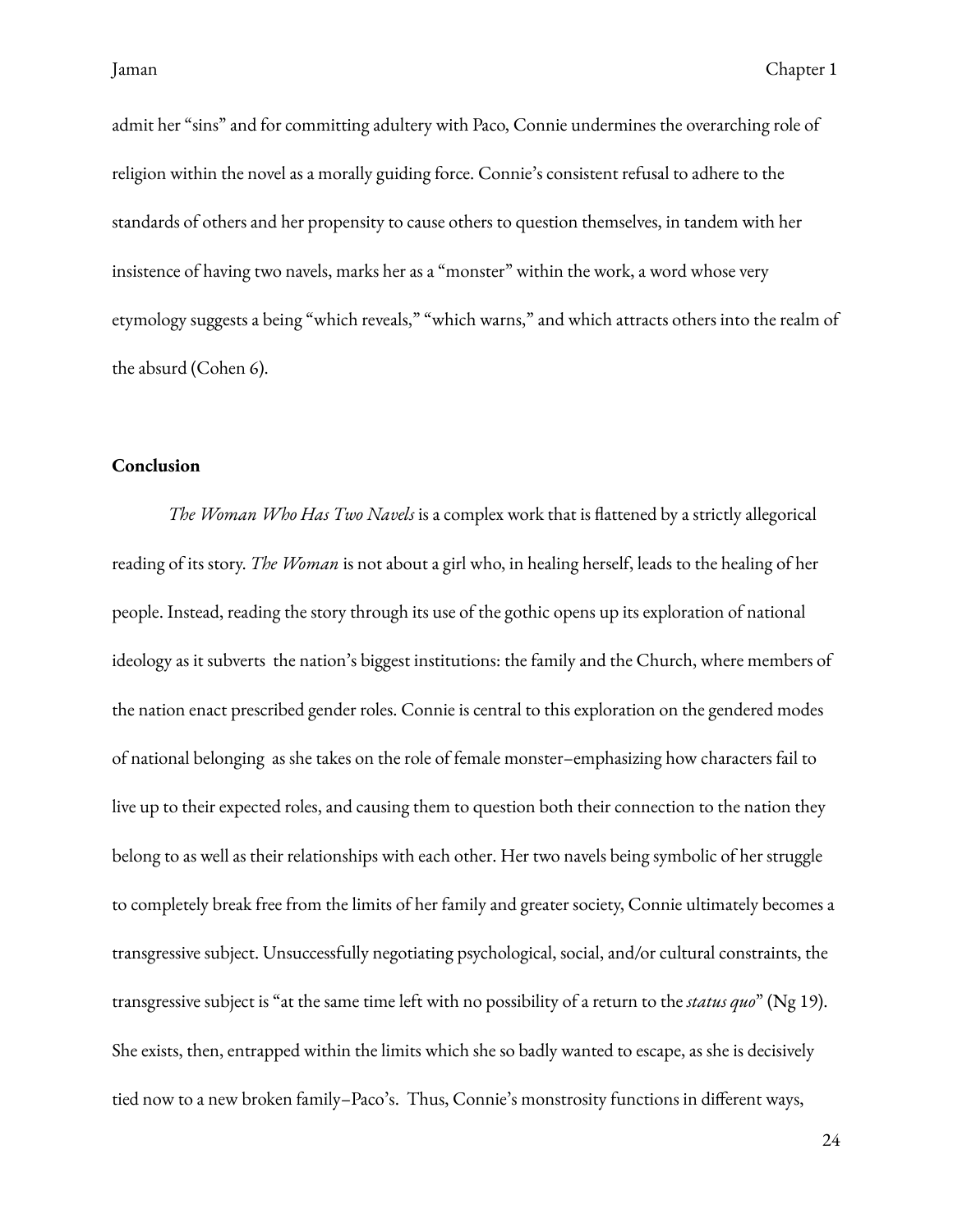allowing her to transgressively challenge gendered frameworks, to articulate that the Philippines is

caught between the unresolved histories of two colonial powers, and to reveal how monstrous women

are used to represent male fear about the stability of the national family.

# <span id="page-28-0"></span>**Works Cited**

- Cohen, Jeffrey Jerome. "Monster Culture (Seven Theses)" Monster Theory : Reading Culture, edited by Jeffrey Jerome Cohen, University of Minnesota Press, 1996
- Delos Reyes, Tyra, and Xavier Selman. "The Female Monster: The Pre-Catholic Manifestation as a Response to Modern Anxiety in Selected Stories by Nick Joaquin." *Kritika Kultura*, no. 30, 2018, pp. 485–496., <https://ajolbeta.ateneo.edu/kk/issues/82>.
- Joaquin, Nick. "Culture as History: The Filipino Soul." *Asian and Western Writers in Dialogue*, edited by G. Amirthanayagam. Palgrave Macmillan, 1987. [https://doi.org/10.1007/978-1-349-04940-0\\_12](https://doi.org/10.1007/978-1-349-04940-0_12)
- ---. *The Woman Who Had Two Navels.* Bookmark, 1991.
- Kintanar, Thelma B. "From Formalism to Feminism: Rereading Nick Joaquin's *The Woman Who Had Two Navels*" in *Women Reading… Feminist Perspectives on Philippine Literary Texts*. University of the Philippines Press and University Center for Women's Studies. Diliman, Quezon City, 1992.
- Sommer, Doris. *Foundational Fictions: The National Romances of Latin America*. University of California Press, 2007.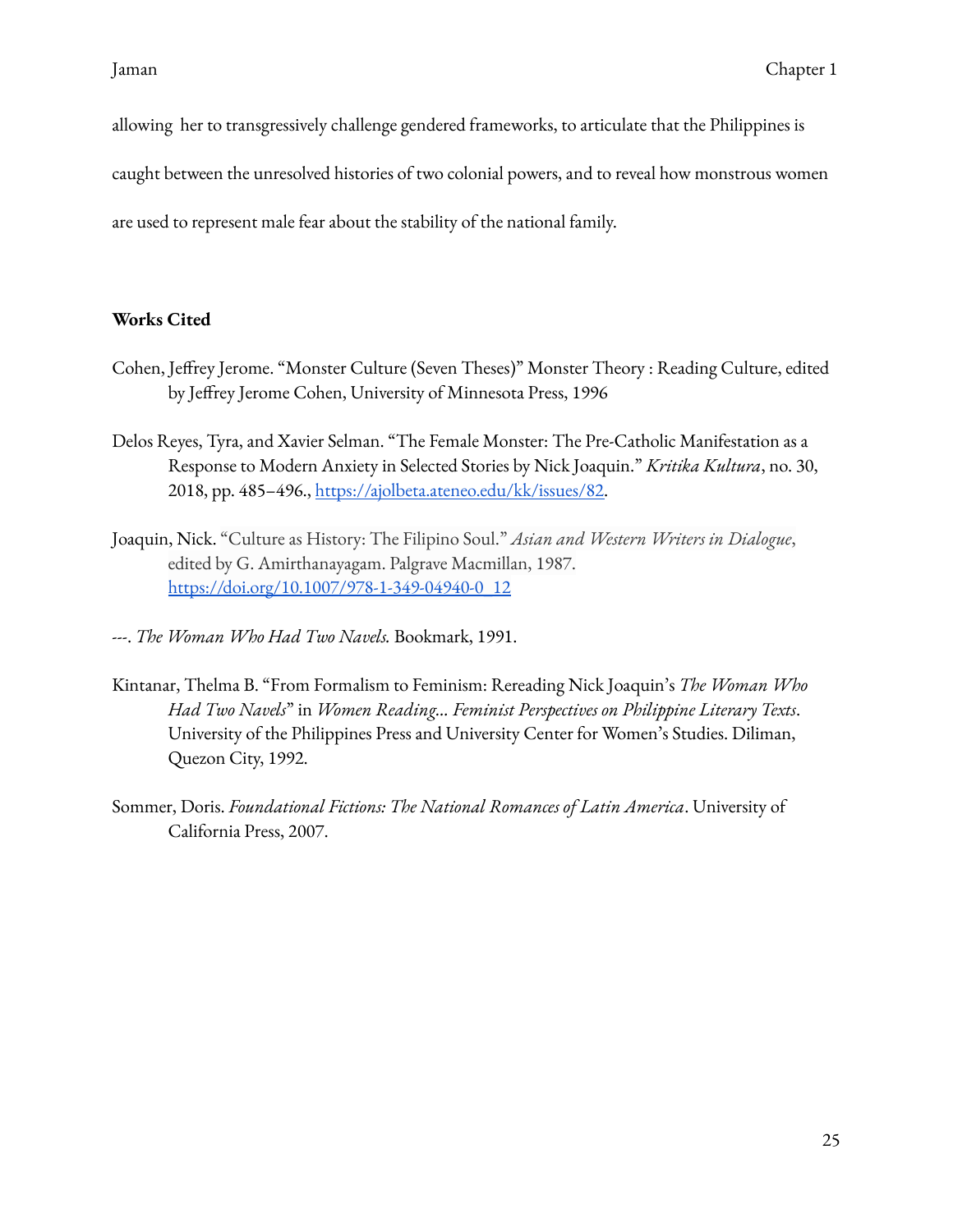Jaman

#### **CHAPTER 2: "The Mass of St. Sylvestre" and "Summer Solstice"**

<span id="page-29-0"></span>The previous chapter considered the uncanny two-naveled figure of Connie as an exemplary gothic figure. A seductive, treacherous, and monstrous woman who challenges the Catholic institution, she is an ideal "terrifying" figure through whom Joaquin explores fears about the stability of the national family. By pursuing a gothic reading of the novel, I explored how the figure of the transgressive woman reveals underlying post-colonial cultural anxieties about the Philippines' unresolved historical legacies. In this chapter, I now turn to two stories from Nick Joaquin that use the gothic mode in less terrorizing ways, even as they utilize the gothic's fascination with traumatic histories.

In "The Mass of St. Sylvestre" (1942), I locate an intentionally post-colonial twist on the gothic preoccupation with the past. If colonial discourses emphasize the hallowed, almost timeless, presence of Catholic ritual in colonized Manila, Joaquin complicates narratives of a purely Hispanic Philippines by reminding readers of the ineradicable persistence of native figures in such rituals. Here, he touches on conceptions of religious hybridity, suggesting a mutual exchange between the "old religion" and the new by involving forgotten Philippine gods in a Catholic legend. Joaquin also plays with how the St. Sylvestre legend survives into the post-1945 world, but this time in white man's fantasy of witnessing a vision denied to most locals. In the white tourist's telling, the legend loses much of its local religious and cultural significance—and reveals the colonial mentality of seizing cultural artifacts as prizes of war.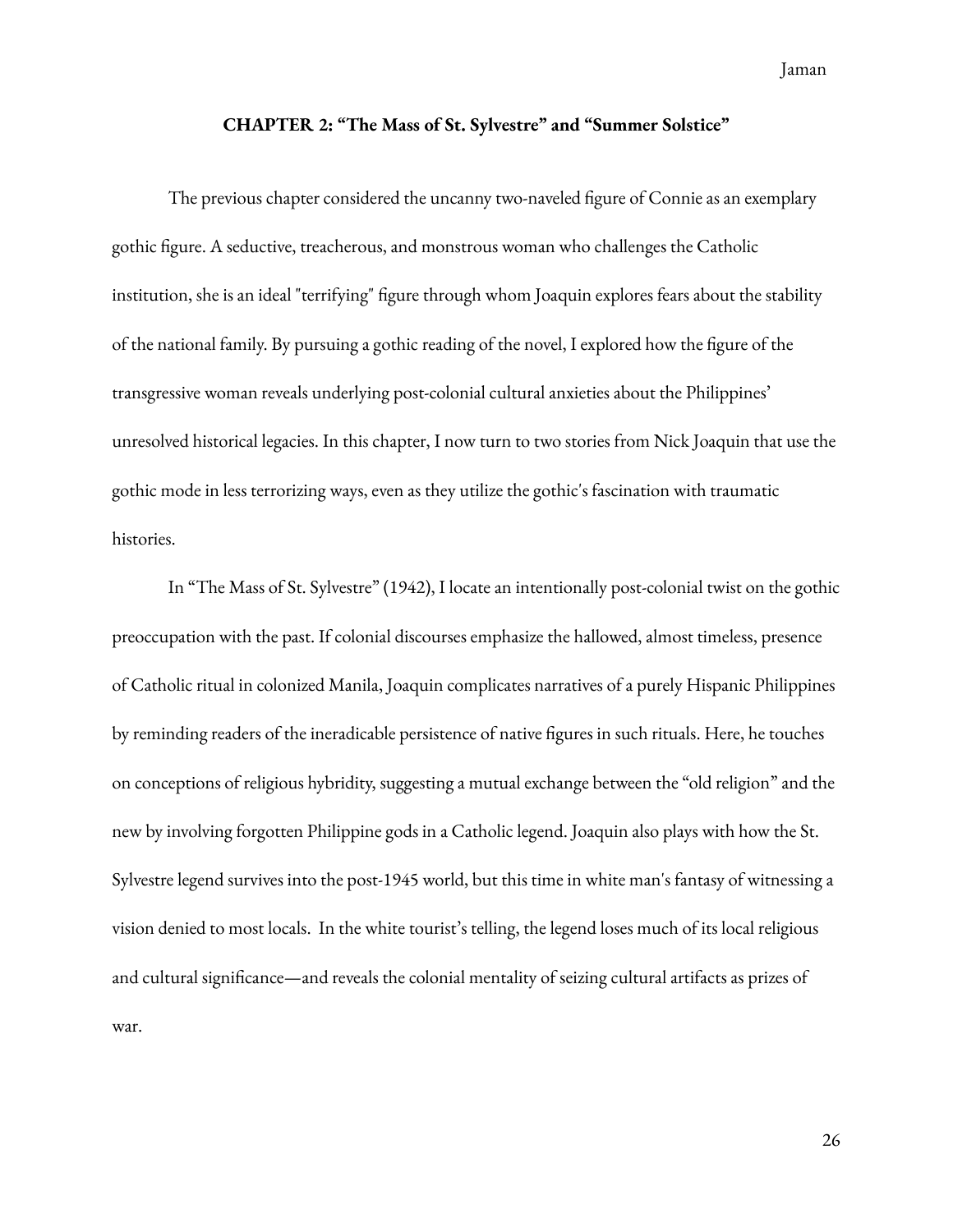"Summer Solstice '' (1952) likewise tackles a religious ritual, in this case an indigenous one called the "Tadtarin" which occurs in tandem with the Catholic feast of St. John. In this story, Joaquin explores the possibilities of a "tropical gothic" by using the topos of the hot tropics to open up new arrangements of power. The disorienting heat contrasted with the calm of evening subverts imperial gothic tropes of the night as the site of the terrifying. Furthermore, Joaquin undoes "tropical" images of "unruly" indigenous rituals, by revealing instead a stately and dignified female-led procession of the Tadtarin.

In both "The Mass of St. Sylvestre" and "Summer Solstice," Joaquin pushes back against a narrative of a "hallowed past," whether of Catholic religiosity or indigenous matrilineal authority. Instead, he locates in rituals vital traces of sustained questioning of dominant power arrangements.

### <span id="page-30-0"></span>**Temporality in "The Mass of St. Sylvestre"**

As a postcolonial story, the relationship between setting, culture, and identity is at the forefront of the plot of "The Mass of St. Sylvestre." In the story, Manila is called "the noble and ever loyal city of Manila," a signifier of its long history as not just a Catholic city but also a Spanish one. The city of Manila is first described as "a cathedral city almost from its foundation" (Joaquin 32). As one of the only two Christian cities within Asia (the other being Goa), Manila is therefore believed to be honored by the spirit of St. Sylvestre during the New Year. Additionally, Manila is also seen as the stronghold of Spanish influence in the Philippines—the "Walled City" being the fort of Spain within Asia. Mohammed Valoojerdi in his article on this work takes on a nostalgic and nationalistic view. He argues that setting the story in Manila "allows Joaquin to pursue two objectives: first, to show to what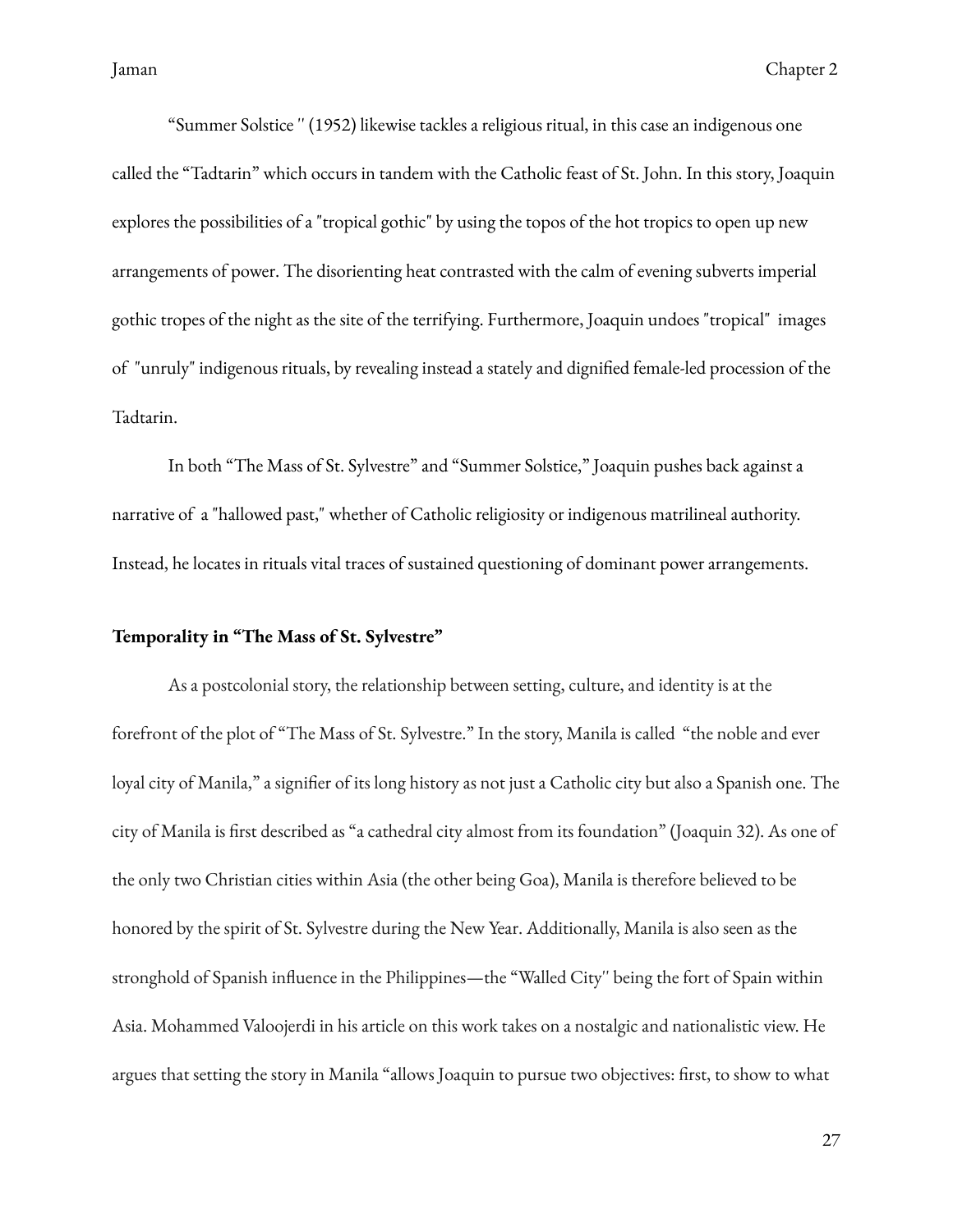extent Filipino identity is constructed upon Spanish cultural foundations…and second, to perpetuate a heritage that is being forgotten" (38). By contrast, I argue that the physical setting of Manila in the "present" of the rubble of WWII alerts readers to a more crucial point of the plot—now that the Spanish, the Americans, and the Japanese have left, to whom does Manila owe loyalty? To whom will its traditions be passed down? Thus, rather than just focusing on the past as "origin" stories of syncretic national identity, the story shows that colonial myths of evangelizing colonizers and unwelcome native aspirants are themselves in the rubble, ripe for questioning.

The first section of "The Mass of St. Sylvestre" is set in messianic or historically unmarked time of legends and told in the perspective of an omniscient narrator. This first half speaks to the origin of the St. Sylvestre legend, which, according to Joaquin, is actually tied back to the ancient Romans, who, during the New Year, invoked the God Janus for blessings. Joaquin describes this ancient god, now manifested as St. Sylvestre, as the "patron of doors and of beginnings, whose two faces (one staring forward and the other backward), to caricature man's ability to dwell in the past while speeding into the future" (32). The immediate establishment of St. Sylvestre as both an accretion of different myths and as a symbol of the human relationship with time sets up the rest of the story's discussion on how postcolonial nations negotiate their historical stories. In such nations, a usable past is extracted from the nation's multilayered history to create national myths. The results are homogenous cultural practices which forward the rhetoric of national belonging through shared practice and folklore. The myth of St. Sylvestre, in this example, is initially pushed as a longstanding tradition from time immemorial with a rich European and Christian legacy. As one of the two cities in Asia to be visited by the saint, Manila is then set apart within its region as "civilized" and "modern" within the colonial lens.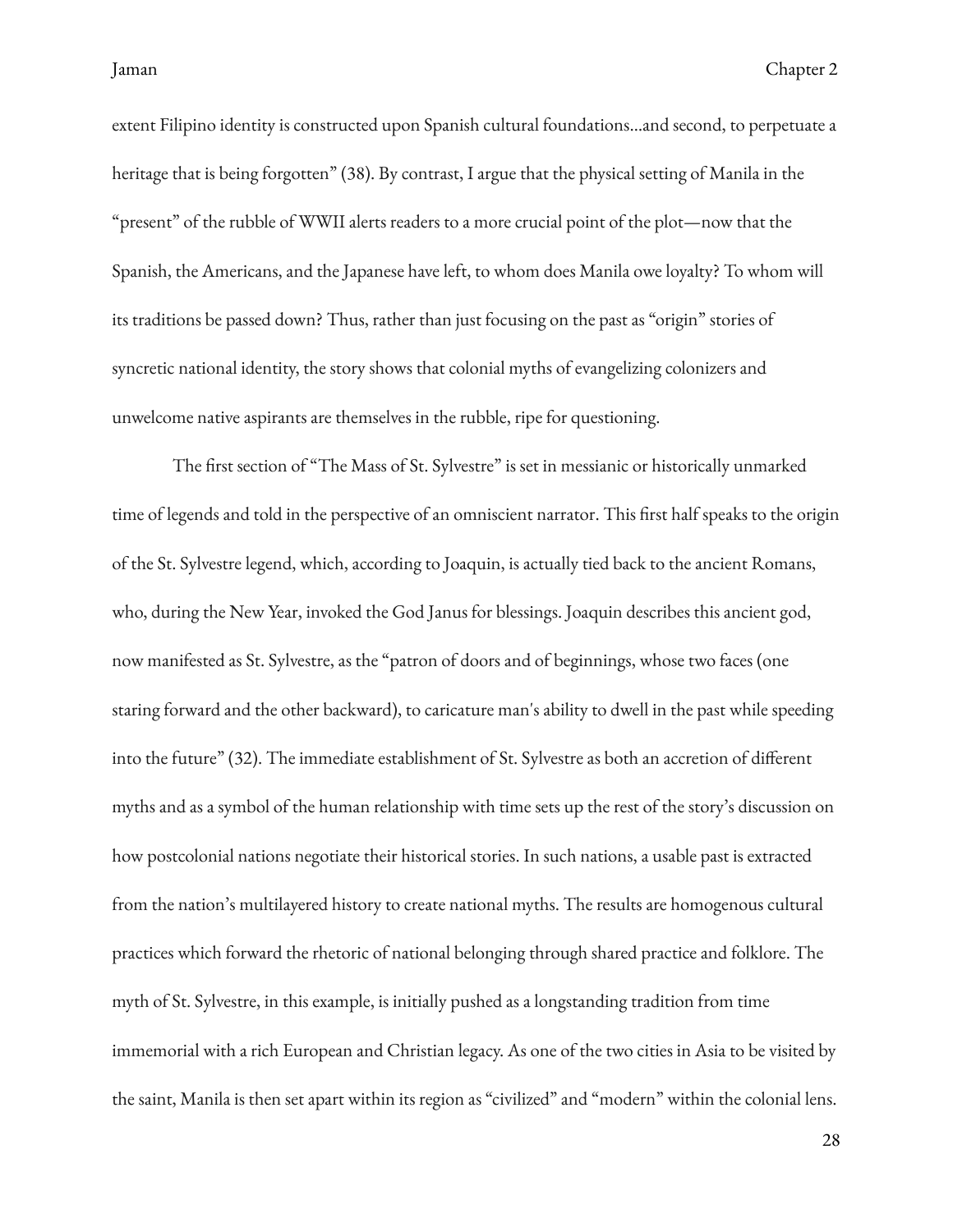However, we begin to see how this storied cultural artifact is complicated by pre-colonial influence with the introduction of Mateo the Maestro. Mateo is something of a legend himself, believed to be an ancient magic practitioner last seen in the  $18^{\rm th}$  century. Joaquin gives insight on the local beliefs surrounding Mateo, with some describing him as "surviving…from the days before Conquista, when, being a priest of the ancient cults, he wielded great power" (34). In this section, we are still within the realm of messianic time when, shockingly, the mystery of Mateo is immediately dispelled in the next paragraph. It is clarified that Mateo was a man who was not even 80 at the time of his cursing by St. Sylvestre, and that he could not be remembered as a youth because he was a sojourner as he learned the magic arts (34). In these abrupt shifts within the introduction, readers are introduced to the disjointed nature of time characteristic of Joaquin's stories. Opening with an omniscient, third-person narrator who goes through the different characters and their origins adds to the story-telling aspect of the legend, indicating to readers that the narrator is an insider with knowledge of the local legend, retelling the story for an unfamiliar audience. We begin to see how the legend might shift in different (local versus tourist) hands, as the storyteller is both sympathetic to and dismissive of the ancient practitioner.

To further confound the sense of time and cohesiveness of the plot, Joaquin then begins to give hints towards the ongoing existence of indigenous Philippine gods within the colonial and postcolonial cultural landscape. Mateo is mythicized as a champion of the old Philippine gods, plotting their restoration to glory as they are currently "living in exile on the mountaintops, and in dense forests, and out among the haunted islands of the south" (34). These ominous descriptors involving exiled gods bring tension within the narrative, causing readers and cultural insiders to question how much of the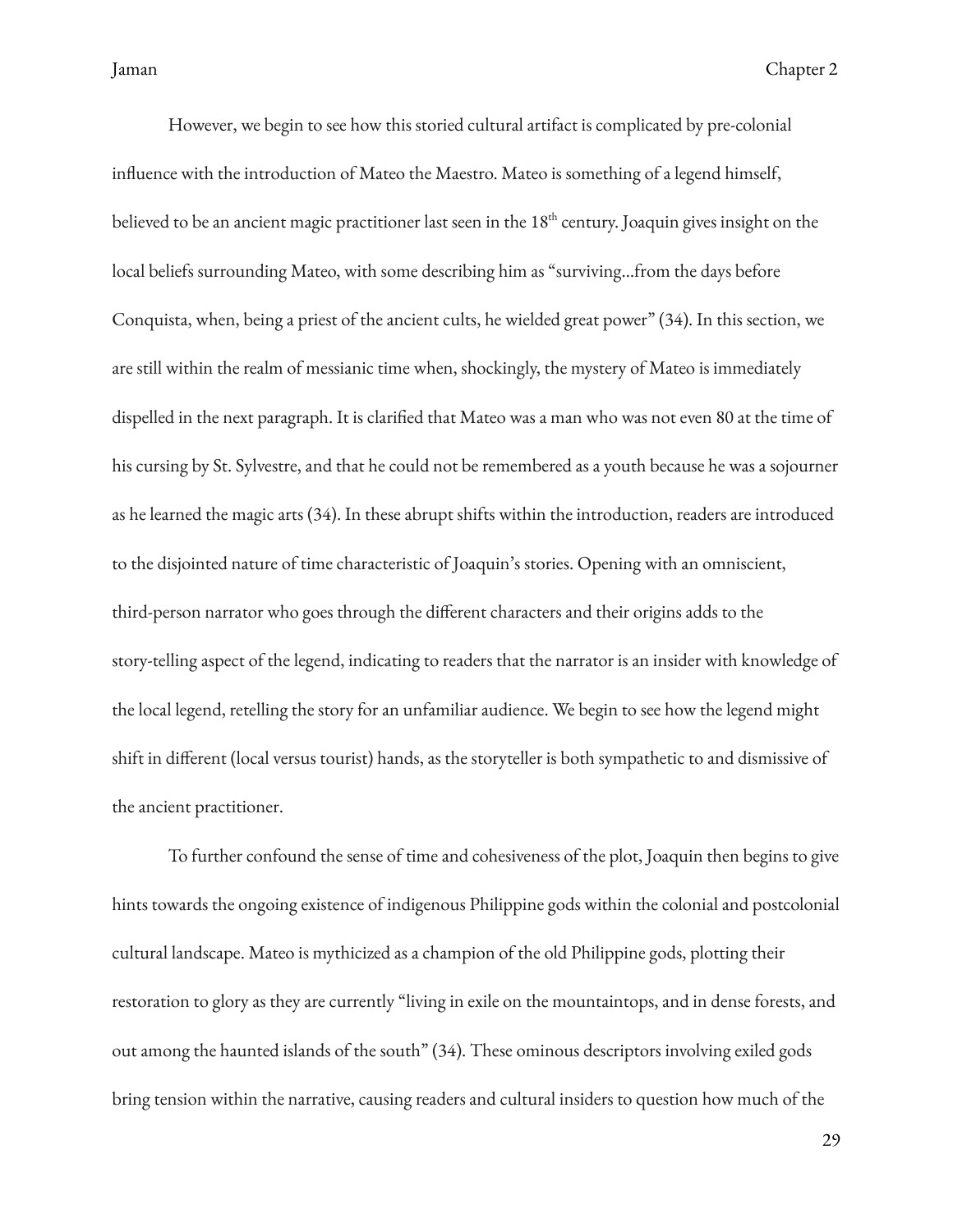past truly remains. Delving deeper into the gothic, Joaquin then writes that Mateo's success in seeing the mass can be attributed to his relationship with the pre-colonial, as he "had consulted the dark deities in exile" and was taught that "the holy mysteries (except by divine dispensation) could be observed only be the eyes of the dead" (35). Thus, Mateo grafts into his own eye-sockets "a pair of eyeballs ravished from the dead" in order to witness the Holy Mass (35). The old gods' participation in this Catholic myth is another example of how culture is presented as fluid, dynamic, and contradictory in influence in this story. The fact that the old gods are knowledgeable in methods of observing the Catholic rite suggests not just a coexistence between the two "separate" belief systems but also a mutual exchange. Thus, switching back and forth from legend to its annual local enactment allows Joaquin to present the St. Sylvestre story as a living cultural artifact—as part of a current discourse, a double-edged story about Catholicism and its silencing of native "interlopers" as well as the syncretic integration of old local gods in the lived practice of Christianity.

The second section of the short story supports this critique of the colonizing force of religion by switching to a completely different voice—the first-person voice of a Filipino narrator coming back to his home city after WWII. The questioning of the future of the St. Sylvestre legend is discussed at length in the narrator's thoughts: "Into what city (I wondered) would St. Sylvestre now make his annual entry? In what cathedral would he say his Mass?" (35). The story of St. Sylvestre, a seemingly ancient legend, four centuries ago an import from colonizers, but now as part of the native culture as the old gods, is at danger of being forgotten in the rubble of war. At this vulnerable point, the story is taken up and appropriated by an outsider, switching hands from a local to a tourist. The unnamed Filipino narrator receives a letter from Brooklyn, from Francis Xavier Zhdolajcyk, an American soldier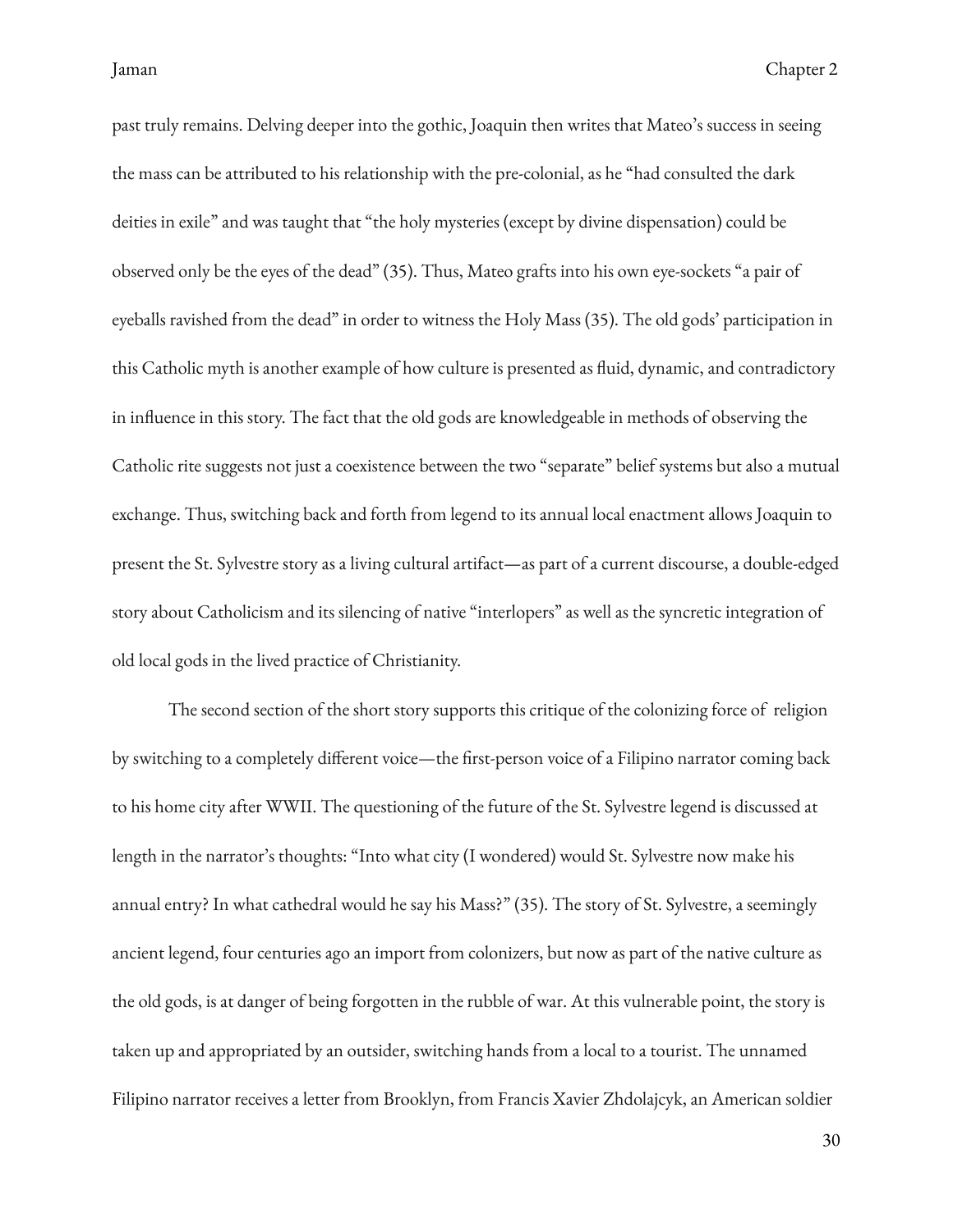who reportedly witnessed the mass during his deployment, detailing his experience of the mass. The short story thus brings to light a different kind of co-optation, one where a new colonial force (American) seizes the ritual for its own purposes.

In the account of the mass by Brooklyn-based Francis Xavier, the legend loses much of its cultural significance and instead becomes a white man's fantasy of privileged insider status. In his retelling, he and his battalion were camped outside of Manila's walls when he heard music and saw the inner city, risen from rumble and restored as in Spanish colonial times with the angelic procession of St. Sylvestre making its way along the walls (38). In recounting this experience, Francis incredulously comments: "I didn't know all that about living a thousand years or I might have acted otherwise. If that stuff is true—what a chance I missed!" (37). Francis is clearly writing as someone who does not believe in the tradition associated with the legend, nor does he seem to take part in its religious significance. The awe regularly associated with seeing such a spectacle is taken away from Francis' version—he notes that he was not surprised, but that he simply felt he should take a look (Joaquin 38). Eventually, Francis follows the procession into the revived Manila, sees St. Sylvestre himself saying mass, and decides to take evidence of his findings (Joaquin 38). But once he runs back to camp to retrieve his camera, the church bells cease to ring in the New Year, and he is left "standing on a stack of ruins…just blocks and blocks of ruins stretching around [him] in the silent moonlight" (38). Throughout the entire story, Francis Xavier behaves much like the Conquistadores of the past, with his name even recalling the famous Catholic missionary who was instrumental in bringing Catholicism to parts of Asia in the mid-1500s. He comes to the country as a part of the "Liberation" forces that seek to reclaim Manila for the Philippines (but really for U.S. interests), and on a night holy to the native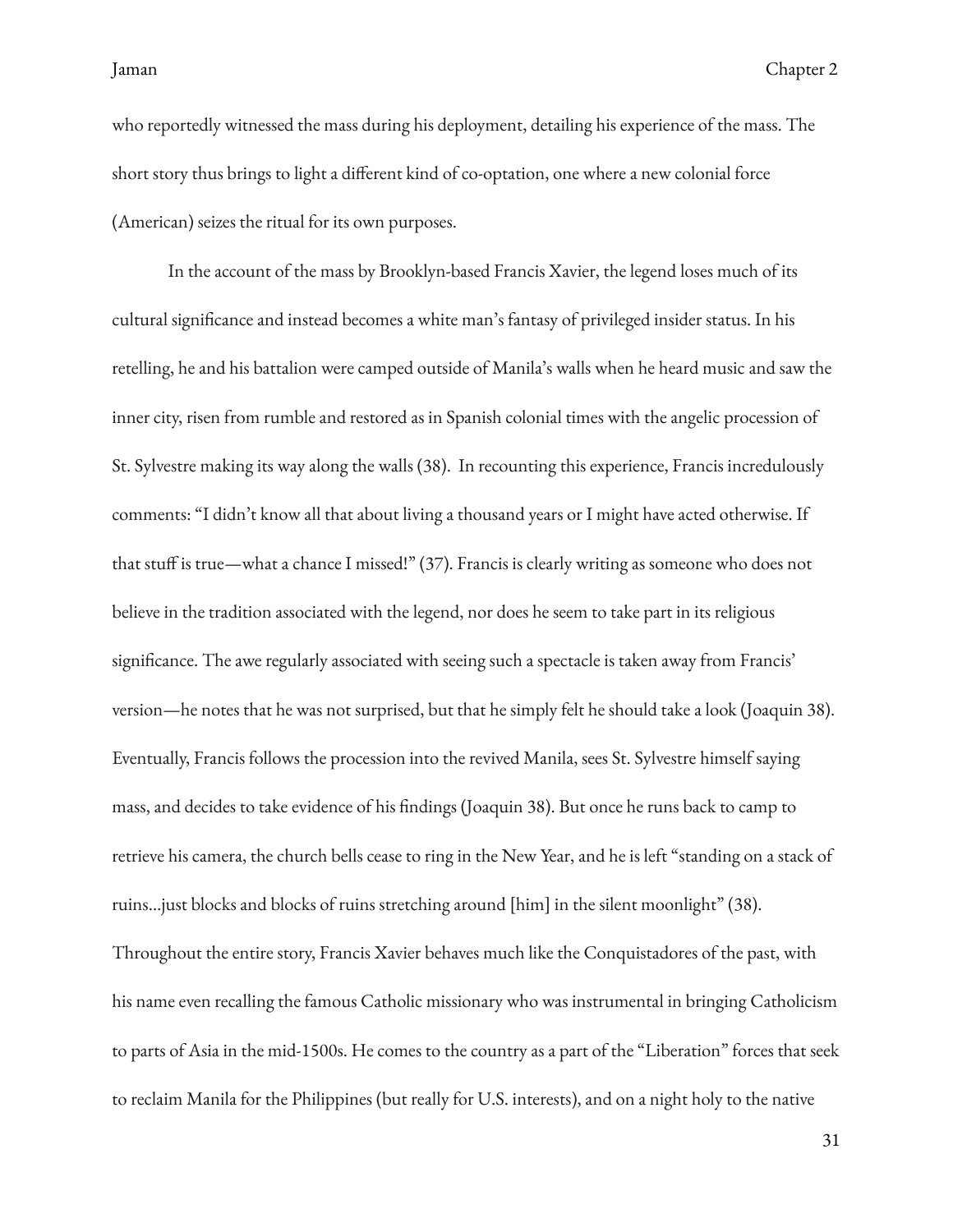population, seeks to witness and claim part of the tradition for himself with first his camera, and now his storytelling. With no emotional connection to the religious and social context of the legend, Francis Xavier tells a story of a ruined Manila that allows him a privileged look into one of its oldest traditions. To him, this experience is a prize of war, for he only wrote the letter to the narrator when the story of his witnessing the mass passed by word-of-mouth.

Despite Francis' attempt at appropriation, however, "The Mass of St. Sylvestre" ultimately safeguards the legend and its dissemination from outsider eyes. Although Francis Xavier witnesses the mass, for example, he is not able to gather evidence of its existence. In fact, he is most clearly labeled as an outsider by the way that none of the legend's rules apply to him—Francis is alive, but he is still able to witness, unlike Mateo, who had to graft the eyeballs of the dead in order to see, and Francis is able to see St. Sylvestre without bodily harm, unlike Mateo who is turned into stone. Thus, even though Francis manages to intrude on the legend, he is not even acknowledged by the main powers associated with it, and is left standing in rubble with no clear evidence of his witnessing, unable to fully enter the world of the local myth.

Rather than being a story of nostalgia for a Filipino Hispanic culture, like Valerjoodi suggests, "The Mass of St. Sylvestre '' is instead a story of cultural fragments. To a local reader, it opens the discussion on the lack of a truly "pure" religious and pre-colonial culture, as cultural practices are actively informed and influenced by the past. By exploring the ways in which myth can be shared and experienced by both tourists and locals, Joaquin lays bare the imperialist agenda of using myths to depict the indigenous as barbaric, and while also showing how this colonial mentality can exist even within the local psyche. Through the unnamed Filipino narrator, for example, we are introduced to the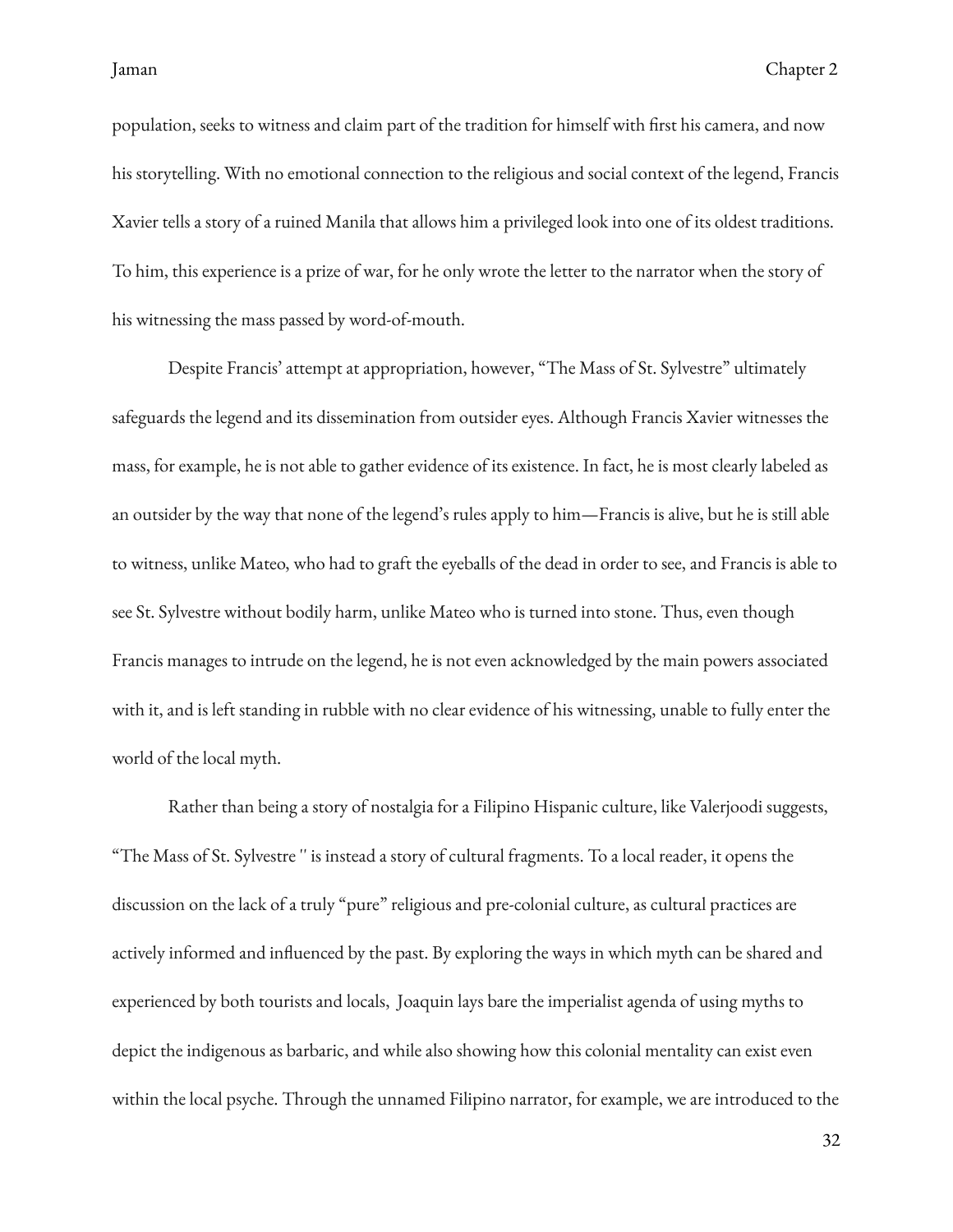greater story of the Mass and the religious significance of it as a Christian tradition. At the same time, however, the narrator also aligns with the colonial mentality towards the indigenous when they speak flippantly of Mateo, his magic, and his association with the old gods. By exploring the propagation of myths and legends, Joaquin appears to suggest that one can rediscover the secret and hidden pasts that linger beneath the surface accounting for the syncretic religiosity and cultural hybridity in the Philippines.

### <span id="page-36-0"></span>**The Mystical Woman in "Summer Solstice"**

In "Summer Solstice" (1952) Joaquin once again explores the ongoing influence of the precolonial through his rendition of a fertility rite, the Tadtarin. Hosted over three days in summer with the last day of the festival coinciding with both the summer solstice and the feast day of St. John, the Tadtarin is a woman-dominated ceremony where men may not enter unless they don women's clothes. In this ceremony, the Old Philippine gods are invoked through dances and ritual sacrifice to bring fertility to the land through the vessel of a woman, who, on the first day is a young woman, on the second day is middle-aged, and on the third day is an elder. Encountering this sacred rite are the Moreta's—Don Paeng and Doña Lupeng, respected upperclass members of the community who undergo a spiritual and sexual awakening after witnessing the third night of the Tadtarin. When Don Paeng is trampled to the ground by a mob of women as he tries to intrude on the festival without paying it due respect, he returns home looking to assert dominance over his wife, only to end up crawling across the floor like a "great agonized lizard" to kiss his wife's feet (Joaquin 52). The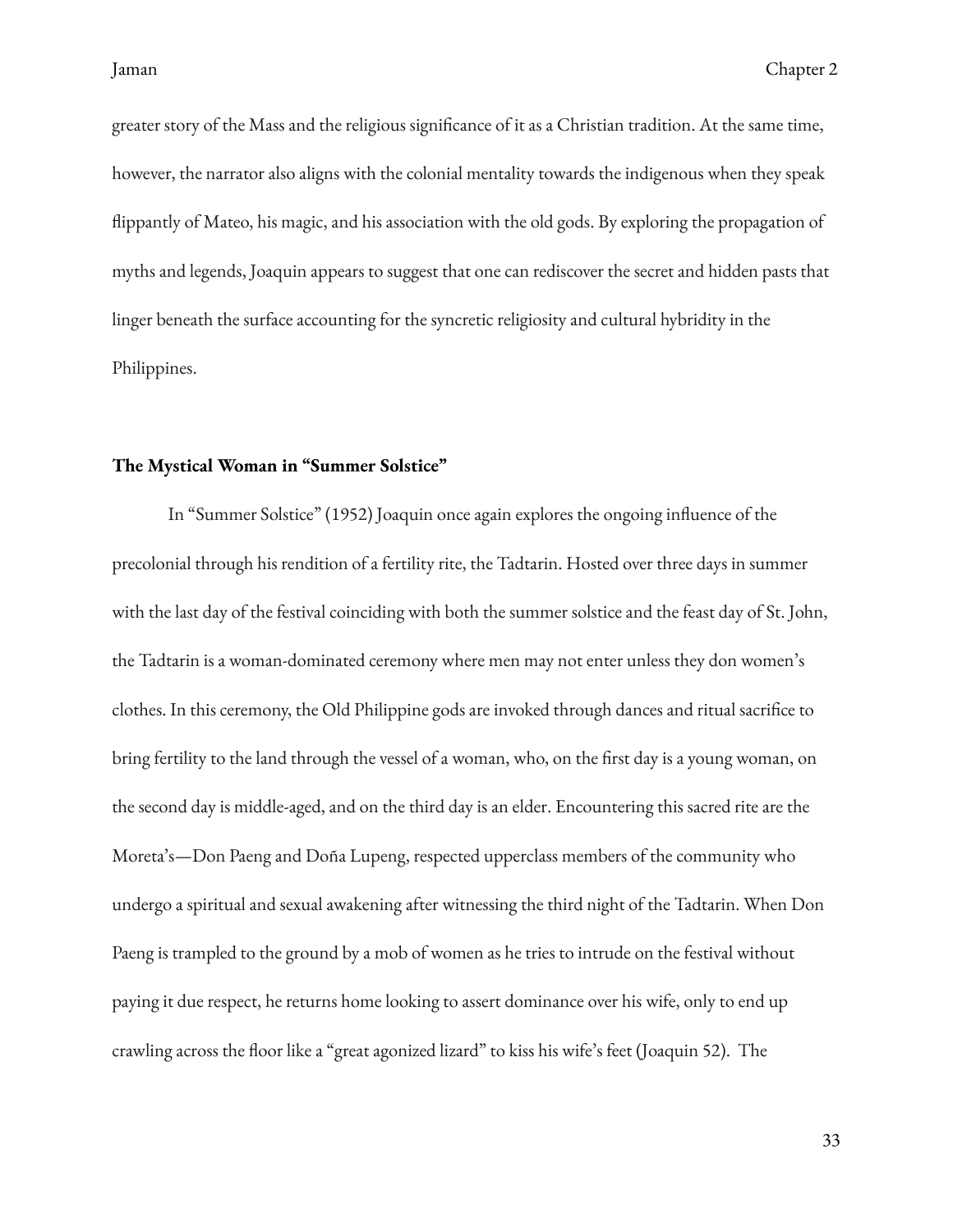role-reversal ending, a point of great contention for the novel, is part of Joaquin's deliberate aim to confuse and resist strict definitions of power, culture, and temporality.

Discussions of "Summer Solstice" have focused primarily on its depiction of women, questioning whether the ending can be read as a story of women's triumph or as a re-inscription of patriarchal values. Teodoro M. Locsin in his introduction to *Prose and Poems*, where the story was initially published, ties the role reversal at the end to the "emergence in the [female] consciousness of her true nature as the source of life, maker, and therefore ruler of man" (qtd. in Ventura 149). Similarly, Resil B. Mojares complicates the story of female triumph by relating it to greater archetypes—Earth, God, and Death triumphing over the masculine, which in this case is "the mind that fragments" whereas the feminine is "the womb that devours" (qtd in Ventura 149). Filipino women writers, however, have tended to reject this reading of the text in favor of a more critical one. Sylvia Mendez Ventura, in "Sexism and the Mythification of Woman," has denounced the role reversal ending for its pseudo-empowerment. According to Ventura's reading, most women in the text are not given agency or respect but are instead expected to weather abuse and neglect from their domineering husbands. Additionally, she believes the transformation of the women participating in the festival into mythical beings able to control and fight back against the men around them ridicules feminism and makes it monstrous, because "the goal of feminists is not to be feared or adored by men but to be treated as equals" (Ventura 154). There is thus a difference in opinion between scholars about the extent to which the story can be read to support female empowerment. But, while a feminist reading of the text might show how Joaquin reinscribes patriarchy even while "honoring women," a gothic reading—particularly a Tropical Gothic reading might uncover further complexities.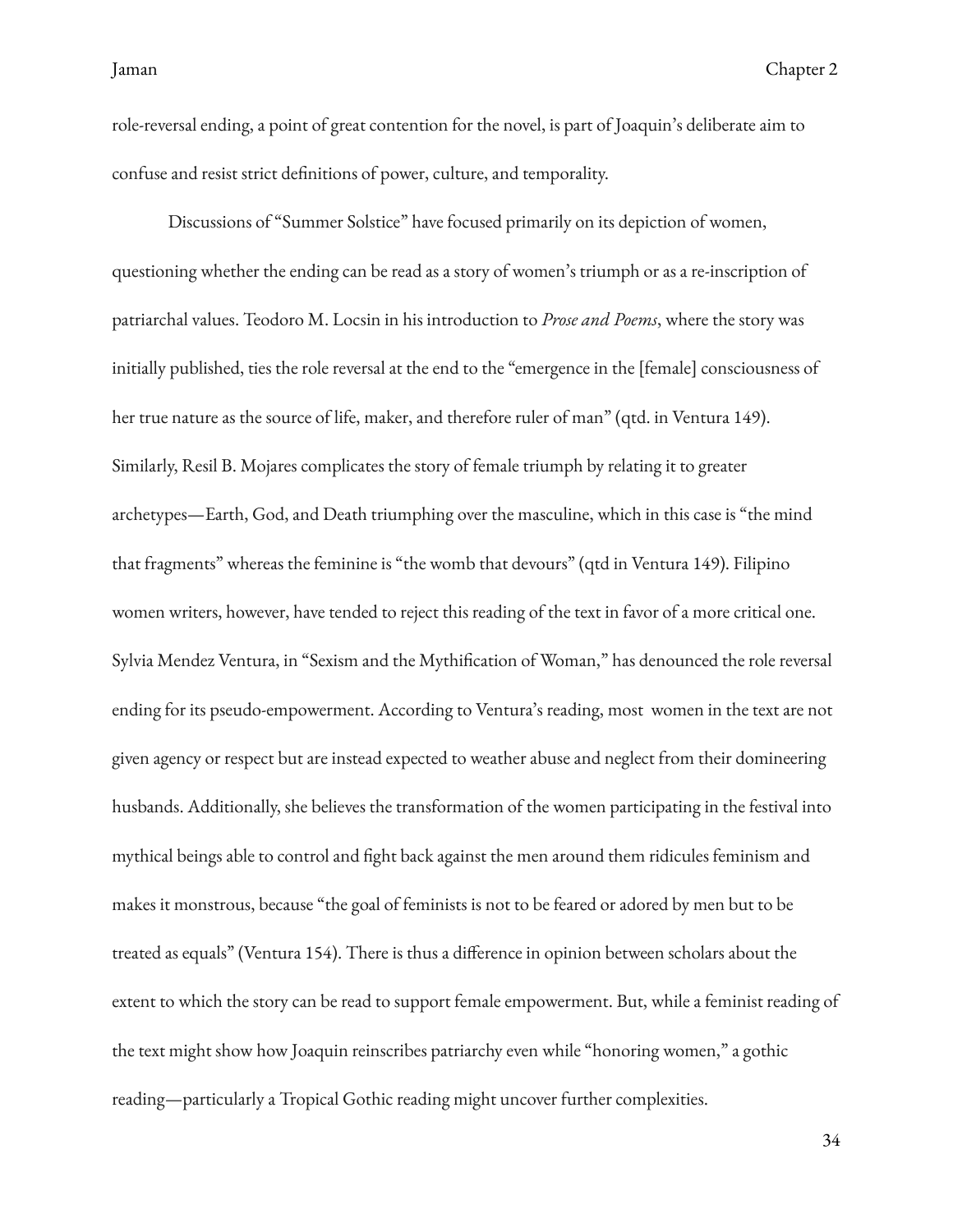Although imperial gothic tropes of ghosts, zombies, and vampires do not make an appearance within "Summer Solstice," the story uses the landscape and heat to defamiliarize fixed ways of seeing, disturbing what is considered ordinary. Heat is not only symptomatic of the tropical environment in the text, but is the vessel of chaos, universally affecting and ultimately reconfiguring the presented power dynamics. The association of the masculine with the sun and the feminine with the moon is central to the (superficial and immediately obvious) symbolic economy of "The Summer Solstice." Descriptions of this association abound—for example, while the Moretas are traveling to pay a visit to Don Paeng's father on the feast of St. John, they encounter a crowd of celebrants gathered along the wayside of the road, carrying an icon of "a fine, blonde, heroic St. John: very male, very arrogant, the Lord of Summer indeed; the Lord of Light and Heat—erect and goldly virile above the prone and female earth" (Joaquin 41). The connection of St. John with the Sun and heat and the emphasis of his virility above the female earth cements the day, the summer, and all their associated elements as archetypally masculine within the text. Meanwhile, in a later conversation between Doña Lupeng and her nephew Guido, the moon is classified as "the Lord of the women," "because the tides of woman, like the tides of the sea, are the tides of the moon" and the Tadtarin festival happens under the moonlight as well (Joaquin 45). Ventura suggests that throughout the text, heat is a dominating force such that "even in the traditionally female moonscape, males have the upperhand" (151). Her reading is not unfounded—even the ending scene where Doña Lupeng gets her husband to submit to her ends in heat:

… [Doña Lupeng's] loose hair streaming out the window—streaming fluid and black in the white night where the huge moon glowed like a sun and the dry air flamed into lightning and the pure heat burned with the immense intense fever of noon. (Joaquin 52)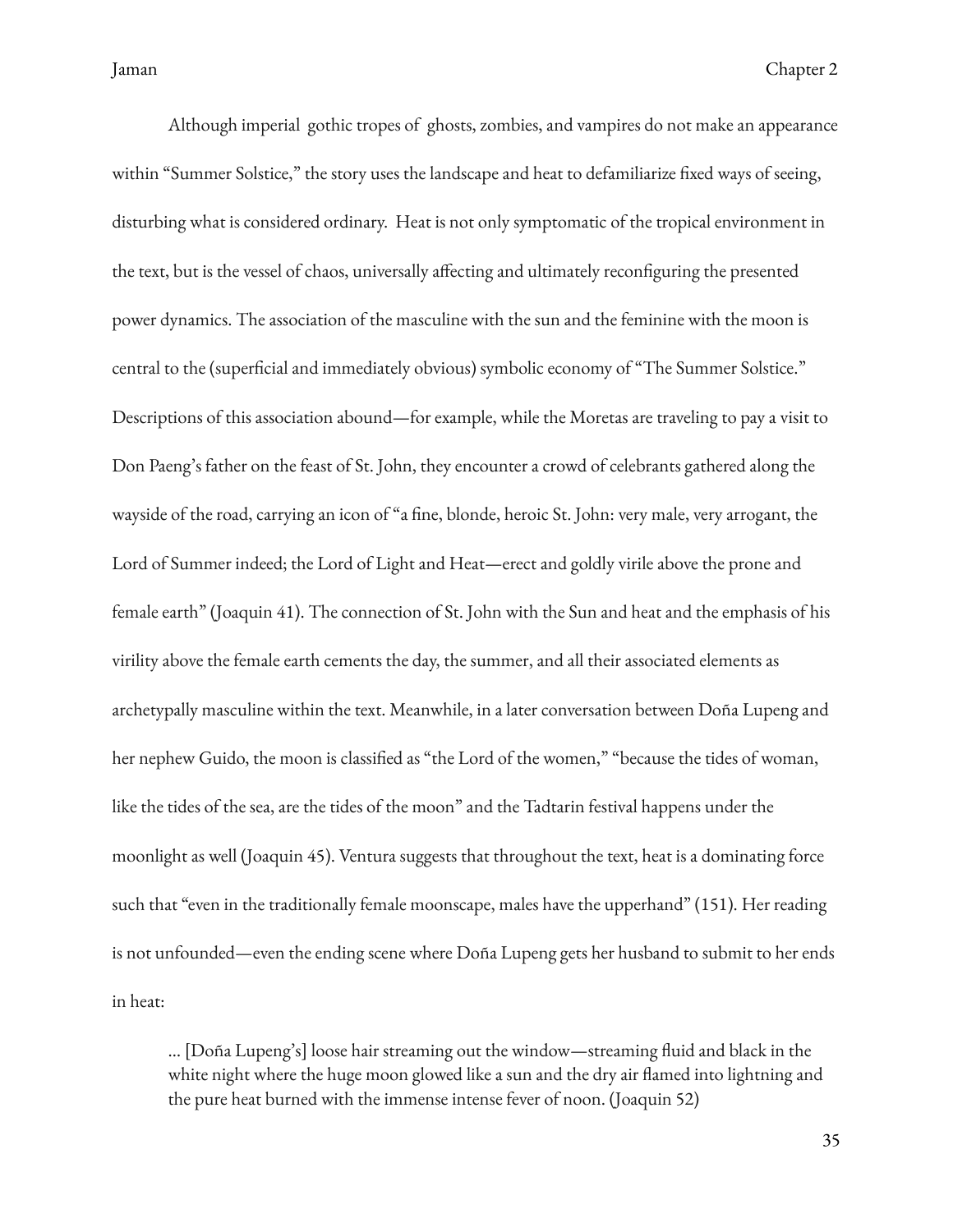In this, it is hard to deny the overpowering presence of the sun, and by extension, man, within the story. It would be tempting to dismiss the ending, therefore, as self-defeatist—for what is the point in allowing Doña Lupeng to wield power over her husband when the story's symbolic economy suggests its futility?

However, a gothic reading of the archetypes shows how these associations can be subversive because they associate the male with frenzy and irrationality, and the female with deliberateness and calm. In the procession of the St. John feast, for example, passion overtakes the male crowd:

… a concourse of young men clad in soggy trousers were carrying aloft an image of the Precursor. Their teeth flashed white and their laughing faces and hot bodies glowed crimson as they pranced past, shrouded in fiery dust, singing and dancing and waving their arms... (41)

In this depiction, the men are all direct participants in the feast—the distance between them and the icon of St. John lessened as they all carried it, prancing and laughing around, the icon itself even seeming to joyously partake.. In the procession of the Tadtarin, however, there is a clear separation between the spectators, the procession, and the Tadtarin.

The crowd parted and up the street came the prancing, screaming, and writhing women…But the Tadtarin, a small old woman, walked in calm dignity in the midst of the female tumult (48).

Here, the members of the procession act as precursor for the Tadtarin, writhing and screaming to contrast with her calm, and to warn the crowd to part for her. The crowd is physically separated from the center of the ceremony, and the Tadtarin as focus of the ceremony is clearly outlined. Far from the chaos of the St. John procession, the Tadtarin's dignified walk among her devotees connects the moon and night with rationality–the exact opposite of imperial gothic configurations which would have marked the night as the site of transgression and terror.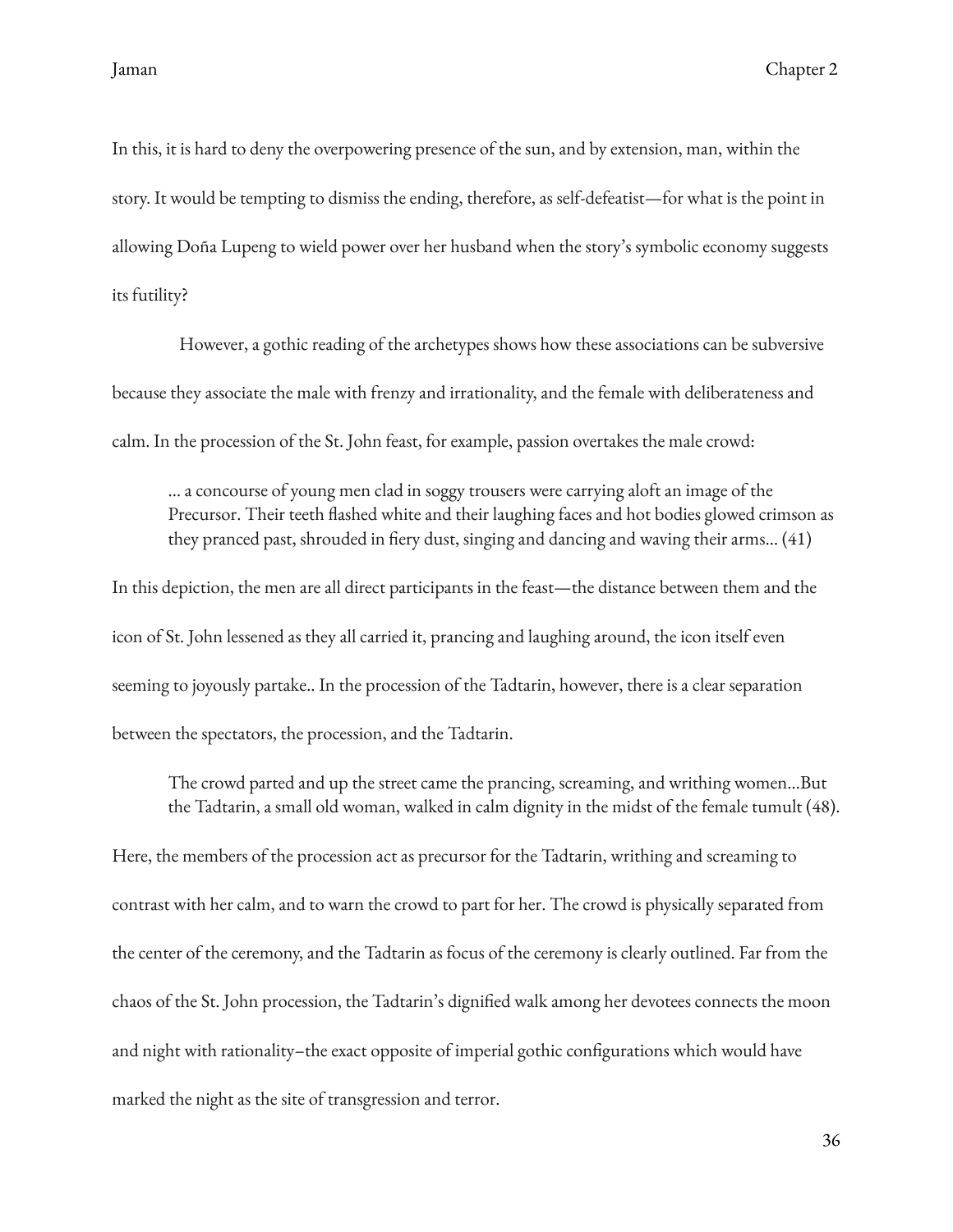As an overpowering force in the story, heat can also be read as an equalizing force. Witnessing the procession for St. John, for example, causes Doña Lupeng to question the men's right to revelry: "For this arrogance, this pride, this bluff male health of theirs was (she told herself) founded on the impregnable virtue of generations of good women" (Joaquin 42). This bitterness comes to a near crescendo as Doña Lupeng ponders on the power of women to destroy "the poise of the male," when Don Paeng interrupts her thoughts and jokes: "Has the heat gone to your head, woman?" (Joaquin 43). In witnessing the men and being "touched by the heat" Doña Lupeng comes to question her position (and therefore, to realize her power) as a woman within her family. The story then of course ends in heat—the heat indiscriminately touching *both* Don Paeng and Doña Lupeng. When Don Paeng threatens to whip her (out of "love," out of "respect" of her so he could "correct" her behavior), Doña Lupeng questions his reasoning by uncovering his self-centered motivation. "And because if you ceased to respect me, you would cease to respect yourself?" she asked (Joaquin 51). Don Paeng continues to struggle against her but eventually becomes exhausted with heat, sinking heavily to his knees, streaming with sweat to confess his submission to his wife (52). In this sense, Doña Lupeng's "transformation" is less of a complete change than it is a realization that she does not have to automatically submit to her husband and can instead directly challenge his thinking. Heat, through this lens, causes both characters to question their prescribed ways of thinking, rather than simply overpowers just the feminine or the female.

This questioning of gender hierarchy within the story is not limited to its symbolic economy. A postcolonial gothic reading of the text returns the focus to questions of class, race and governance within the context of the Philippines' layered and fragmented history and offers a more complicated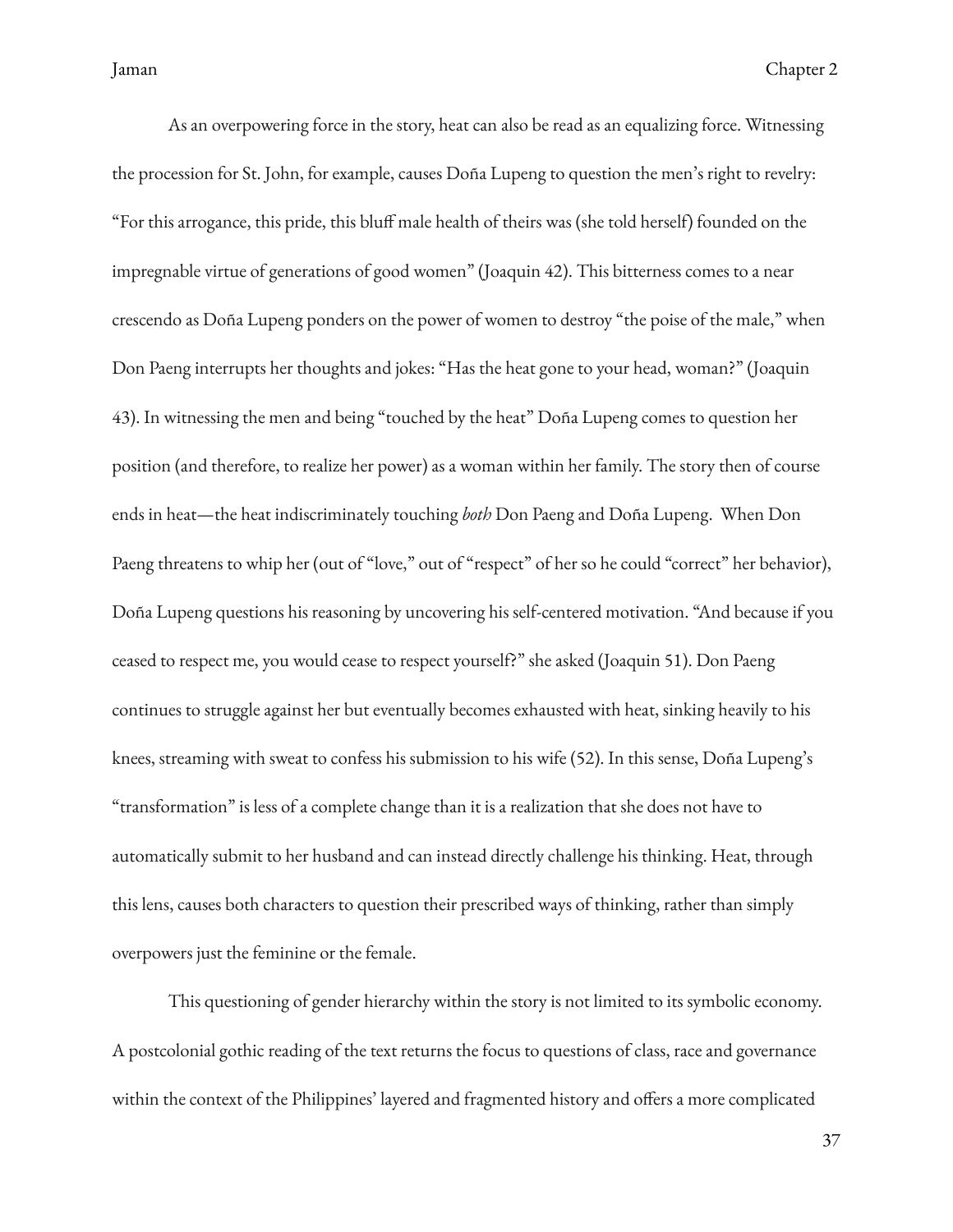view of the role gender plays throughout the text. Julie Hakim Azzam's study of the postcolonial gothic "The Alien Within" quotes Winnifred Woodhull in her explanation of the symbolic role of women as both guarantors of national stability and the scapegoats for national collapses :

As the embodiment of conflicting forces that simultaneously compose and disrupt the nation, women are the guarantors of national identity, no longer simply as guardians of traditional values but as symbols that successfully contain the conflicts of the new historical situation. At the same time, women are the supreme threat to national identity insofar as its endemic instability can be assigned to them (40).

Thus, it is precisely because of women's stereotypical role as the dual embodiments of the traditional and the modern that positions them to challenge the identity of the nation. If women fail to guard against the discarded, irrational values and practices of the primordial past, then the ability of the nation to produce rational citizens or to stay "modern" is in jeopardy, an idea that the postcolonial gothic gleefully co-opts to disrupt "rational" order. That tension between the past and present is a focus in Delos Reyes and Selman reading of the female monster. To them, the introduction of the female monster in the story is a means of representing the modern's unwanted and unresolved desire for the precolonial (Delos Reyes and Selman 2018). In this reading, Doña Lupeng's awakening to her own sexual power over man is a sacrifice of her "modern" self to become an amalgamation of both the Catholic and pre-catholic. She is the unfamiliar transgressive woman of the past (*unheimlich)* who comes to life in the presence of the familiar "dutiful wife" of the present (*heimlich*), revealing repressed elements of pre-colonial religiosity. Delos Reyes and Selman's focus on the female monster in this story is a considerable contribution to its analysis within a postcolonial gothic framework. However, they also ultimately argue for the neat resolution of the past with the present with the role-reversal ending and also posit the existence of a "pure" pre colonial culture that may still be retrievable despite the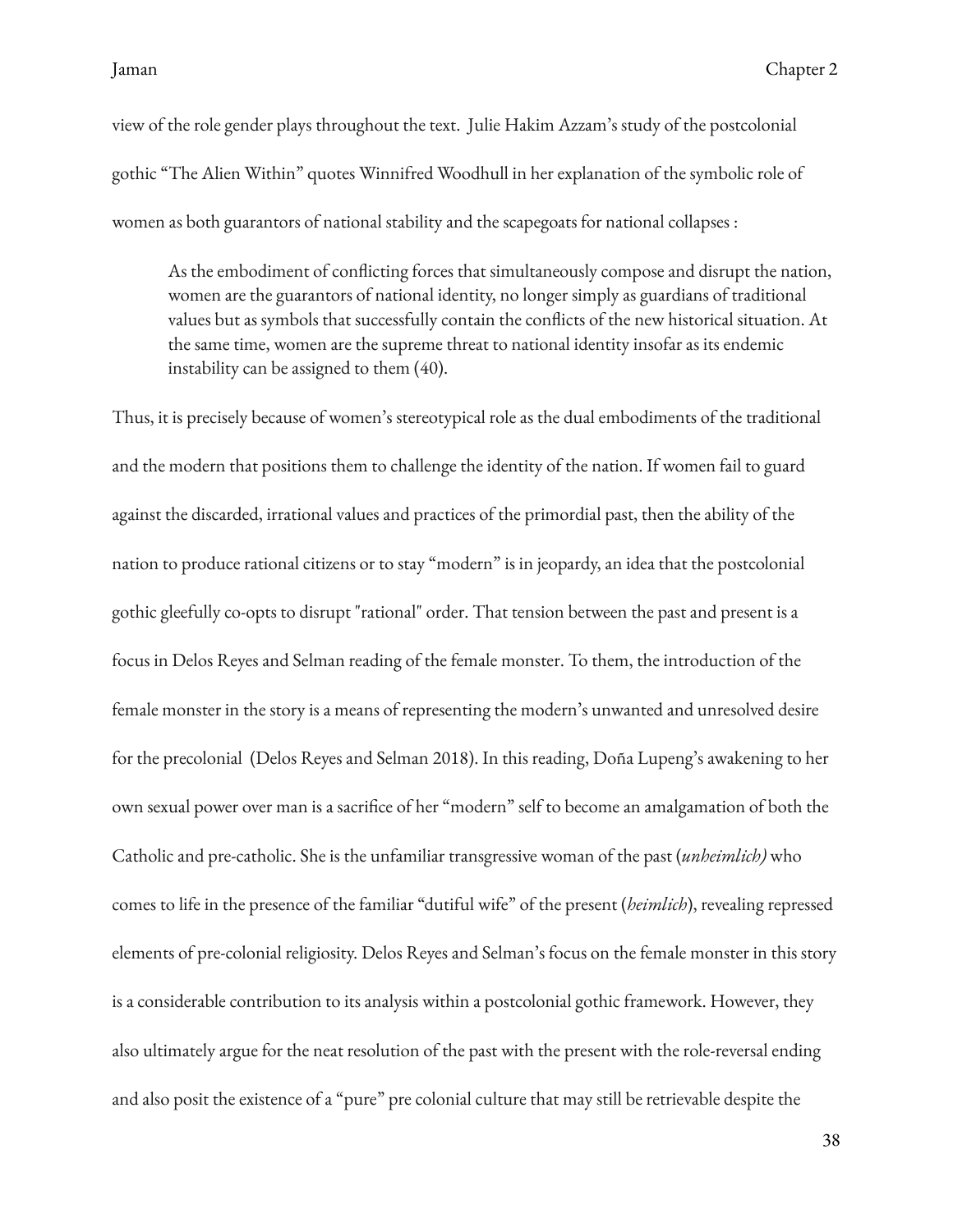extended period of colonization faced by the Philippines. In my view, Joaquin is instead arguing for the acceptance of a disjointed history and disrupted society. Instead of imperial discourses that "tropicalize" the Tadtarin through stereotypes of exotic rituals, or nostalgic nationalistic discourses of the recovery of a past, the transgressive woman unsettles both narratives.

### <span id="page-42-0"></span>**Conclusion**

While Joaquin has been lauded as author for his unique writing style and plots, discussions of his work within the gothic framework have been scarce despite its wide-scale applicability to all of his texts. The focus of most critics tends to be on how Joaquin might further different agendas, whether that be that of the nostalgic nationalist, or the misogynist. Applying the postcolonial gothic to Joaquin, however, brings the focus back to questions of race, class, and gender within the context of the Philippine's historical and cultural disjuncture. In "The Mass of St. Sylvestre" we see Joaquin confound his reader's sense of linear time and argue for cultural syncretism through his inclusion of the "old" Philippine gods—the indigenous deities of precolonial times, within his depiction of a sacred Catholic ceremony. In "Summer Solstice," he again explores these complicated cultural histories through the Tadtarin and its encroachment into a Catholic feast day. Put together, Joaquin's particular brand of tropical gothic within "Summer Solstice" focuses on gender and class difference through its lived cultural practices. By contrast, in "The Mass of St. Sylvestre," Joaquin's gothic takes on a different form—challenging the notion of a "pure" culture, Catholic or otherwise, for which Filipinos should uphold as standard.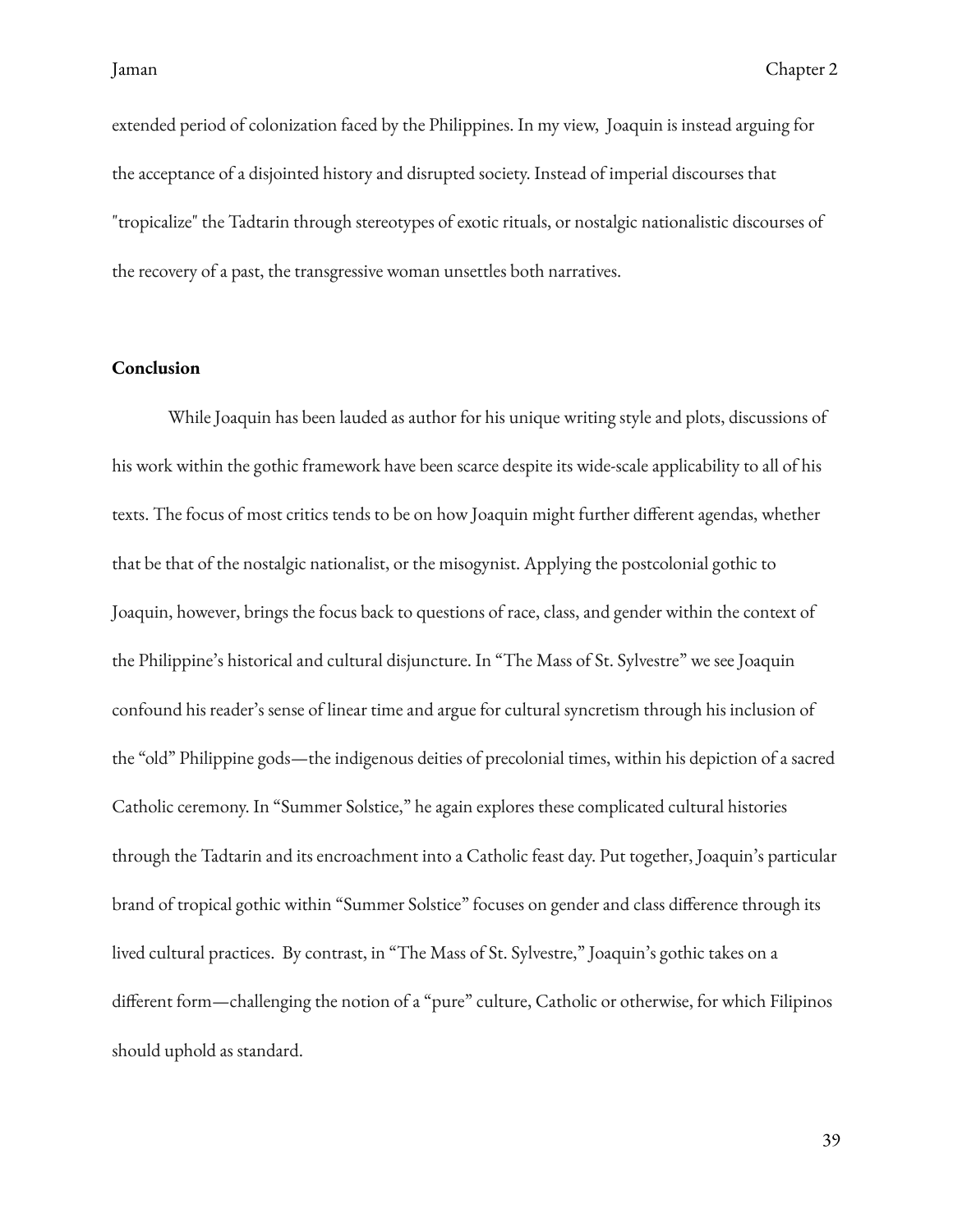# <span id="page-43-0"></span>**Works Cited**

- Arong, Marie Rose. "Temporality in Nick Joaquin's *The Woman Who Had Two Navels*" *Kritika Kultura*, vol. 30, 2018, pp. 455-473. doi: 10.13185/2827
- Azzam, Julie Hakim. "The Alien Within: Postcolonial Gothic and the Politics of Home." 2007. University of Pittsburgh, PhD dissertation.
- Delos Reyes, Tyra and Xavier Selman. "The Female Monster: The Pre-Catholic Manifestation as a Result of Modern Anxieties in Selected Stories by Nick Joaquin" in *Kritika Kultura*, vol. 30, 2018, pp. 475-496.
- Joaquin, Nick. *The Woman Who Had Two Navels and Tales of the Tropical Gothic.* Penguin Books, 2017.
- Sharrad, Paul. "Echoes and antecedents: Nick Joaquin's *Tropical Gothic" Journal of Postcolonial Writing,* vol. 20, no. 2, 1981, pp. 355-366. doi: 10.1080/17449858108588692
- Valoojerdi, Mohammed. "Place and Cultural Identity in Joaquin's *The Mass of St. Sylvestre*" *IAFOR Journal Arts & Humanities*, vol. 7, no 1, 2020, pp. 37-44. <https://doi.org/10.22492/ijah.7.1.04>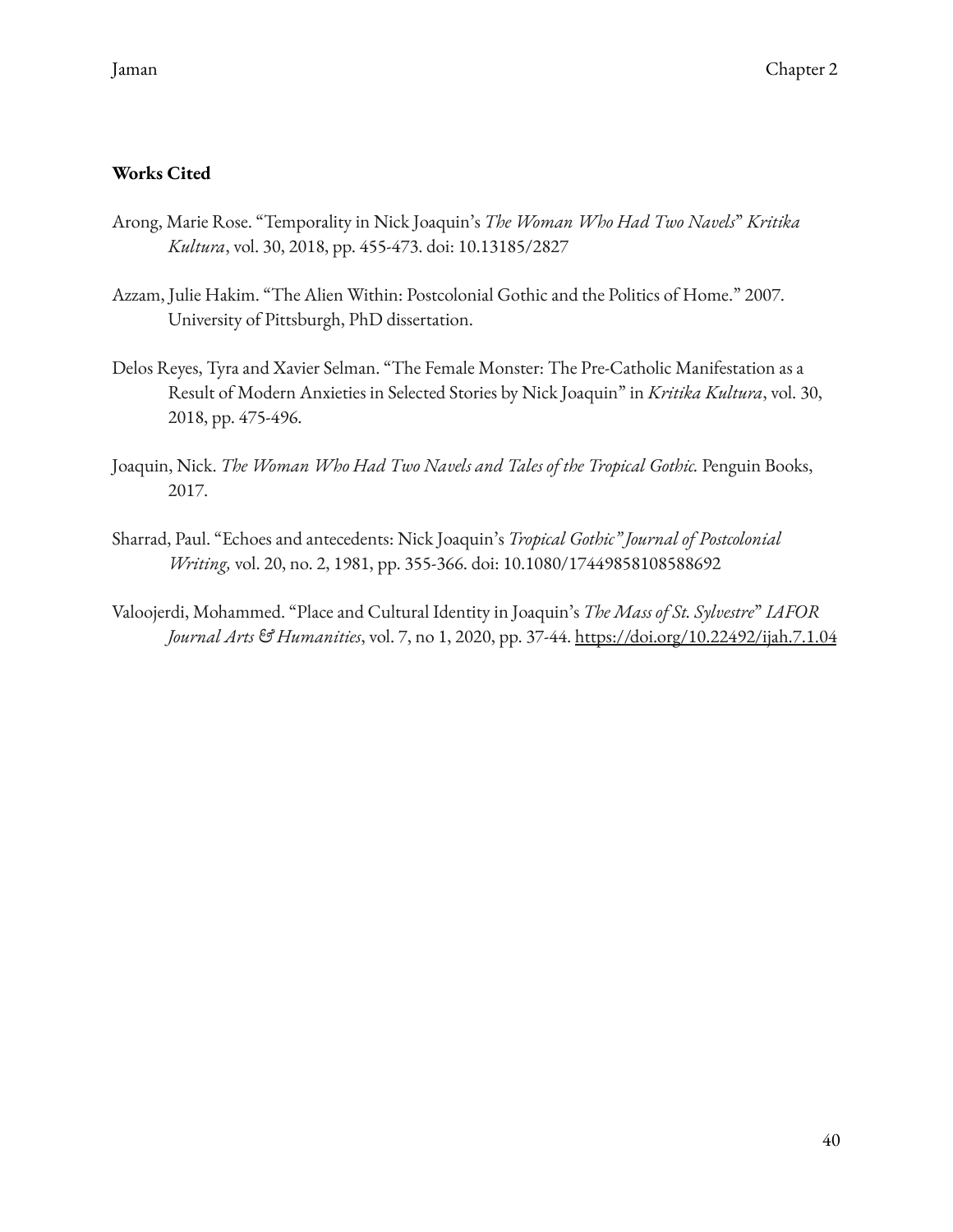Jaman

#### **CHAPTER 3: "The Order of Melkizedek"**

<span id="page-44-0"></span>Told in the style of a detective story, "The Order of Melkizedek" (1966) is Joaquin's exploration into the irruptive return of the pre-Catholic Philippine past through the life of the Estiva family. Sid, the second child and only son, returns to Manila after 10 years in New York City to prevent his younger sister, Guia, from falling into the hands of a mysterious Christian cult. This cult—the Order of Melkizedek—aims to "revive" Catholicism by incorporating embodied worship practices and indigenous iconography into worship. The story takes a sudden turn, however, when the taxi driver who mistakes Sid for a member of the Order is murdered. Thus begins Sid's race to find the murderer and to uncover the extent of Guia's involvement with the Order before it is too late. Sid's quest ultimately culminates in a tragic end when Guia is shot and killed by Father Lao, the excommunicated former priest whom she had recruited from abroad to serve in the cult.

The Gothic element in this story is the recurring return of the religious past, a solemn undercurrent in an otherwise comic story about self-important characters. The surface-level plot consists of Guia's self-obsessed journey of self-discovery and Sid's self-important savior plot to exorcize his sister of religious fanaticism. But woven into the story is a second plot in which seemingly immortal and elusive religious characters come back from the past and haunt the present. Joaquin uses these parallel plots to critique the fashionable use of indigenous religion to imagine a homogenous nation, a tactic that elides religious and class differences. And while he mocks the rich for their self-motivated reasonings about the "true" nature of Filipino religion, he also reveals the insurgent ideals within the Order that Dr. Lagman and those of his class espouse—ideals that would lead to a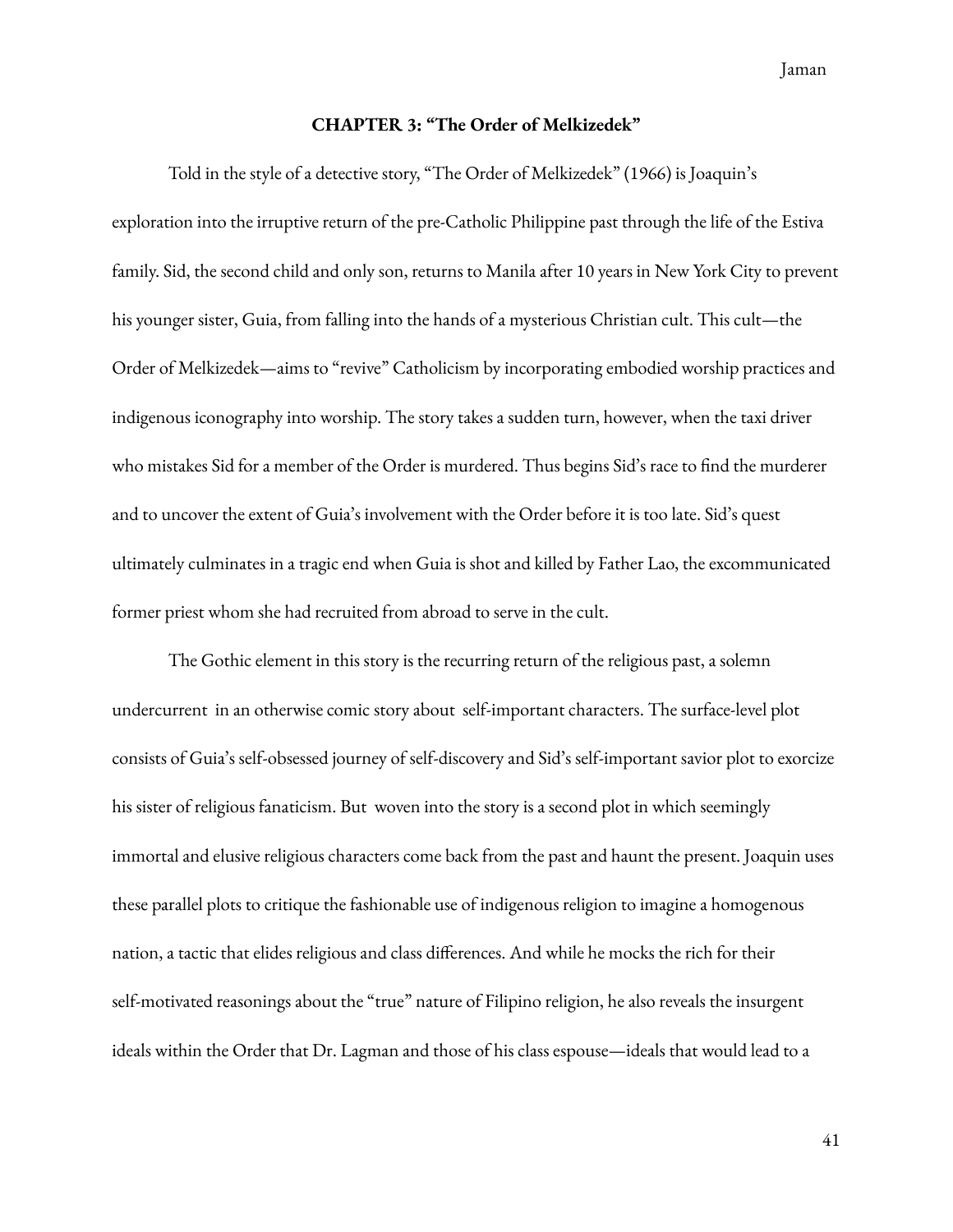more egalitarian and communitarian Philippines.

### <span id="page-45-0"></span>**Exploring Class Difference in "The Order of Melkizedek"**

In a typical story of the "imperial gothic"(first explored by Patrick Bratlinger), a figure or artifact from the colony shows up in the metropole as a menace, a colonial fantasy used to dehumanize colonized subjects as ghosts and vampires. Right from the outset, Nick Joaquin reverses this movement by having Sid come from the metropole (the United States) to the colony (the Philippines). Although the story is set in the post-colonial Philippines, American influence through cultural exports maintained a strong hold within the islands, as shown in Joaquin's *The Woman Who Had Two Navels*. Living in the United States for a decade (working for the United Nations, no less) has made Sid feel like he is a "citizen of the world," situated beyond national particularities and troublesome pasts. He thus experiences a double return—the popularity of Philippine folk practices in modern times as a reminder of the irrepressible past which he has been trying to outrun, and his return itself a reminder to the others of the pro-American past which they might wish to bury.

As landowning business owners, the Estivas and their friend circle benefited during the American and Spanish colonial times, leveraging allegiances to fill their own coffers. Sid's own father was infamous for being a "sexual economist" and "sexual geographer," for his strategic marriages: Adela's mother, from the north of Manila, a tobacco heiress, Sid's mother, from the South, a sugar heiress, and Guia's mother, from Central Manila, a real estate heiress (Joaquin 170). Wealth was strategically built within the Estiva family, with Adela and Sid having agriculture-based inheritances in cash crops that are tied with the Philippines' previous colonial economy. Therefore, as a result of their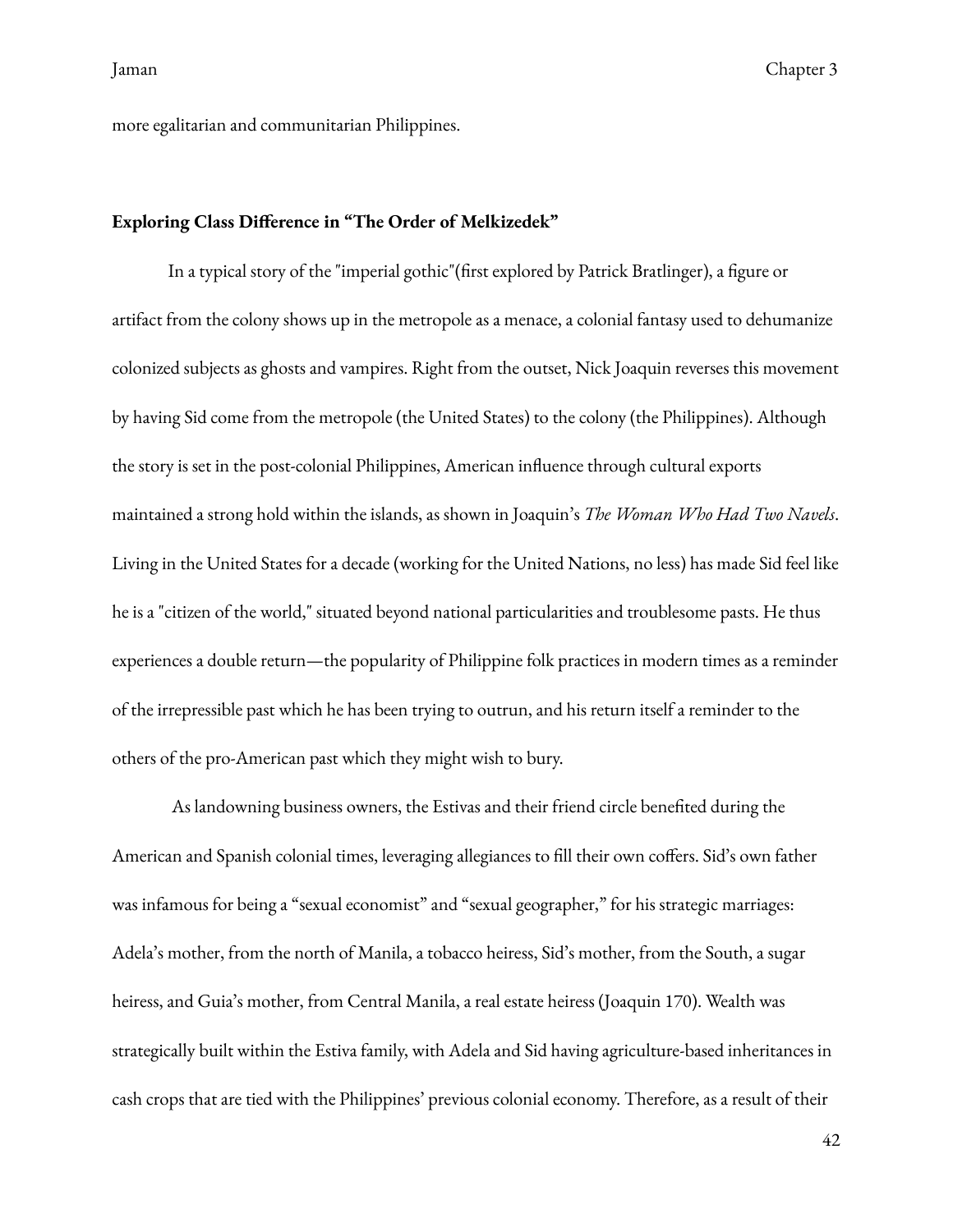close relationship with previous colonial powers, the Estivas are likely to see themselves as closer to the metropole than the colony, and by extension, as above the indigenous.

Beyond the family history of colonial collusion, Guia's journey through young adulthood is symptomatic of the detachment and disillusionment that upper-class members of society experience as a result of their privileged position. Flitting between different cliques and interests, Guia is ultimately searching for a meaning to her life when she finally settles on the Order. Guia describes her different phases of adulthood by adopting different names for the version of her at the time: Steve for when she co-owned a bookstore specializing in pornography, Ginny for when she was part of a teenage gang, Gigi for when she got a job with an ad agency, and Guiang for when she "marched with the nationalists" (Joaquin 193). Through all of these experiences, however, Guia was unable to find the meaning that she sought after. Expanding on her search for meaning, Guia explains:

Back to native roots, they said, and I was raring to go. But every time we started off, where we always ended up at was the American embassy or the American bases or some American firm. I got to thinking the way back to native roots must be through Washington, D.C. (Joaquin 193)

Guia's frustration at never being able to fully connect to a precolonial Philippine past is symptomatic of the violent erasure that must occur within the context of colonialism. Not only that, Joaquin points to the "absent presence"—bits of the past that are present yet unlocatable to Guia---to highlight "fashionable" attempts by the rich to reclaim the past. After all, Guia does not seek to recall struggles and confrontations, only to rebel against what she perceives as an inauthentic society that her wealth and status have given her access to. The pre-colonial culture which Guia desires to take part of is permanently gone. In its place is the object of her desire—a collection of various practices and cultures from different ethnic groups of the Philippines consolidated into what she imagines is a singular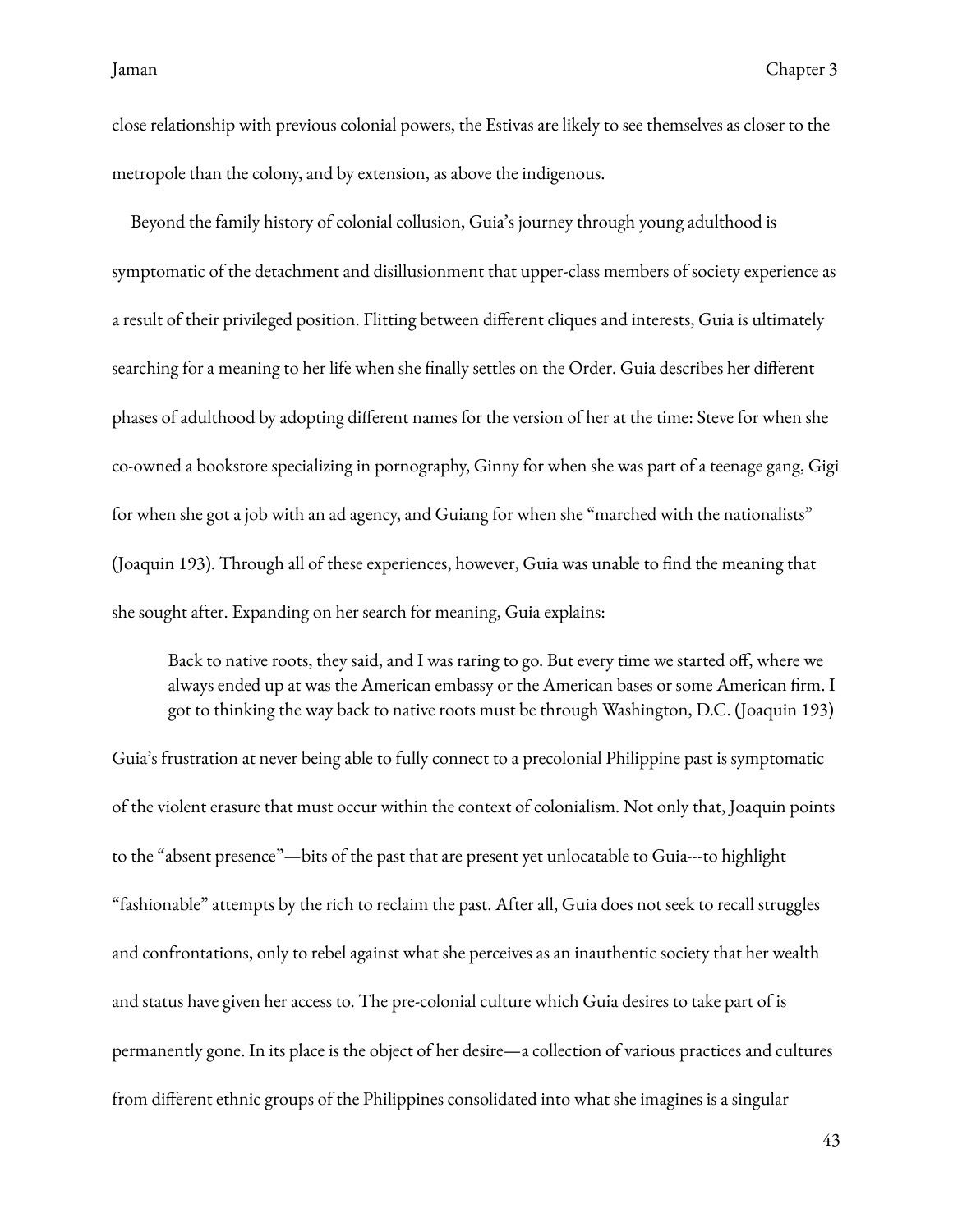"Philippine indigenous culture."

Guia's consolidation of moments of Philippines history into a timeless "indigenous culture" runs counter to how the past is remembered by locals. As Vicente L. Rafael notes in *Contracting Colonialism* (2008), local Philippines residents experience "remembering-by-haunting" because they have witnessed the different shifts of power in their regions. To them, "the past appears metonymically as a series of names, dates, and events interspersed by moments of visiting and being visited by the spirits of historical personages" ( Rafael 11). This fragmented "local" history reveals how colonial traumas make it impossible to construct a smooth linear telling (Rafael 11). To remember the past is to see the vestiges of colonial violence that "stalk" the present as unresolved problems of power and privilege. Yet people like Guia imagine a mythical past to create a coherent national identity.

However, Joaquin challenges this longing for an idealized past in the form of Guia's own mocking of her peers. In talking about her friend groups ("barkada") at the different stages of her discovery era, Guia laments at their inauthenticity and privilege. "This barkada of mine," she says to Sid,

…they could afford not to be bothered about anything except eating, sex, and action, but only because they have allowances…They said they wanted to be free, hah—their freedom was just freeloading. (Joaquin 191)

In the same breath, Guia also mentions: "That's when I asked Adela to stop *my* allowance. I had begun to feel like a crook" (Joaquin 191, emphasis added). While this giving up of her allowance might be seen as a conscious act to stop participating in her peer's hypocrisy, the act is only temporary. One of the main conflicts at the beginning of the story was Guia's desire to donate her wealth to the Order to show her devotion to *their* cause. Thus, while Guia disapproves of her peers, she too benefits from the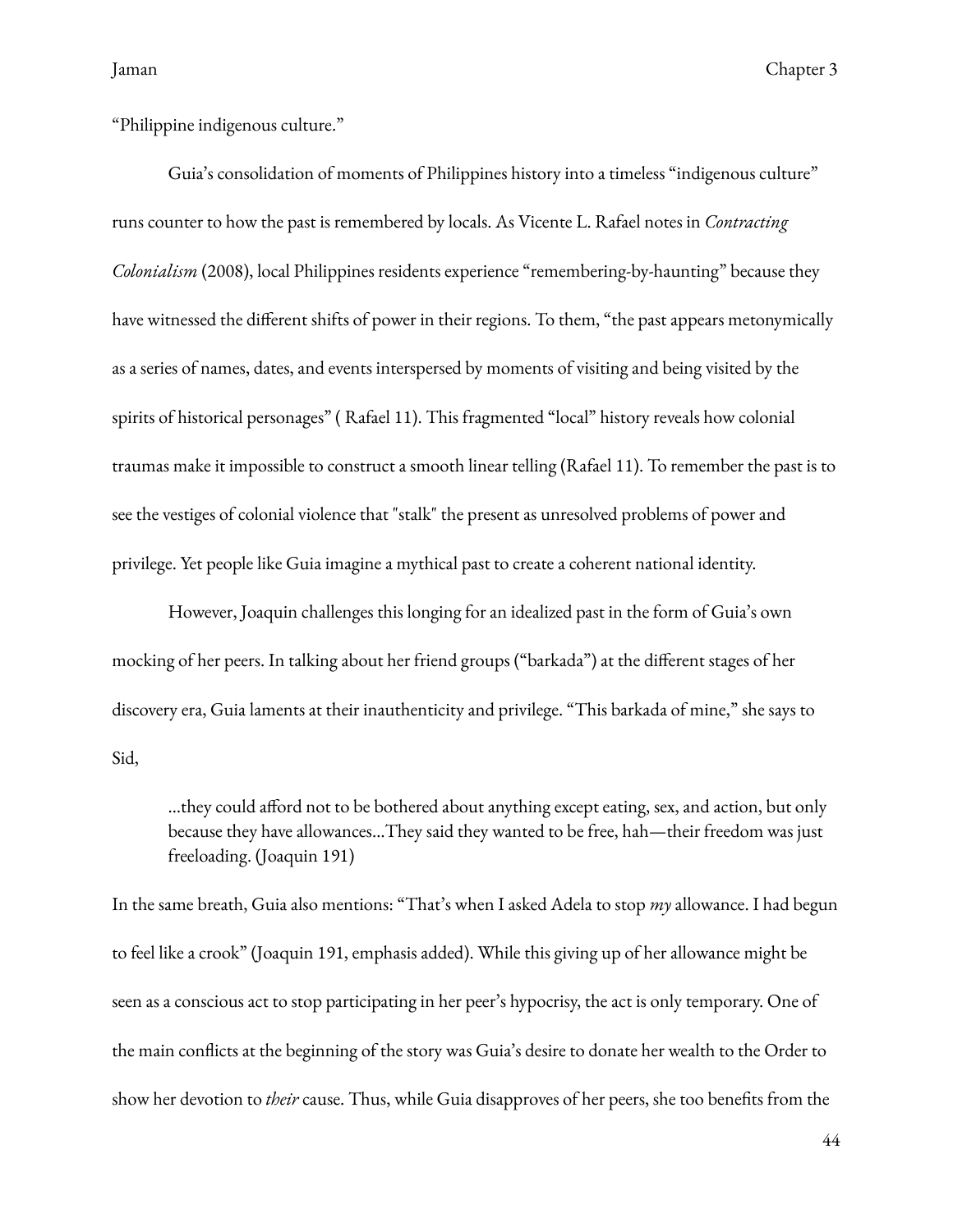wealth of her family and can choose which charitable cause she deems worthy of donation according to her current fancy. In Joaquin's characterization, Guia's attempt at authenticity is at its core inauthentic: not only is the premise of the self-discovery journey unfounded (a "pure" precolonial Philippine culture no longer exists), but her motivations are more so to flatter her own self-importance.

### <span id="page-48-0"></span>**Co-Opting Christian Lore**

The Melkizedek (also Melchizedek, or Melchisedech) of the Bible was a Canaanite priest-king of Salem who was revered by Abraham, the first of the Hebrew patriarchs. In his associated vignette in the book of Genesis, Melkizedek meets Abraham and blesses him under the name of "God Most High" (in Hebrew, "El Elyon") (Britannica, "Melchizedek"). The greater significance of Melkizedek in Christianity is that he is alluded to in Psalm 110 as the "prototype" to the messiah of the Davidic line. This later led to the name of Melkizedek being translated to "king of righteousness, " and the order seen as "superior to that of the Levites [the designated tribe of priests from within the tribes of Israel" ("Melchizedek"). In other words, with hallowed Christian credentials and a messianic lineage, the Order was ripe for picking by an opportunistic cult leader.

Within the story, the Order of Melkizedek presents itself to the rich class as an alternative and more authentic form of Filipino religious nationalism. Not just a movement to return to "pure worship," the Order positions itself within the theology of struggle, co-opting Christian lore for a greater call to national reform. In reality, this positioning manifests itself differently depending on the Order's audience. In one conversation with Adela and Sid, Guia goes into detail about the Order of Melkizedek's mission to make Christian worship more relevant to modern times. Guia and her fellow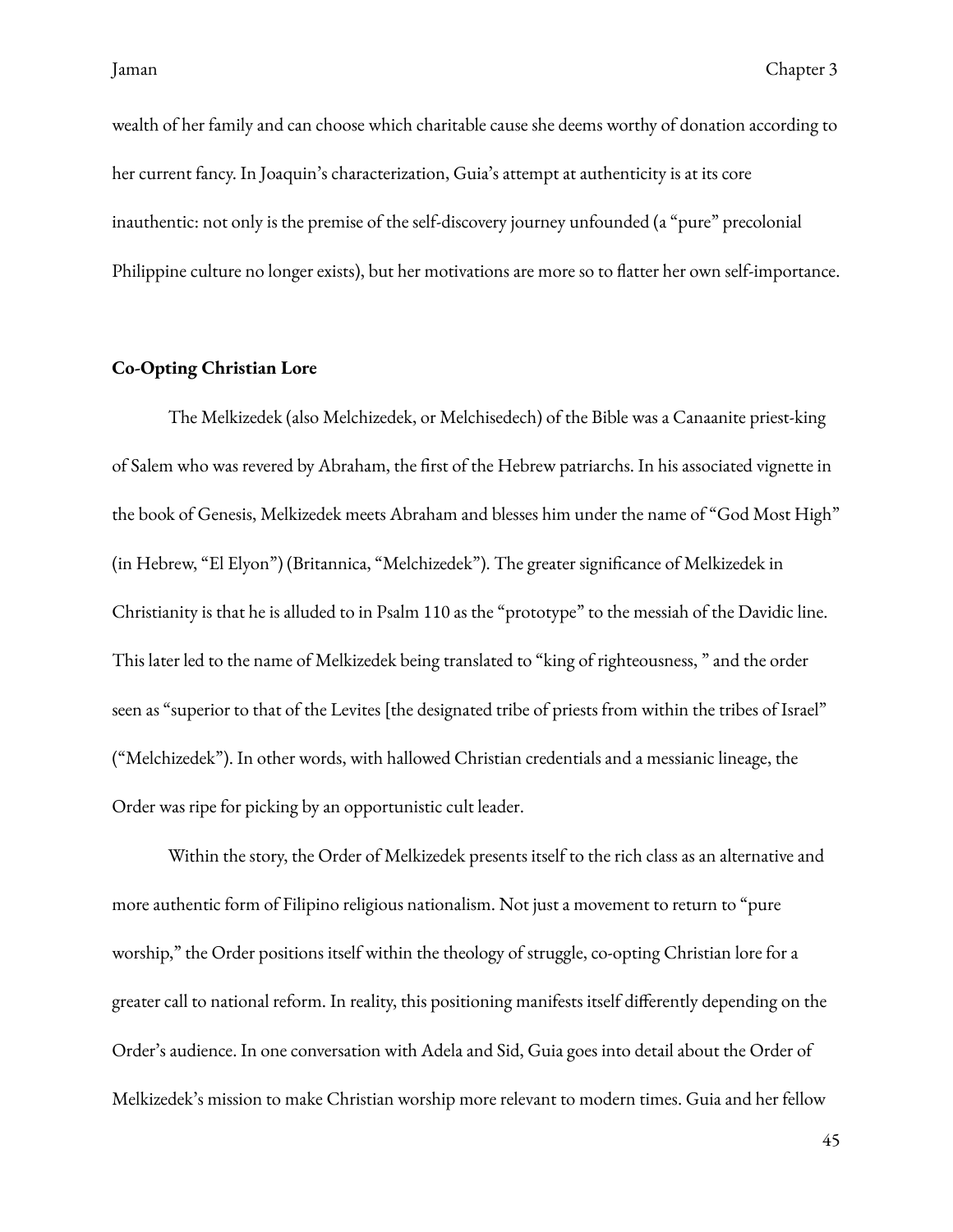Order member, Sister Juana, believe that the key to revitalizing Christian worship in the Philippines is to turn away from "stuffy" Catholic traditions and turn towards the "spontaneous," which to them means embracing embodied worship through dance and music as in indigenous ceremonies such as the Tadtarin of "Summer Solstice*.*" In this, Guia and Sister Juana insist on the connection between their religious movement and a return to the Philippine indigenous:

"We try to direct their taste. The Philippine look and all that." "Oh we don't mean," laughed Sister Juana, "anything so superficial as putting a barong tagalog on Christ or a kimona on Our Lady." "Just following the line," said Guia, "of our native statuary, from the pagan carvings to the santos. And *that's* our line, Sid: continuation (Joaquin 185, emphasis in original).

The emphasis on the *line* of spirituality alludes to their belief that the indigenous and the Catholic can merge. Rather than following the typical messages of the "native" as "nonbelievers," Guia and Sister Juana insist that Catholicism was hybridized by indigenous spirituality.

Filipino scholars have agreed with this view of hybridization as well. Citing Vicente Rafael, Gemma Tulud Cruz in her chapter, "Weaving Oppression and Liberation: Postcolonial Theology as Theology of Struggle'' argues that translating Christianity into the Filipino vernaculars created a uniquely Filipino expression of Catholicism that "was neither a replica of the European model nor a baptism of native practices'' (26). The process of conversion to Catholicism involved a "reinvention of symbols and signs, an interpretation of events and symbols through local categories, and resistance to colonial authority through slippages of meaning in colonial power relations" (Cruz 26). That is, converting the Filipino masses into Catholicism can be described as neither the "Catholicization'' of the Filipino's native religion, nor the "Filipinization'' of Spanish Catholicism, but that Catholic symbols and concepts were reborn into new expressive modes—ones that combined and agreed with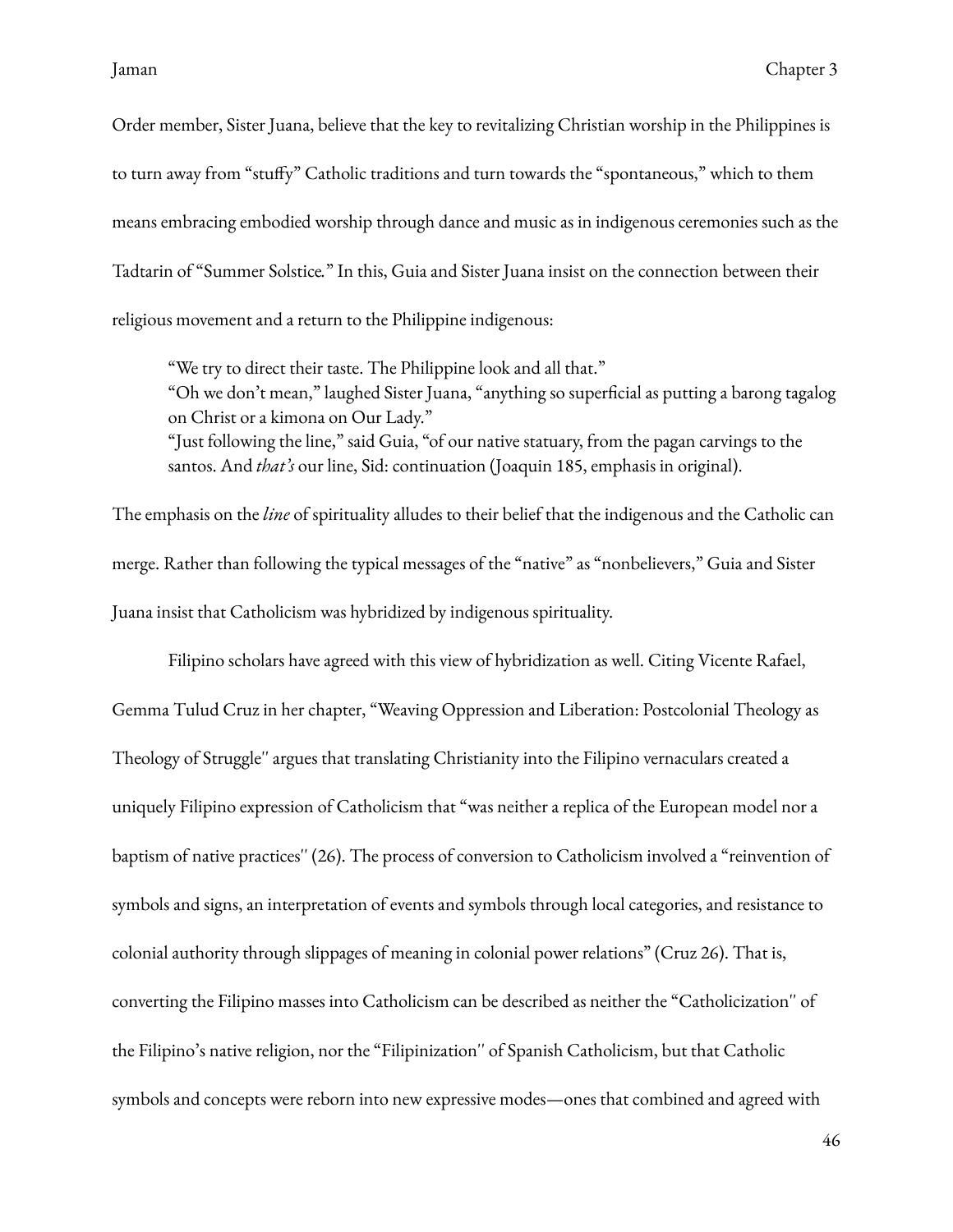the existing Filipino theological framework. An example of this would be the acceptance of Catholic saints as a replacement of Filipino *anitos*, which were spirits including native spirits and ancestors that were traditionally worshiped through statues, just as Catholic saints were.

Cruz takes this even further to say that these uniquely Filipino concepts and practices were formed within and in opposition to Spanish rule. The widespread acceptance of the *pasyon*, for example, was not an acceptance of suffering and oppression for the "greater good" as first encouraged by Spanish clerics, but was the effort of Filipino natives to keep alive anti-colonial sentiment. As Cruz states:

The narratives of Christ's passion, death and resurrection provided powerful images and moving drama to the Filipino peasantry. The images of transition from one state to another, for example, from darkness to light, misery to joy, despair to hope, oppression to liberation, and death to life, as well as the image of Jesus, who chose to be in solidarity with the poor and suffered and died at the hands of the wealthy and aristocratic class, served as inspiration for their struggle (28).

Thus, Jesus' death read within the lens of class struggle re-imagines the cross as the symbol of struggling against suffering and not the passive acceptance of Christian iconography.

Enterprising cult leaders like Father Melchor knew that this theme of an indigenous reformulation (and resistance) of Christian religiosity would sell well with the rich. According to Father Melchor, the Order's leader, to forward the agenda of Philippine independence, nationalism must start as a spiritual practice that reflects the indigenous Philippine culture of worship so that the public can become more personally involved. This is the way in which he presented the movement to Mrs. Banaag, a member of the Estiva family's circle, whose husband is a nationalist. Mrs. Banaag reveals the story of her involvement with the Order during Sid's interview with her. In this interview,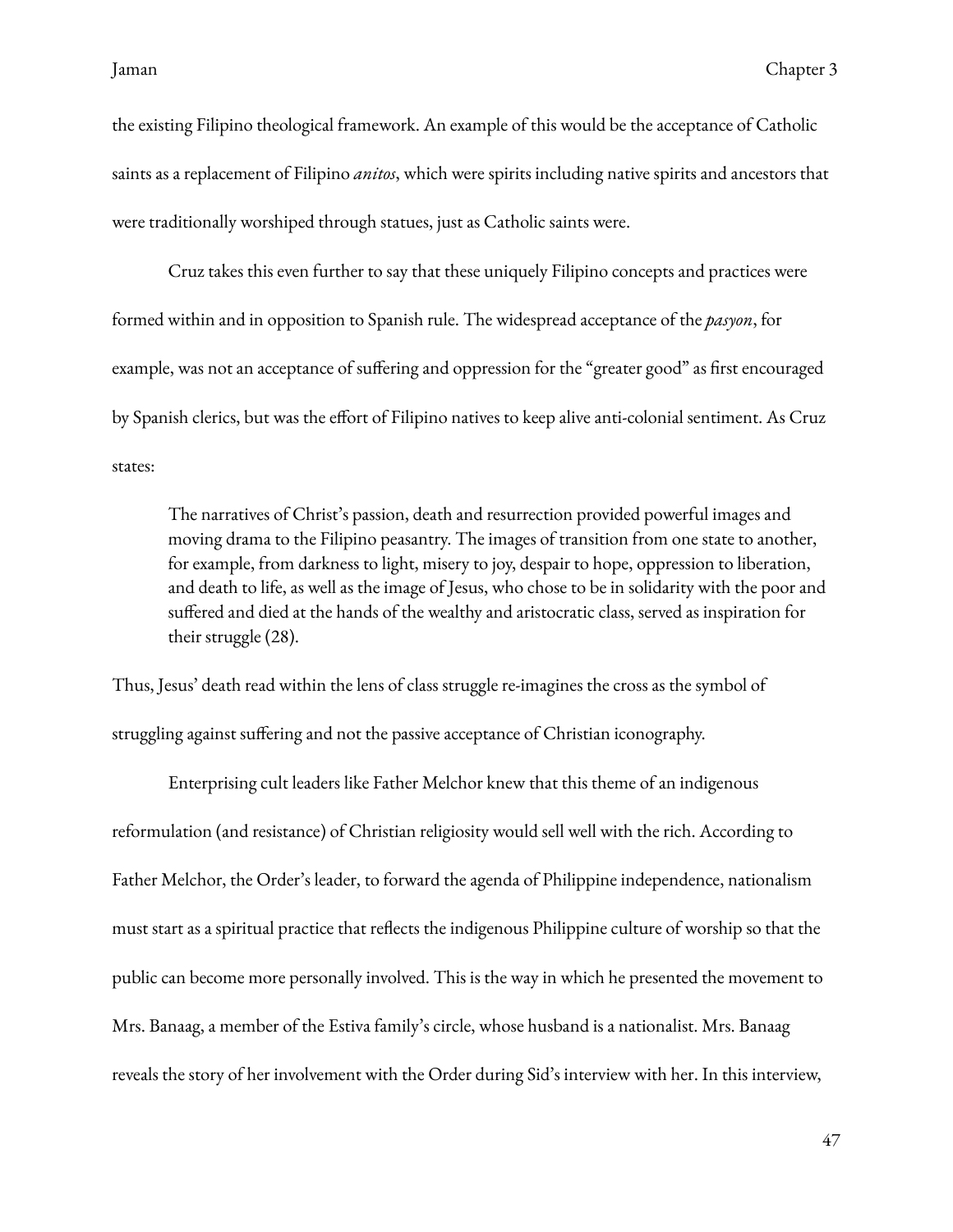she explains how Father Melchor appealed to her with his repositioning of religion to serve nationalism:

"It seemed to make sense, what he said—that nationalism was not a political, but a spiritual problem. Our people had to be renewed in spirit. They were not really political…nationalism as a political movement, like Recto's would never reach them. But they were deeply religious in the sense that they believed in *magical forces*. And the nationalist movement could reach them only if it came in the guise of religion, a magical nature religion, but with the Christian forms familiar to them." (Joaquin 202-203, emphasis added)

The "Recto" that Mrs. Banaag refers to in this paragraph is the famous Filipino statesman, Claro M. Recto Jr., who was active in the years 1919-1960. He presided over the assembly that drafted the Philippine constitution in accordance with the Tydings-McDuffie Act—the act that set up provisions for the Philippines' independence from the U.S. within 10 years of its passing in 1934. His political platform was complete Philippine independence from the United States, a position that Mrs. Banaag derides as being inaccessible to the uninvolved, apolitical general public. We see the Order play on gothic tropes of "mystical natives" in Mrs. Banaag's discussion. What Mrs. Banaag ultimately reveals, however, is how elites like her believe that ordinary people need notions of "magic" to become involved in what is considered the higher ideal of national sovereignty.

Father Melchor positions himself as a figure of the indigenous affiliated with a long history of challenges against mainstream Christianity. According to Dr. Lagman, the self-appointed historian of the Order, Father Melchor, was actually named "Baltazar," and originally "appeared during the Revolution [from Spain] in the Central Plain, exhorting peasants, but in the name of his religion." Baltazar evidently caused enough problems to both the Filipino revolutionaries and the Americans that his flock was targeted by American forces in 1901 (Joaquin 206). Then, when Sid consults a Spanish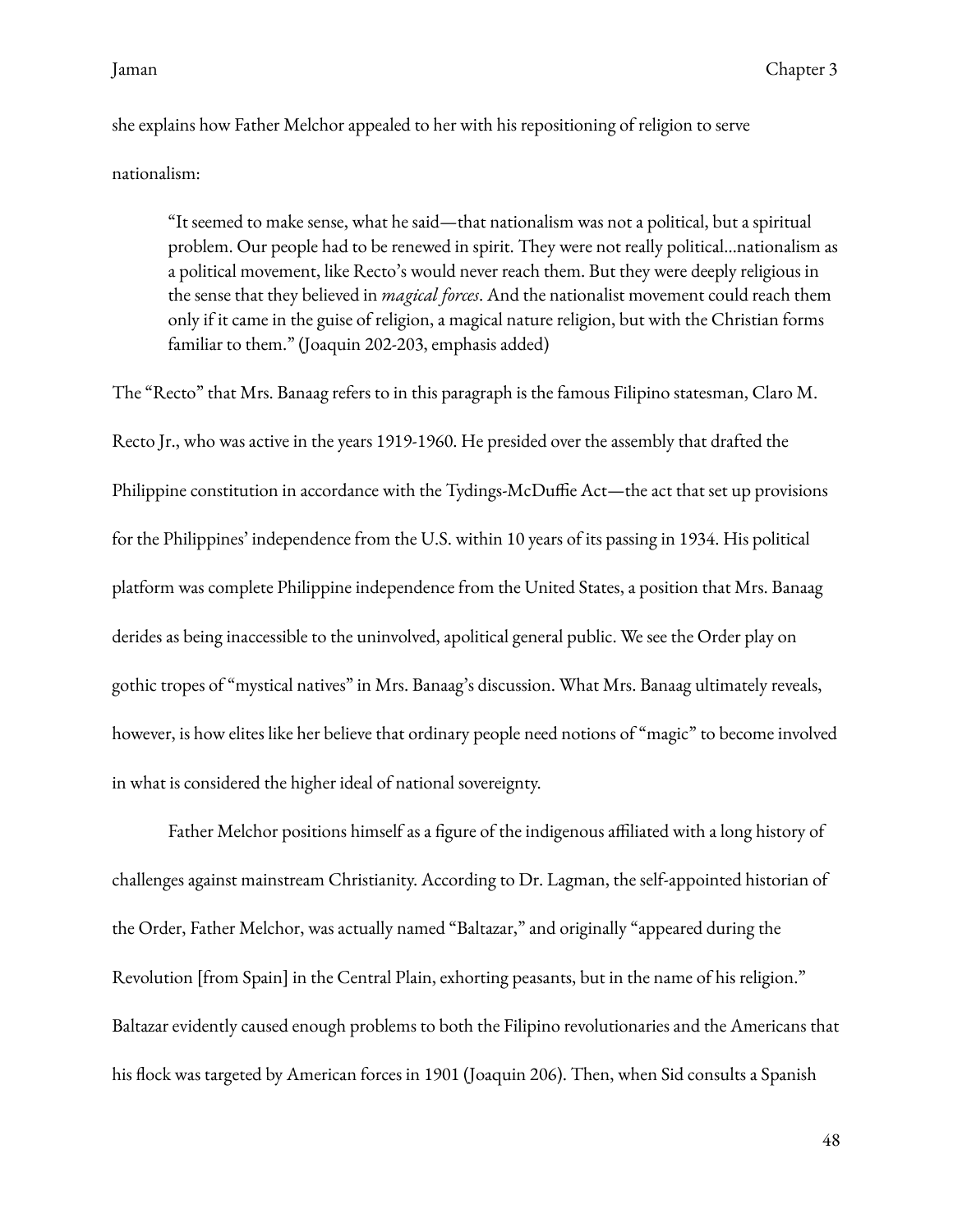friar with access to historical records of the men of the different Catholic orders in the Philippines, we come to understand the exact line of the Father Melchor myth. This same figure of Father Melchor is reported to have appeared (1) in the late 1500s as an unnamed high priest of the old religion during the Spanish Conquista, (2) in the 1690s under the name Gaspar as another high priest of the "old cults,"  $(3)$  in 1776 as an indigenous friar of a Catholic order under the name Melchor, and  $(4)$  finally, as we already knew, in the Philippine Revolution of 1898 as Baltazar (Joaquin 208). Under this legend, the Order of Melkizedek thus traces its lineage back four centuries to key conflict points in Philippine history, as an unbroken line of "indigenous" resistance against full incorporation into Catholicism.

While the idea of such resistance appeals to the rich, we also see how this insurgent history of the Order appears to the less wealthy such as Dr. Lagman. In Dr. Lagman's testimony, we can see the Order's greater tie to insurgent ideals as he discusses the last iteration of the Order's movement that occurred when he was a young boy. Dr. Lagman describes the religious movement that occurred in 1901 as an exodus of peasants fleeing from landlords and colonial rulers to a "New Jerusalem" in Pangasinan, a province north of Manila, where all members contributed cattle and grain "to the commonwealth" (Joaquin 205). Lagman himself uses the term "Christian communism" to define this intentional community that breaks away from colonial governance. There is an interesting change in tone, however, once Lagman describes the inner structure of the Order.

"All houses were equal, but there were special houses," he explained, "In one dwelt Jesus Christ and the Virgin Mary, in another, the Holy Ghost, in a third, the Twelve Apostles…But one house, a little apart from the settlement, was the most special of all, for in it dwelt God." (Joaquin 206)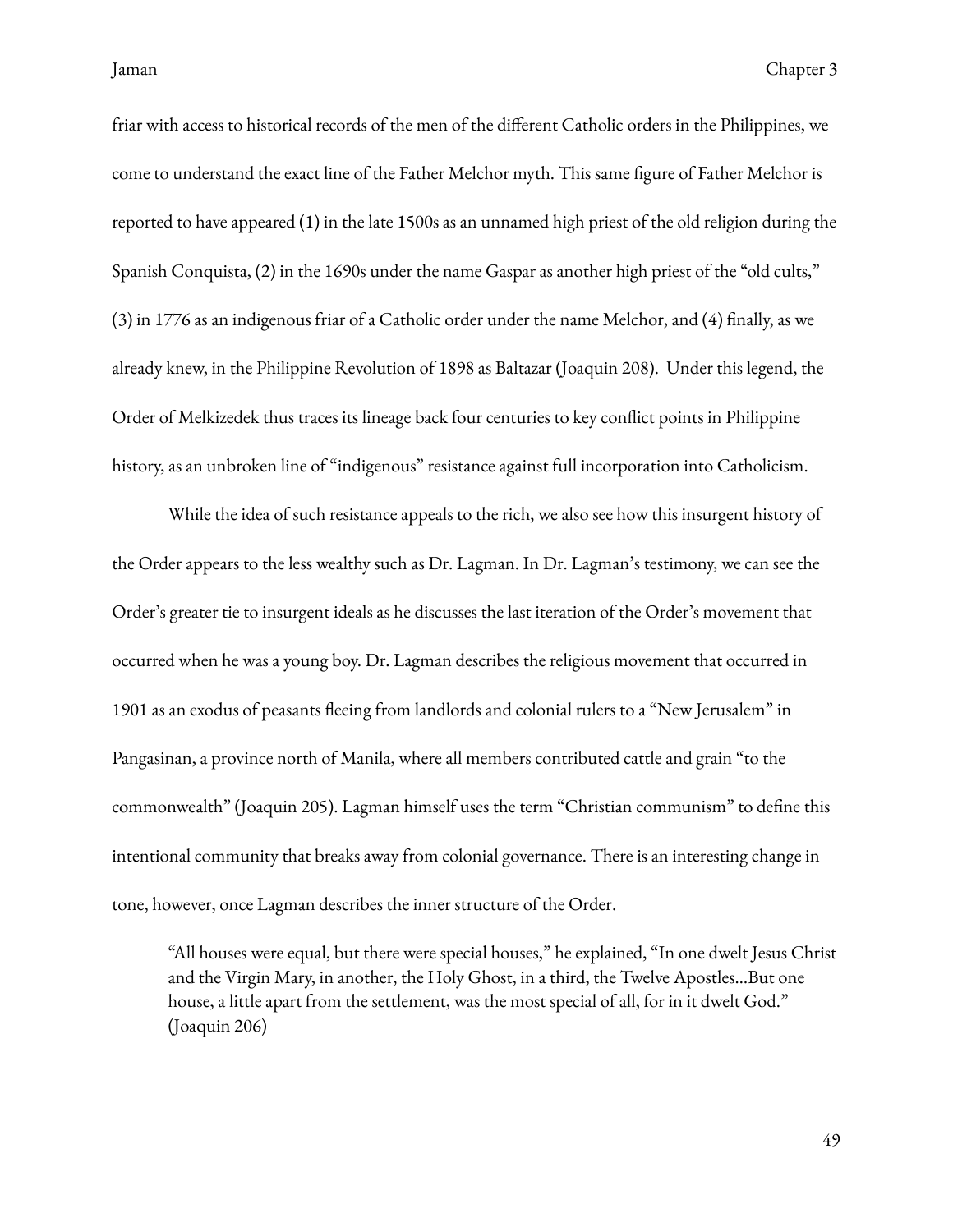The phrase that Lagman uses to describe the houses immediately evokes a saying that should be familiar to most readers—George Orwell's famous line in *Animal Farm* (1954), written just a little over a decade before "The Order of Melkizedek": "All animals are equal, but some animals are more equal than others." Just like the line in *Animal Farm*, Lagman's description of the community indicates something different from the idealistic egalitarian society that he attempted to portray in the beginning. In this New Jerusalem, there were still special members in positions of leadership who were revered by the greater community, and some, like Father Melchor, were even elevated to the level of God.

### <span id="page-53-0"></span>**Conclusion**

Ultimately, what is striking about the use of The Order throughout the text is its proclivity to be used by its different audiences to fulfill their own motivations. Taking on Christian lore, the Order supplies a comfortable myth to the rich of renegade messiahs of indigenous spirituality persistently challenging colonial Catholicism. At the same time, the same history includes the theology of struggle that reveals how peasants can challenge settled political arrangements established by the rich. For the self-important elite, the Order is seen as either a way to further the cause of nationalism as a political movement, or as a way to discover "Filipino authenticity" in postcolonial times. However, for the working class who seek a better life for themselves, the Order offered a way to escape the cycle of poverty by rallying together with other working-class people into communes. Though characters like the Father Melchor might suppress the egalitarian ideals that Dr. Lagman and his class might espouse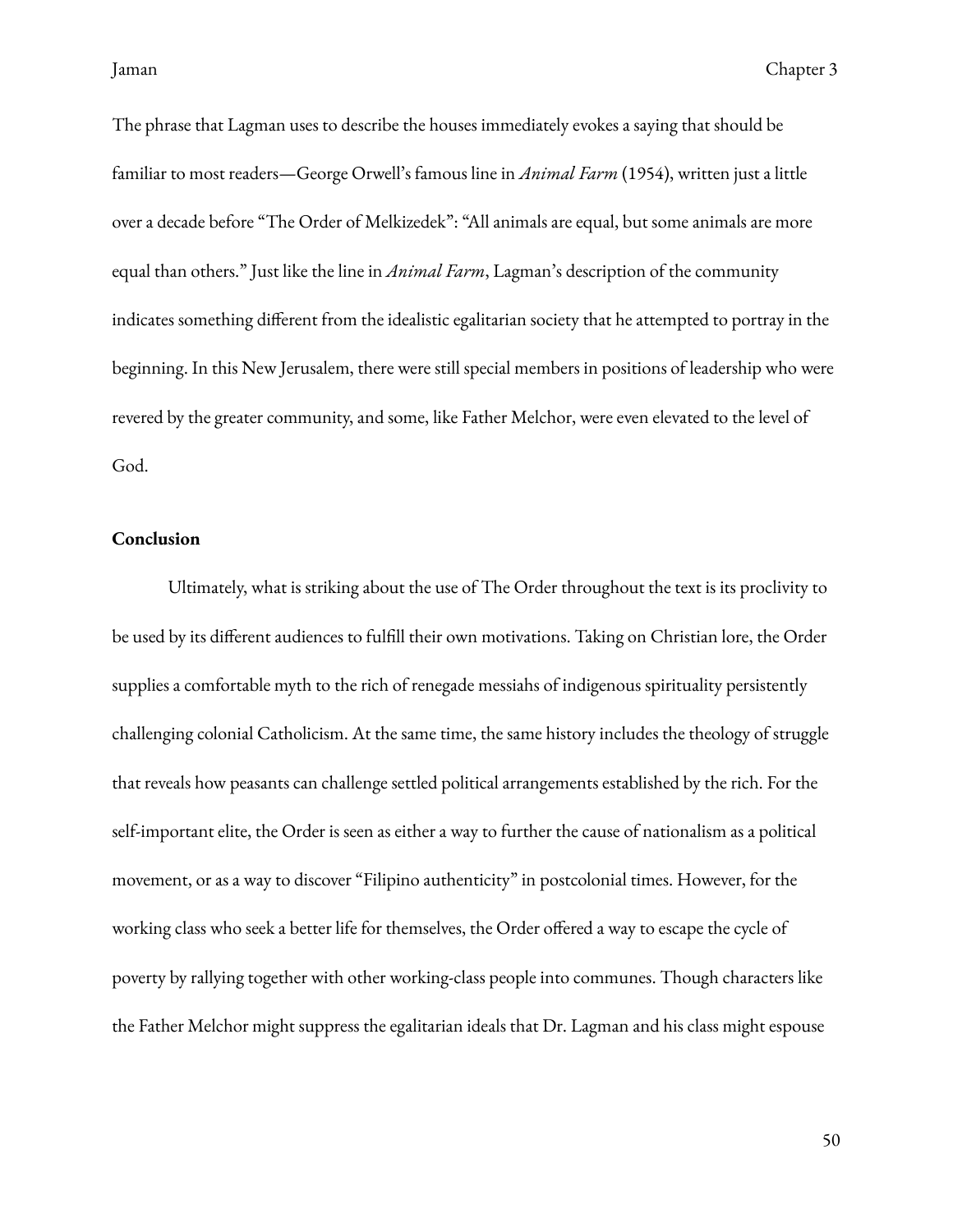in favor of recruiting the rich, Lagman and others reveal the hybridity of religious belonging and

communitarian ethos underlying blasé beliefs of a Catholic Philippines.

## <span id="page-54-0"></span>**Works Cited**

- Brantlinger, Patrick. *Rule of Darkness: British Literature and Imperialism, 1830-1914*. Cornell University Press, Ithaca, 1988.
- Cruz, Gemma Tulud. "Weaving Oppression and Liberation: Postcolonial Theology as Theology of Struggle." *Colonial Contexts and Postcolonial Theologies: Storyweaving in the Asia-Pacific*, edited by Mark G. Brett, Palgrave Macmillan, New York, NY, 2014, pp. 21–39.
- Joaquin, Nick. *The Woman Who Had Two Navels and Tales of the Tropical Gothic*. Edited by Gina Apostol and Vicente L. Rafael, Penguin Books, 2017.
- Rafael, Vicente L. "Fishing Out the Past." *Contracting Colonialism: Translation and Christian Conversion in Tagalog Society under Early Spanish Rule*, Duke University Press, Durham, 2005.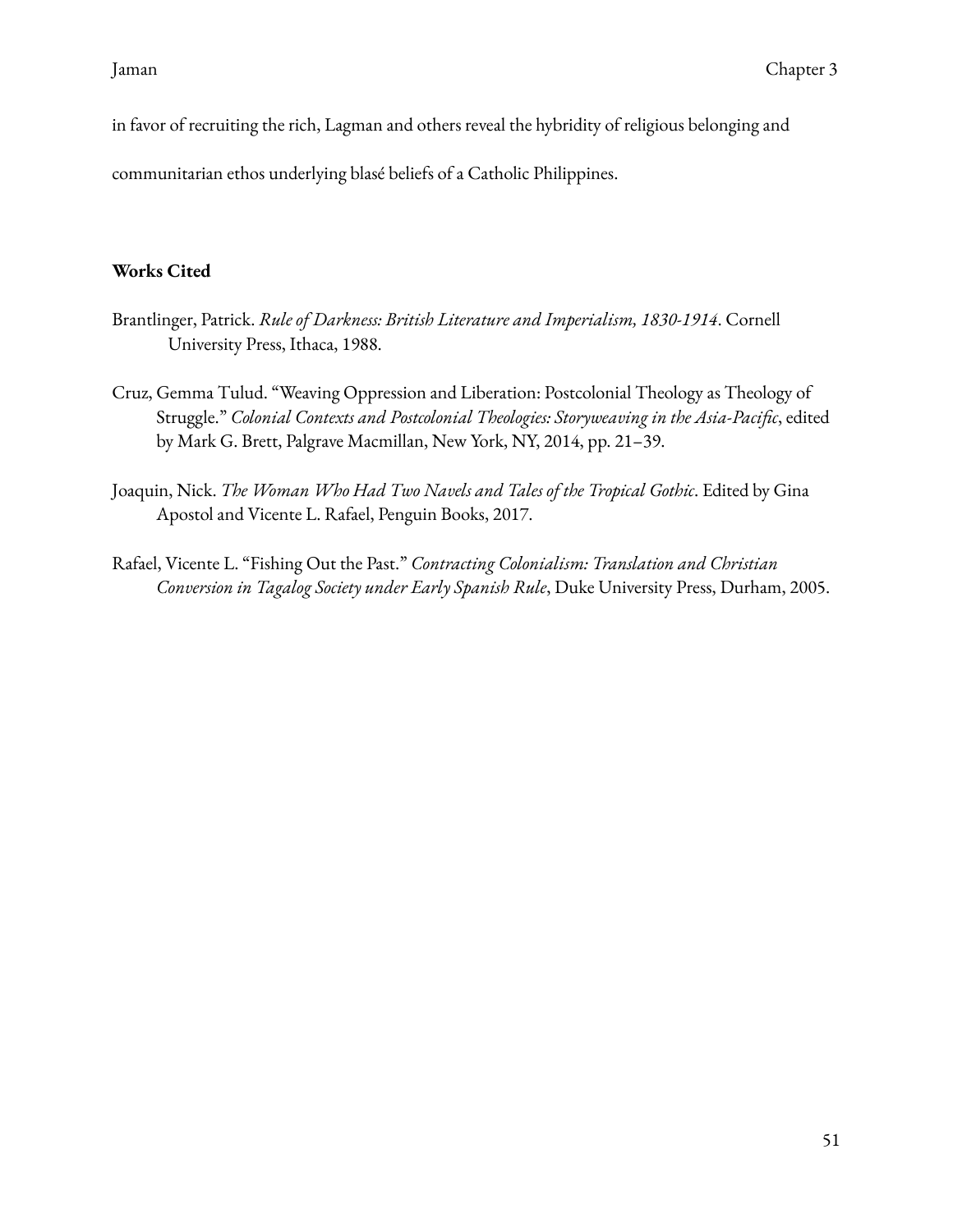Jaman

#### **CONCLUSION**

<span id="page-55-0"></span>I didn't start this project with Nick Joaquin's *The Woman Who Had Two Navels*. I started with F. Sionil Jose's *Po-on* (*Dusk* in the U.S. title). I was captivated by Istak's journey as an indigenous priest turned Philippine revolutionary. As he began asking himself if he was just Ilocano or if he was also willing to imagine himself as Filipino, I began to ask what goes into the making of a national identity. How do you take an archipelago of over 7,000 islands and 134 ethnic groups and inspire them to rally under the same national banner? For a country whose revolution started with the pen of Jose Rizal, I thought literature would be a good place to look for an answer. But the more that I read, the more I realized that the answer to my question was a non-answer. You *can't* take that many people with various local histories and cultures and force them to wholly accept a single identity. The evidence is as surface level as the *Tagalog* versus *Bisayan* rivalry, and as deep as the *Bangsamoro* secession movements in the southern Philippines. I began to read for what I couldn't see—the local cultures, foreign residents, and indigenous minorities underrepresented in some of the most visible Filipino stories accessible in the United States.

I chose Nick Joaquin's name off of a syllabus I found for a Philippine Literature in English course taught at the Polytechnic University of the Philippines. He appeared under "Literature under the Republic (1946-1971)," with the selected reading being his story titled "Three Generations." Funnily enough, I never read that short story. Instead, as part of the "1.5" generation of my family to come to the United States, I found myself relating to the exiles of Nick Joaquin's *The Woman*. When Paco Texeira visits Manila for the first time, he finds himself a tourist to his father's homeland in the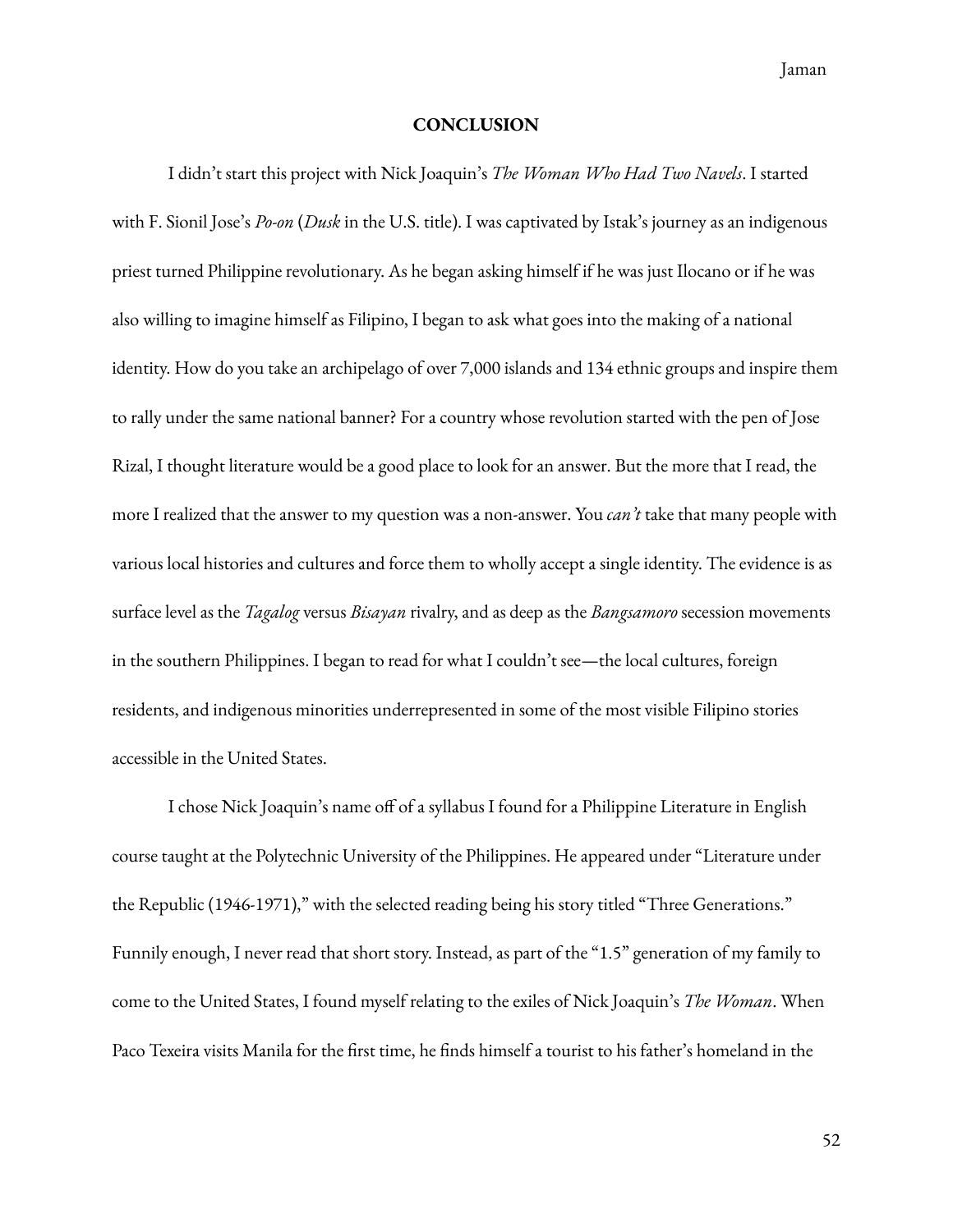same way that I found myself needing my parents to act as translators whenever we visited my grandparents back "home." How I would position myself as a scholar was one of the main things that agonized me about taking on this project. I was young when I left the Philippines, but I was old enough to remember commuting to school on a *traysikad*, and to remember the sound of the street vendor yelling "Ta-ho!" as he passed by my street. Being educated mostly in the U.S., I wonder how much of my memory of my homeland has been tainted by colonial conceptions of the tropics. The memories of childhood are usually golden, but as I look through my memories of the coconut trees, the green, lush mountains, and the stifling heat, I often ask myself: to what extent is my longing for home based on stereotypes of the tropics? I was fortunate to have a mother who was able to emigrate and to bring our family to a place where we could be better provided for, but I feel that I lost much of my connection to my heritage in chasing her American dream. I feel unmoored, like Connie. I feel interstitial, caught between two navels (origin myths) myself.

Motivated by the feeling of community I found with these characters, I started looking for threads that would weave Joaquin's stories and writing style together. At first I was interested in representations of religion within the stories as I realized how he played on the Spanish Catholic legacy and hybridized it with the Philippine indigenous, but later I saw that it wasn't just in religion that Joaquin explored colonial fragments. Joaquin exposes the colonial within the Philippine *psyche*—not just the Spanish influence, but the American as well. In a passage within *The Woman*, Joaquin draws parallels between the "avenue matrons" of Manila's elite, who "might not get up from a mahjong session for days and nights except to eat and relieve nature," and the "gutter matrons" of the slums who "breakfasted, lunched, supped, and suckled their babies right at the gaming tables" (45). Both classes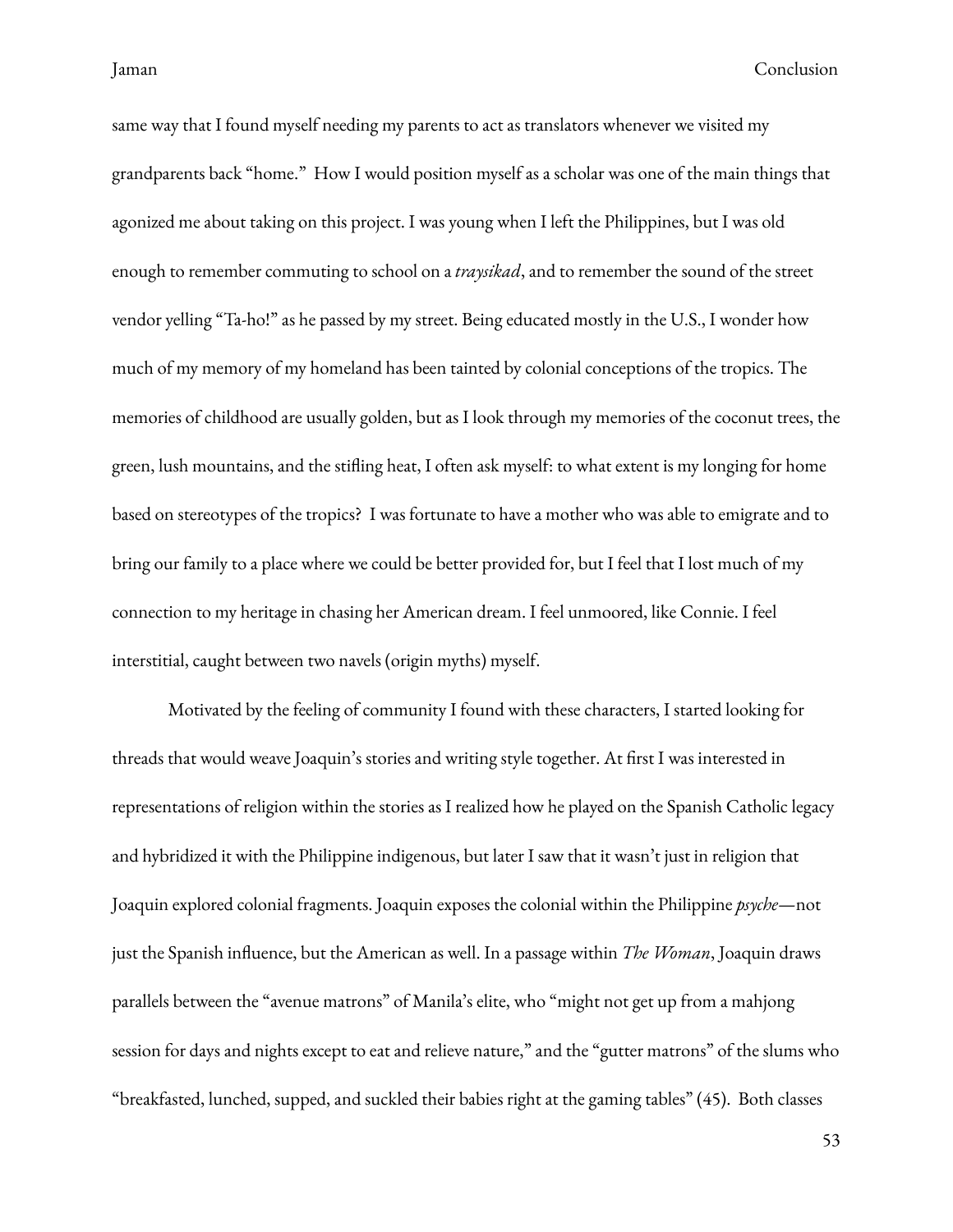are stuck in a place of denial, trying to mimic the American dream that they have been sold through colonization:

for in the world of their minds, they moved with cool expertness, rich and poor, among marble halls and ivory baths…through streets that were all Park Avenues, where the men were all Pierpont Morgans, and all the women unaging, unfading movie queens (47).

The phrase "in the world of their minds" especially emphasizes the idea that this American dream is a delusion in Paco's perspective. Starting off the description in this way primes the reader to imagine the Manileños as chasing a wholly inappropriate dream—for America cannot be fully recreated in the Philippines. The dirt and high winds of the tropics would always move to stain marble halls and ivory baths. The skyscrapers of Park Avenue would always look out of place in a nation plagued by humidity. But the pervasiveness of that dream can be traced to the present day. In fact, it can also be traced through me.

I stumbled upon the postcolonial and the tropical gothic as a way to question these colonial legacies towards the very end of my project. By then, I had been exploring strictly feminist or strictly postcolonial frameworks to critique Joaquin's stories. But when I came across Tyra Delos Reyes and Xavier Selman's "The Female Monster: The Pre-Catholic Manifestation as a Result of Modern Anxieties in Selected Stories by Nick Joaquin," I was drawn in by a framework that seemed to encompass it all: the postcolonial gothic. I had come across imperial gothic in my English classes at school, reading *Wuthering Heights* and *Jane Eyre,* but I never imagined that the tradition had spread beyond that region. From what I could access, writings on the Philippine gothic seemed scarce. It was only through the mentorship of my faculty advisors at Bowdoin that I was able to dig into the Asian gothic, and eventually the Tropical Gothic. Then, two weeks before my full honors paper was due, one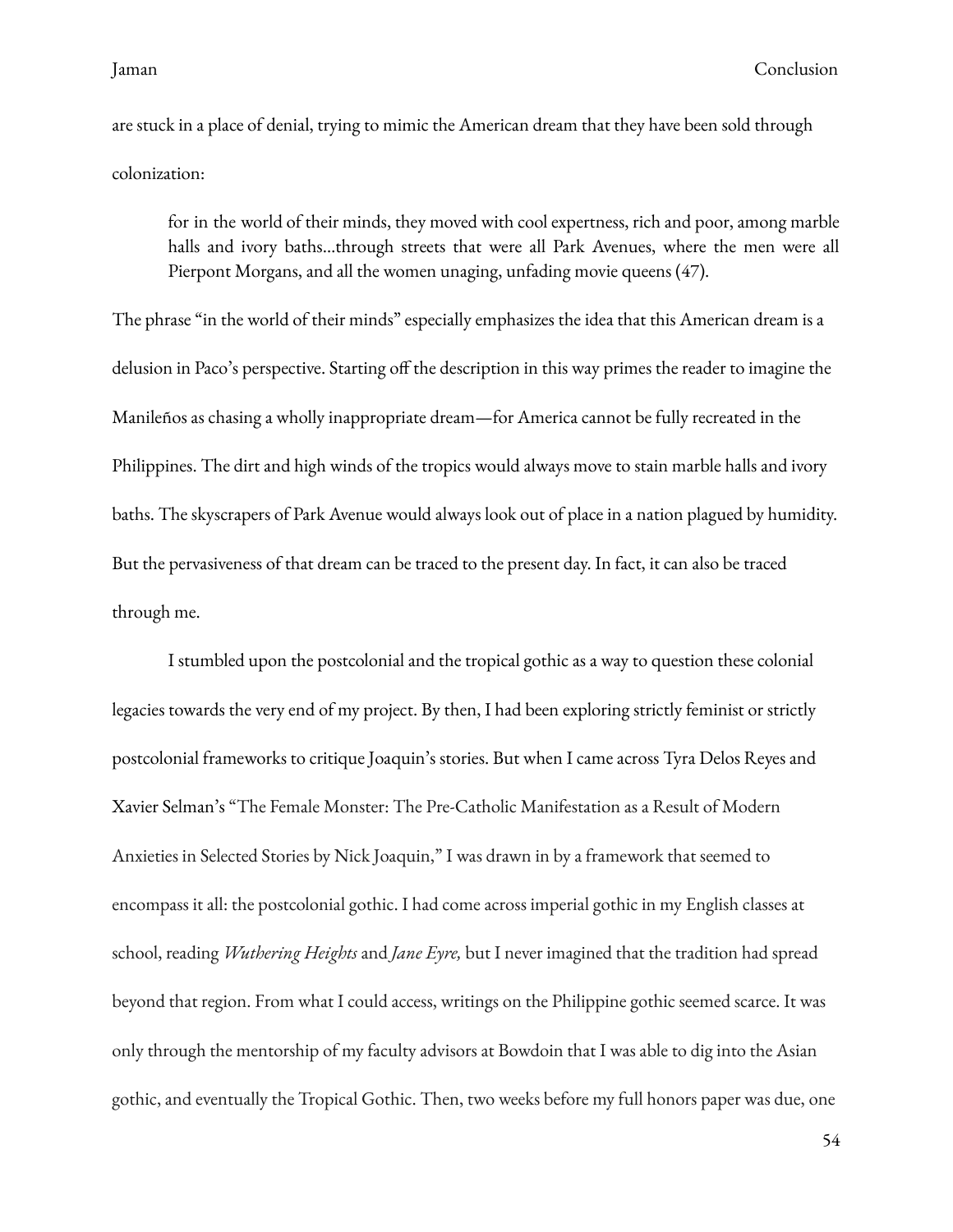of my advisors alerted me to an upcoming book published by Anthem called *Archipelagothic: Studies in the Philippine Gothic*. This book will be published in the fall after I graduate, but through the kindness of one of the contributors, Thomas Shaw, who gave me access to a draft of his article, I was able to get a sneak peek into the theoretical framework that I had been looking for all along.

I came to understand that Gothic is a genre that can capture anxieties about unresolved historical and social issues that "haunt" the present. In his archipelagothic approach, Thomas Shaw calls the study of these violent colonial specters a "hauntology," a description that he borrows from David Punter, who viewed the gothic as "history written according to a certain logic: a logic of the phantom, the revenant, a logic of haunting" where the connection with the post colonial most clearly comes to view (quoted in Shaw 3). Showcasing transgressive and monstrous elements, the gothic challenges fixed categories and often lays bare the problematic nature of the myths of the nation. As I read Joaquin's stories, I found national myths evoked and challenged through his fragmentary representations of family, history, and belonging. Combined with his comedic presentation on the attitudes of the rich, Joaquin offers serious commentary mingled with snappy quips about the unresolved tensions hidden in Philippine society.

In *The Woman Who Had Two Navels*, the myth of the family as the microcosm of the nation was challenged through the deterioration of each main characters' family structures. The Vidals are the foremost example, with Connie and Concha being enmeshed in a romantic struggle over Connie's husband, Macho, and with the patriarch, Manolo, being unable to rescue his family from the tragedy of war. Even the Monson family, which never suffered internal conflict due to extramarital affairs, still collapsed under Dr. Monson's inability to ever reconcile the fall of the Philippines to various colonial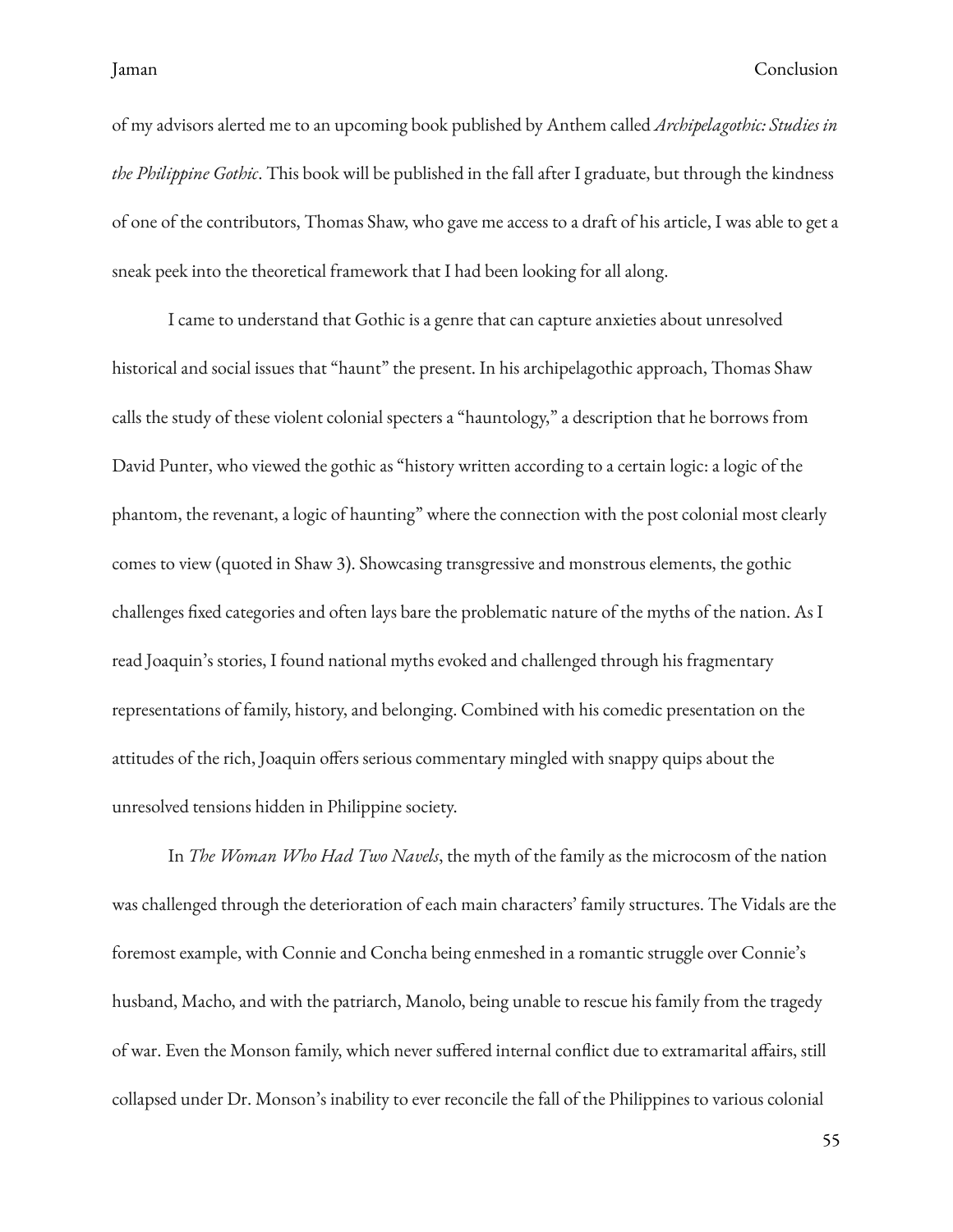powers. Men within this story are thus left unable to perform their roles as protectors of the land and the national soul. Not only this, but the overarching role of the Church as a cultural glue is challenged in *The Woman* with Connie's last metaphorical death, when she confronts an unnamed Father who tries to force her to admit to her sins of deceiving others and taking away their hope. While fire within the Christian tradition is connected to punishment for sinners, Connie's death-by-fire culminates in her resurrection back into the real world, where she is finally able to escape the confines of her toxic family and her past. In reading this story through the postcolonial gothic, I discovered how Joaquin ultimately positions Connie to challenge the domestication of women in the "national family" and brings to light how gendered myths of the nation are reinforced by church and state.

At first glance, Mass of St. Sylvestre appeared to be a cautionary tale about a man who went against Catholic tradition and was punished by being turned into stone. On repeated re-readings, however, I discovered the layers of colonial domination embedded in the propagation of the St. Sylvestre myth. I began to wonder about the gothic elements in two ways. First, why does the story have a gothic figure (Mateo, the native priest) who, when denied entry to a closed Catholic ritual, resorts to the "dark arts'' of grafting in the eyeballs of the dead into his own eye sockets to witness the tradition anyway? Second, why is the ritual included in a frame story shared by an American soldier, who, unlike the cursed priest, is able to witness this "phantom" event with his naked eyes? "Mass of St. Sylvestre," like *The Woman Who Had Two Navels*, also had an image of doubleness, with the gure of Janus, who had two faces looking at the past and future, associated with the Catholic priest leading the mass. Seeing this trope repeated made me think more deeply about how the gothic elements of the story underscore the cultural hybridity of the Philippines and its disjointed history as a result of its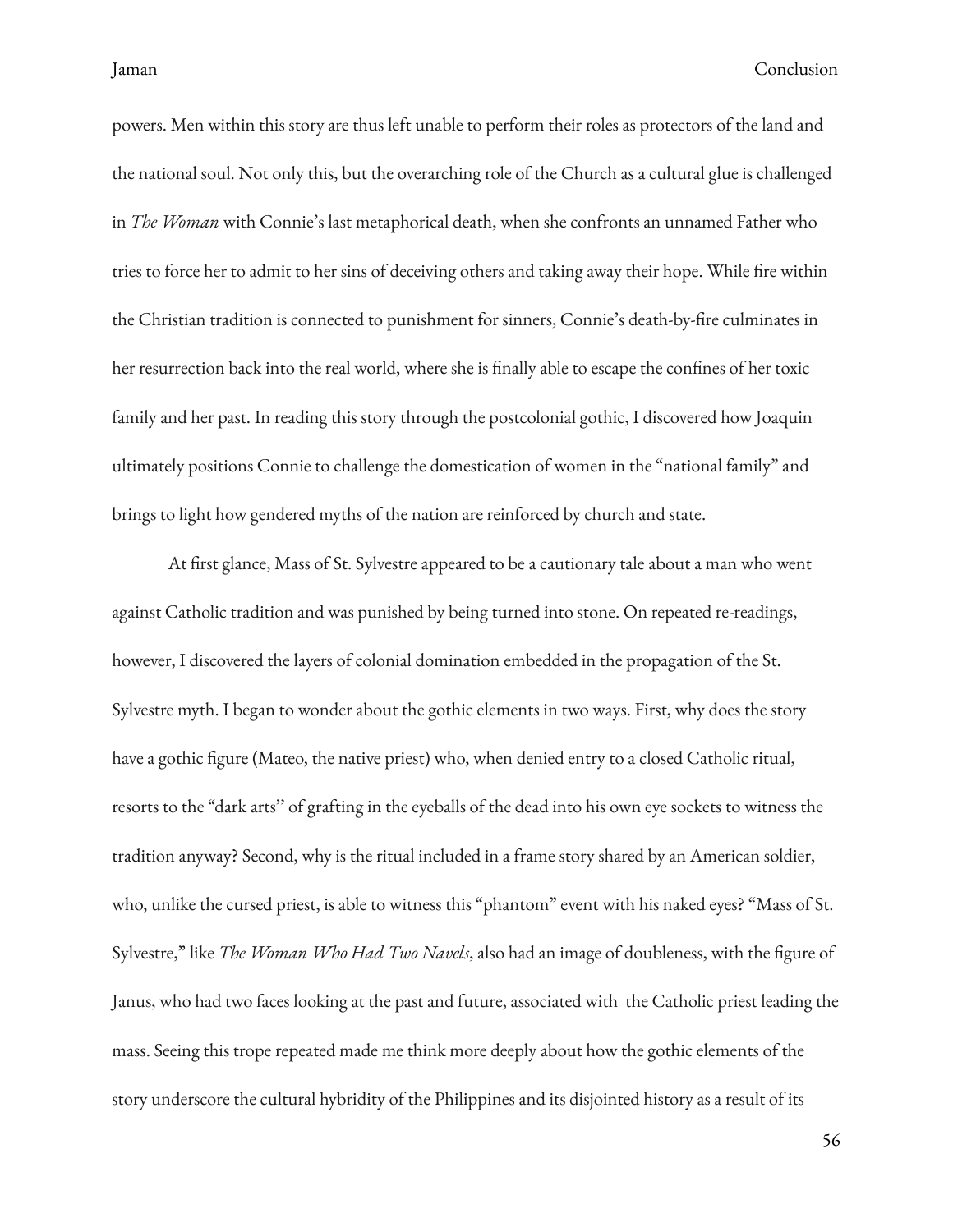violent colonial past. Mateo consulting with the old Philippine gods to "break into" the Catholic ritual seems to suggest that the pre-Catholic and the Catholic exist together in the Philippine cultural fabric and actively exchange and interact. The gothically outer Mateo drove home the supremacist logic that denied Filipinos entry into elite circles and rituals as well as the stubborn resistance to such whitewashing.

"Summer Solstice" also reminded me of the patriarchal complacency that was a key theme in *The Woman Who Had Two Navels*. The gothic element of the story is that of the Tadtarin, an enduring remnant of Philippine folk spirituality competing with the Catholic feast of St. John. In *The Woman*, as well as in "Summer Solstice," the transgressive woman challenges gendered myths of the nation and the gender hierarchies created to keep women as submissive child-bearers. Here, Joaquin uncovers an underlying rage in Doña Lupeng, revealed in her thoughts about the dancing male participants in the St. John feast. "For this arrogance, this pride, this bluff male health of theirs was (she told herself) founded on the impregnable virtue of generations of good women" (Joaquin 42). I could feel Doña Lupeng's dissatisfaction with being forced to be a "well-behaved" and "virtuous" mother build up throughout the text. For me, this came to a boiling point when her cousin Guido asks her why she thinks she is no longer beautiful just because she has become a mother. It was as if Lupeng believed she had an expiration date—that because she was a mother, she had to give up her sexuality and self-esteem. The role-reversal ending, however, has Lupeng reclaim her personal power by having her stand-up against her husband. In the end, she has him crawling on his knees. The gothic irruption of the little known indigenous ritual in the middle of a Catholic feast allows for ordered hierarchies of gender, class, and religion to be overturned.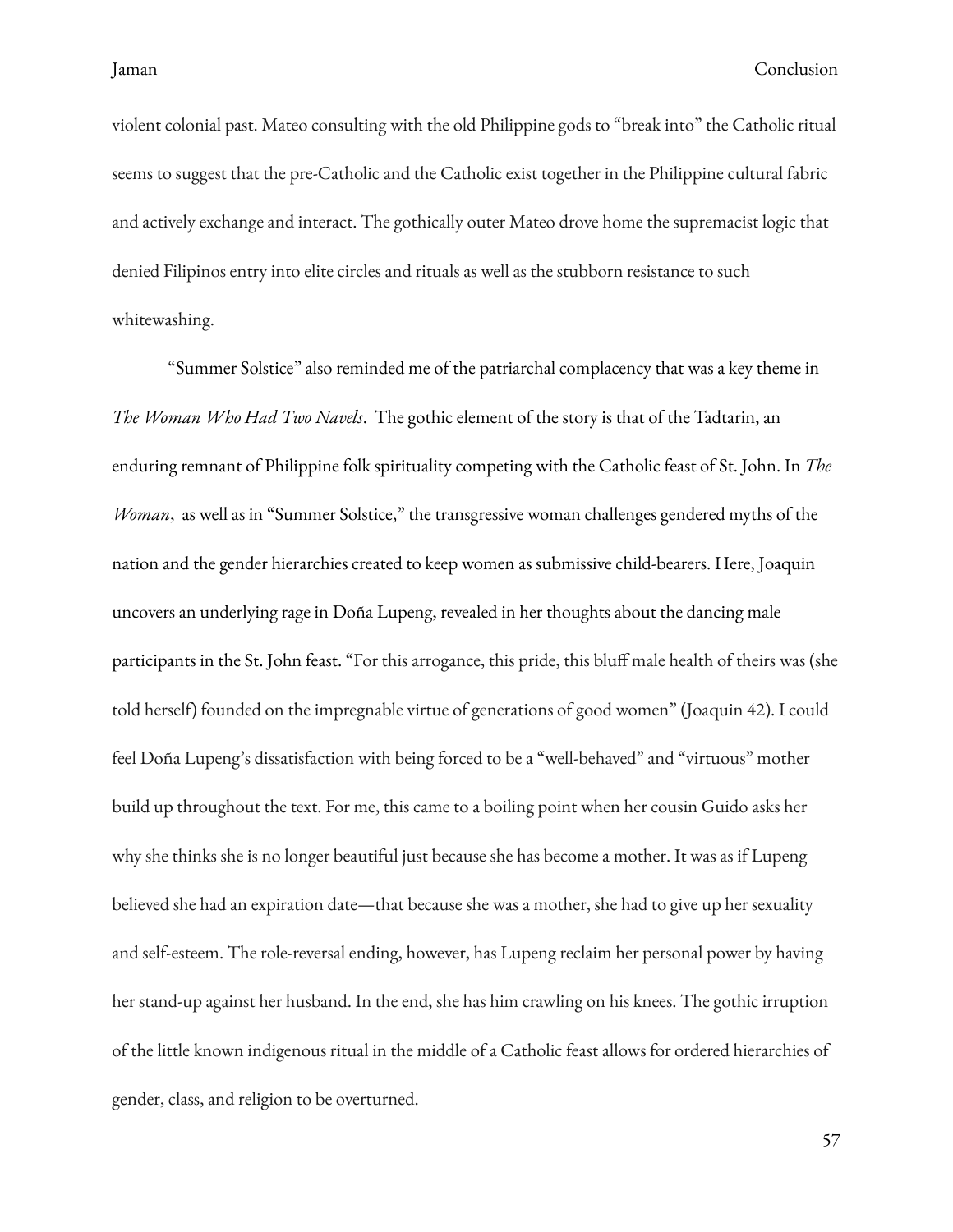In the last story discussed in this paper, "The Order of Melkizedek," we see Joaquin once again use the gothic theme of the return of the repressed to deliver a critique of Philippine nativism and the growing class divide. The surface story is about a clueless rich girl caught in a cult and her equally clueless older brother caught in a murder plot. Embedded within this story is a story about the cult she joins, in which a native Filipino priest, who defying all natural laws of aging, resurfaces in the esteemed Judaeo-Chrisitian biblical order at times of historical conflict in the nation. The cult is thus the pivot around which the story develops, exposing the pretensions of the rich as well as the activism of native Filipino priests within the Catholic church. While the rich may co-opt the indigenous to claim a "pure" pre-colonial culture and heritage, the recurring return of Father Melchor instead argues for a religious hybridity, for a "pure" culture on either end of the spectrum cannot exist. Meanwhile for the less fortunate, the cult's history was an opportunity for challenging the status quo and fighting for a more communitarian Philippines in the wake of increasing corruption. The story's gothic element of recurrent return thus challenges the national myths of a singular indigenous heritage untouched by colonialism, as well as challenges the certainties of religion as unifying force in nation-building as we see characters of different social classes pit against each other for their own individual motives.

Nick Joaquin's Philippine gothic is thus infused with imperial gothic tropes of monsters and the recurring past, but these tropes are applied in unconventional ways. The transgressive and monstrous woman is always positioned towards uncovering a modern anxiety towards a pre-modern past, and also challenges the gendered modes of belonging within the national project. The topos of the tropical heat and frenzy is used to reconfigure the balance of power and to critique the stereotypical and colonial view of the tropics as both "land of paradise" and "home of the savage." Styling himself as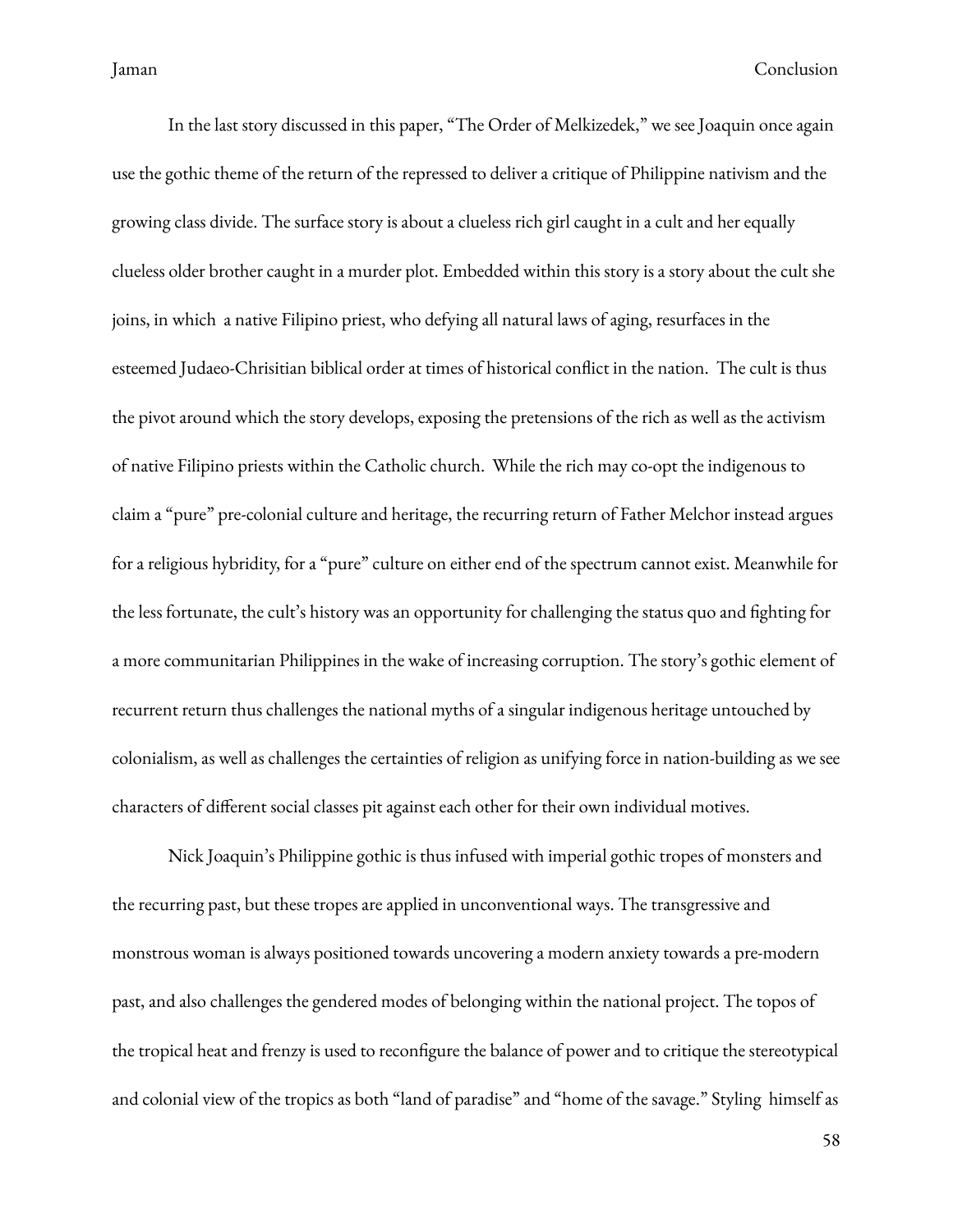a new gothic writer by re-publishing his short stories in a collection titled *Tropical Gothic* (1972), Joaquin acknowledged his unique positioning to tell the stories of his displaced generation, and to dig into both the Spanish and the American colonial legacies.

I found this academic project infiltrating my personal life in even the smallest ways. After reading articles on the *uncanny* and the use of *doppelgangers* in literature, I began to dream of monsters and see figures in the corner of the bathroom mirror. One night I dreamt of being trapped in a monster house, where the rules of engagement were very specific. Rule 1: there are dedicated safe spaces in the home where the monsters cannot touch you. Rule 2: you can only move freely around the house during night time. Rule 3: if you cannot find your way out of the monster house in a week, you join the ranks of the wall-stalkers with human faces, trapped in the house forever. Studying the gothic and its various forms has not only informed my dreams–it has changed the way I view the world. Media representations of zombies, vampires, and other terrors will never be the same to me. .In my future research, I hope to uncover the unique characteristics of the Philippine gothic and all the variations within it: tropical, urban, or otherwise. As I build up my repertoire of Philippine English writers, I hope to keep the process of transculturalization in mind. These writers are not simply mimicking an imperial gothic tradition, but forging their own. In this sense, the "gothic" can simply be used as a translation term for a new and unique Philippine tradition.

But ultimately, this project will always be about home for me. This project truly began in the room of Connie and Pepe Monson's first meeting, in the first chapter of *The Woman*. In that room, there were two small Filipino flags crossed under a picture of General Aguinaldo, the bust of the Sacred Heart on the bookshelf, and a tamaraw head between two brass candlesticks—all symbols of Philippine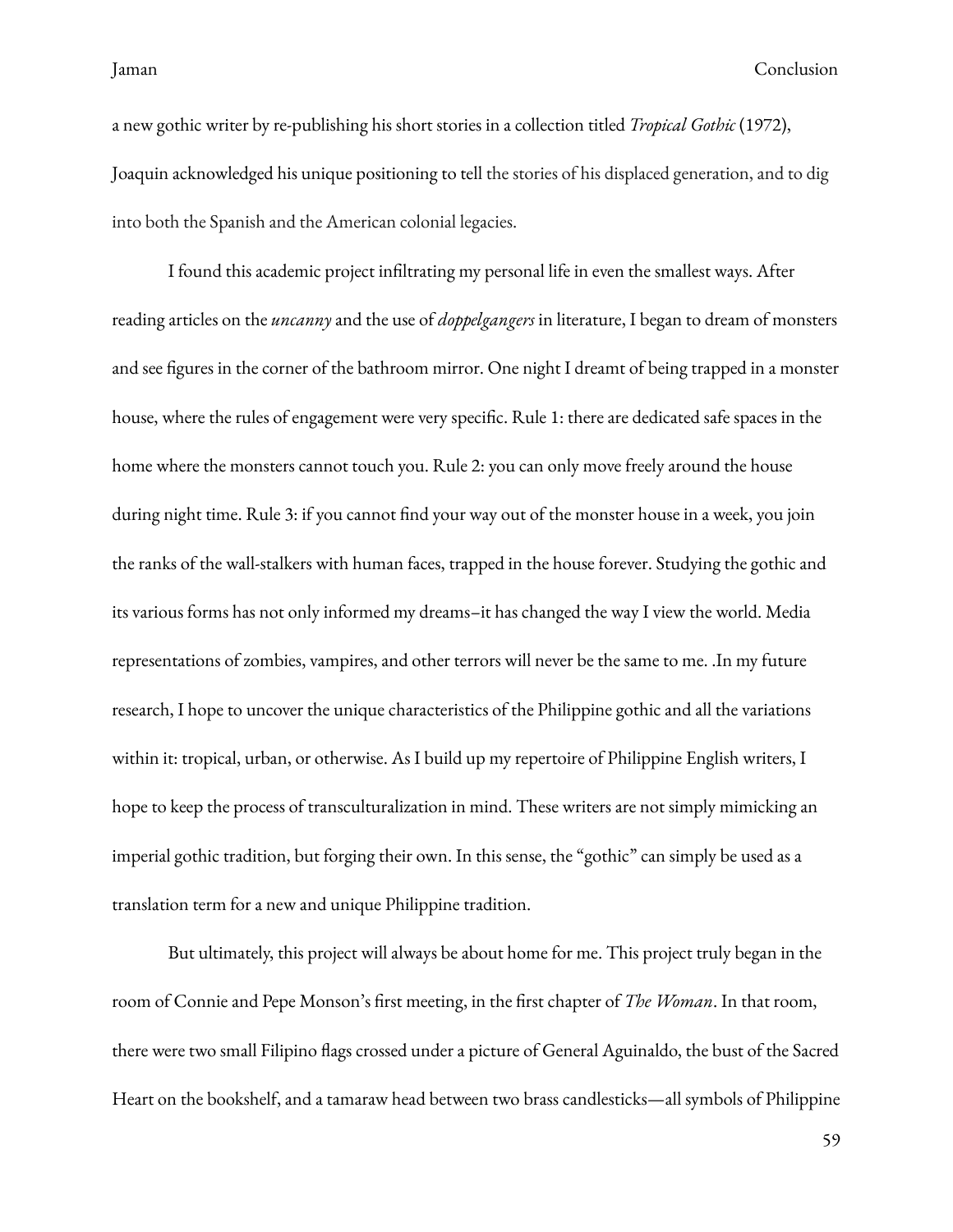history and culture (Joaquin 7). In my dorm room, a large Filipino flag hangs on the wall to the left of my desk, on my windowsill, there are books by Nick Joaquin, F. Sionil Jose, and Bienvenido Santos, and on my desk in a small white jewelry tray, there are two brass *lingling-o* earrings. I recall that during their first meeting, Connie asks Pepe: "...you're a fellow countryman. You are, aren't you?" and he replies: "My father is a Filipino, and so was my mother. I suppose I am too, though I was born over here and have never been over there" (Joaquin 8). When people ask me where I'm from, I always say: "I was born in the Philippines, but I live in New York. " But what does it mean to be Filipino outside of the Philippines? Are my flags enough? I wonder if I will ever be Filipino enough for You—you who were born There and have stayed There. I wonder if, when I struggle with my Tagalog and Bisaya, You will still call me *kababayan*. There is a mourning within me that I know You can sense although I am Here and You are There. Unlike Connie or Pepe or Paco, I am not a motherless daughter or a fatherless son, but I feel like a displaced wanderer—always longing for a home that I didn't choose to leave. It is why I write. It is why this project will always be about home for me.

### <span id="page-63-0"></span>**Works Cited**

- Joaquin, Nick. *The Woman Who Had Two Navels and Tales of the Tropical Gothic.* Penguin Books, 2017.
- Shaw, Thomas. "The Memories of Ghosts: Exploring the Gothic in Philippine Literature in English." in *Archipelagothic: Studies in the Philippine Gothic*. Anthem, Nov. 2022, forthcoming.
- Delos Reyes, Tyra, and Xavier Selman. "The Female Monster: The Pre-Catholic Manifestation as a Response to Modern Anxiety in Selected Stories by Nick Joaquin." *Kritika Kultura*, no. 30, 2018, pp. 485–496., [https://ajolbeta.ateneo.edu/kk/issues/](https://ajolbeta.ateneo.edu/kk/issues/82)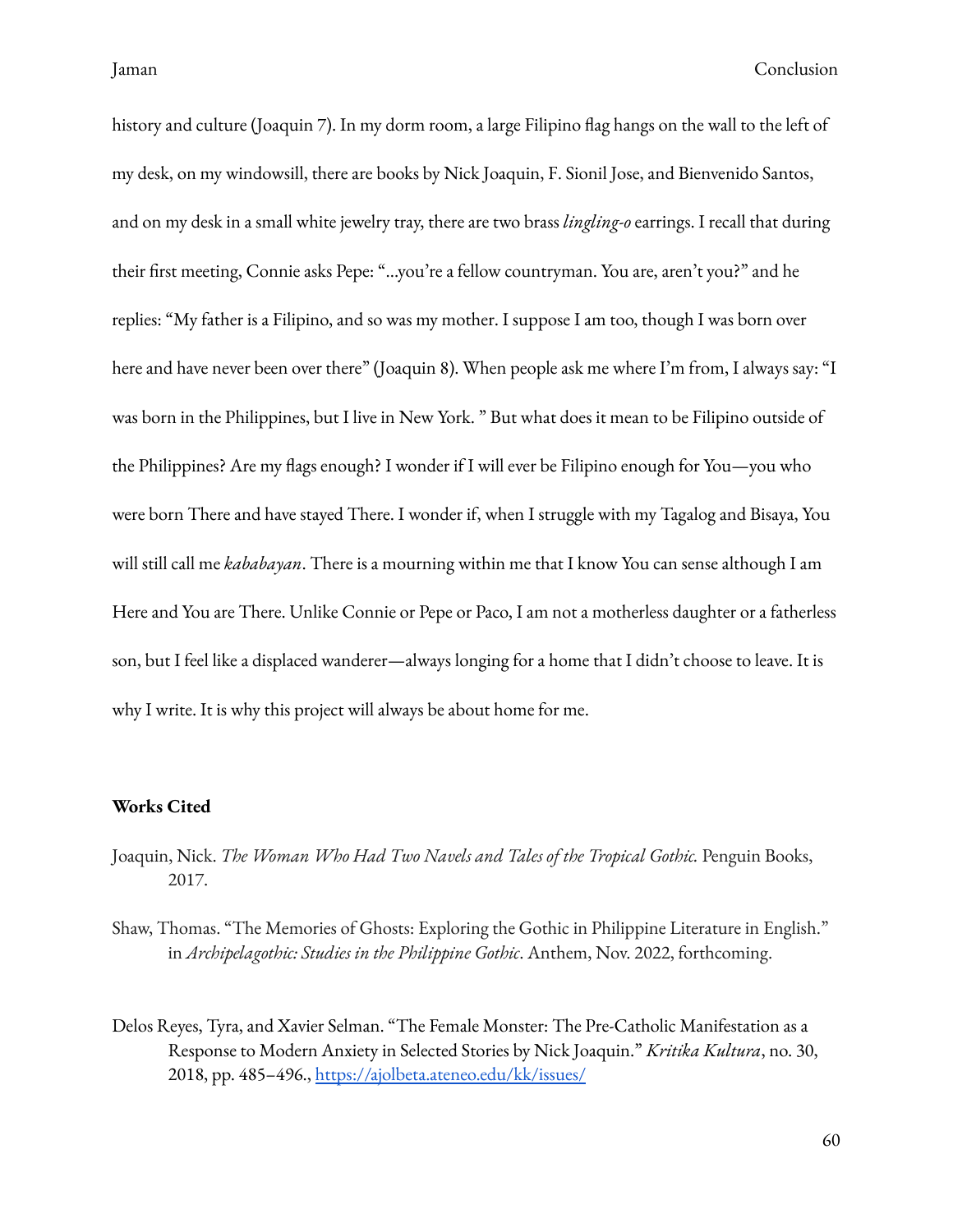### <span id="page-64-0"></span>**SELECTED BIBLIOGRAPHY**

- Arong, Marie Rose. "Temporality in Nick Joaquin's *The Woman Who Had Two Navels*" *Kritika Kultura*, vol. 30, 2018, pp. 455-473. <https://doi.org/10.13185/2827>
- Azzam, Julie Hakim. "The Alien Within: Postcolonial Gothic and the Politics of Home." 2007. University of Pittsburgh, PhD dissertation.
- Brantlinger, Patrick. *Rule of Darkness: British Literature and Imperialism, 1830-1914*. Cornell University Press, Ithaca, 1988.
- Cohen, Jeffrey Jerome. "Monster Culture (Seven Theses)" Monster Theory : Reading Culture, edited by Jeffrey Jerome Cohen, University of Minnesota Press, 1996
- Cruz, Gemma Tulud. "Weaving Oppression and Liberation: Postcolonial Theology as Theology of Struggle." *Colonial Contexts and Postcolonial Theologies: Storyweaving in the Asia-Pacific*, edited by Mark G. Brett, Palgrave Macmillan, New York, NY, 2014, pp. 21–39.
- Hughes, William and Andrew Smith. "Introduction: Defining the Relationships Between Gothic and the Postcolonial" *Gothic Studies,* vol. 5, no. 2, 2018, pp.1-6.
- Joaquin, Nick. "Culture as History: The Filipino Soul." *Asian and Western Writers in Dialogue*, edited by G. Amirthanayagam. Palgrave Macmillan, 1987. [https://doi.org/10.1007/978-1-349-04940-0\\_12](https://doi.org/10.1007/978-1-349-04940-0_12)
- —. *The Woman Who Had Two Navels.* Bookmark, 1991.
- —. *The Woman Who Had Two Navels and Tales of the Tropical Gothic*. Edited by Gina Apostol and Vicente L. Rafael, Penguin Books, 2017.
- Kintanar, Thelma B. "From Formalism to Feminism: Rereading Nick Joaquin's *The Woman Who Had Two Navels*" in *Women Reading… Feminist Perspectives on Philippine Literary Texts*. University of the Philippines Press and University Center for Women's Studies. Diliman, Quezon City, 1992.
- Newman, Judie. *The Ballistic Bard: Postcolonial Fictions*. St. Martin's Press, 1995.
- Pablo, Lourdes B. "The Spanish Tradition in Nick Joaquin" *Philippine Studies,* vol. 3, no. 2, 1955, pp. 187-207. <https://www.jstor.org/stable/42719141?seq=1>